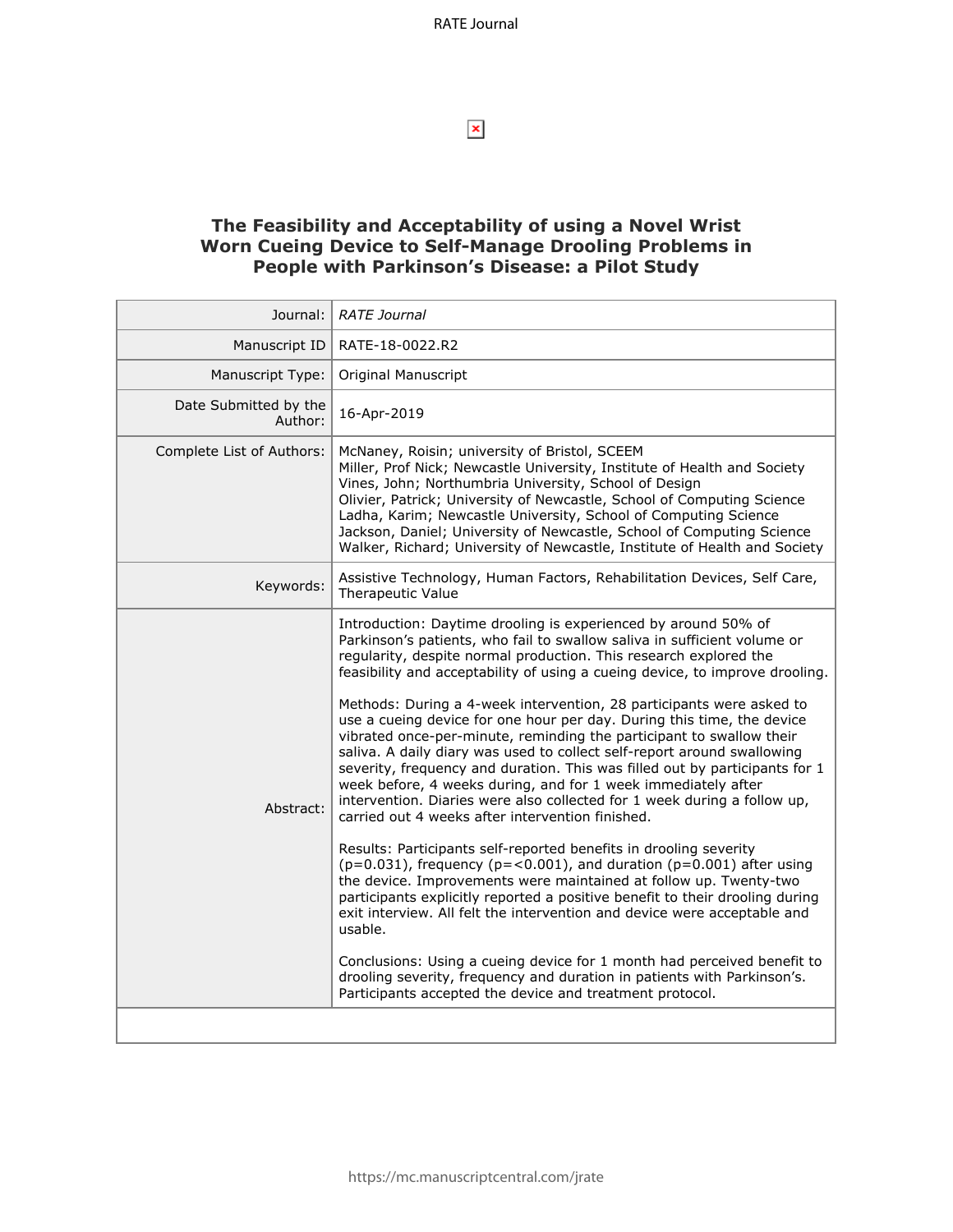| $\mathbf{1}$                                       |                                        |
|----------------------------------------------------|----------------------------------------|
| $\overline{\mathbf{c}}$<br>$\overline{\mathbf{3}}$ |                                        |
| $\overline{\mathbf{4}}$                            | <b>SCHOLARONE™</b>                     |
| 5<br>$\overline{6}$                                | Manuscripts                            |
| $\overline{7}$                                     |                                        |
| $\bf 8$<br>9                                       |                                        |
| $10\,$                                             |                                        |
| 11<br>12                                           |                                        |
| 13                                                 |                                        |
| 14<br>15                                           |                                        |
| $16\,$                                             |                                        |
| 17                                                 |                                        |
| $18\,$<br>19                                       |                                        |
| $20\,$                                             |                                        |
| 21<br>22                                           |                                        |
| 23                                                 |                                        |
| 24<br>25                                           |                                        |
| 26                                                 |                                        |
| $27\,$<br>28                                       |                                        |
| 29                                                 |                                        |
| $30\,$                                             |                                        |
| 31<br>32                                           |                                        |
| 33                                                 |                                        |
| 34<br>35                                           |                                        |
| 36                                                 |                                        |
| 37<br>38                                           |                                        |
| 39                                                 |                                        |
| $40\,$<br>41                                       |                                        |
| 42                                                 |                                        |
| 43                                                 |                                        |
| 44<br>45                                           |                                        |
| 46                                                 |                                        |
| 47<br>48                                           |                                        |
| 49                                                 |                                        |
| 50<br>51                                           |                                        |
| 52                                                 |                                        |
| 53<br>54                                           |                                        |
| 55                                                 |                                        |
| 56<br>57                                           |                                        |
| 58                                                 |                                        |
| 59                                                 | https://mc.manuscriptcentral.com/jrate |
| 60                                                 |                                        |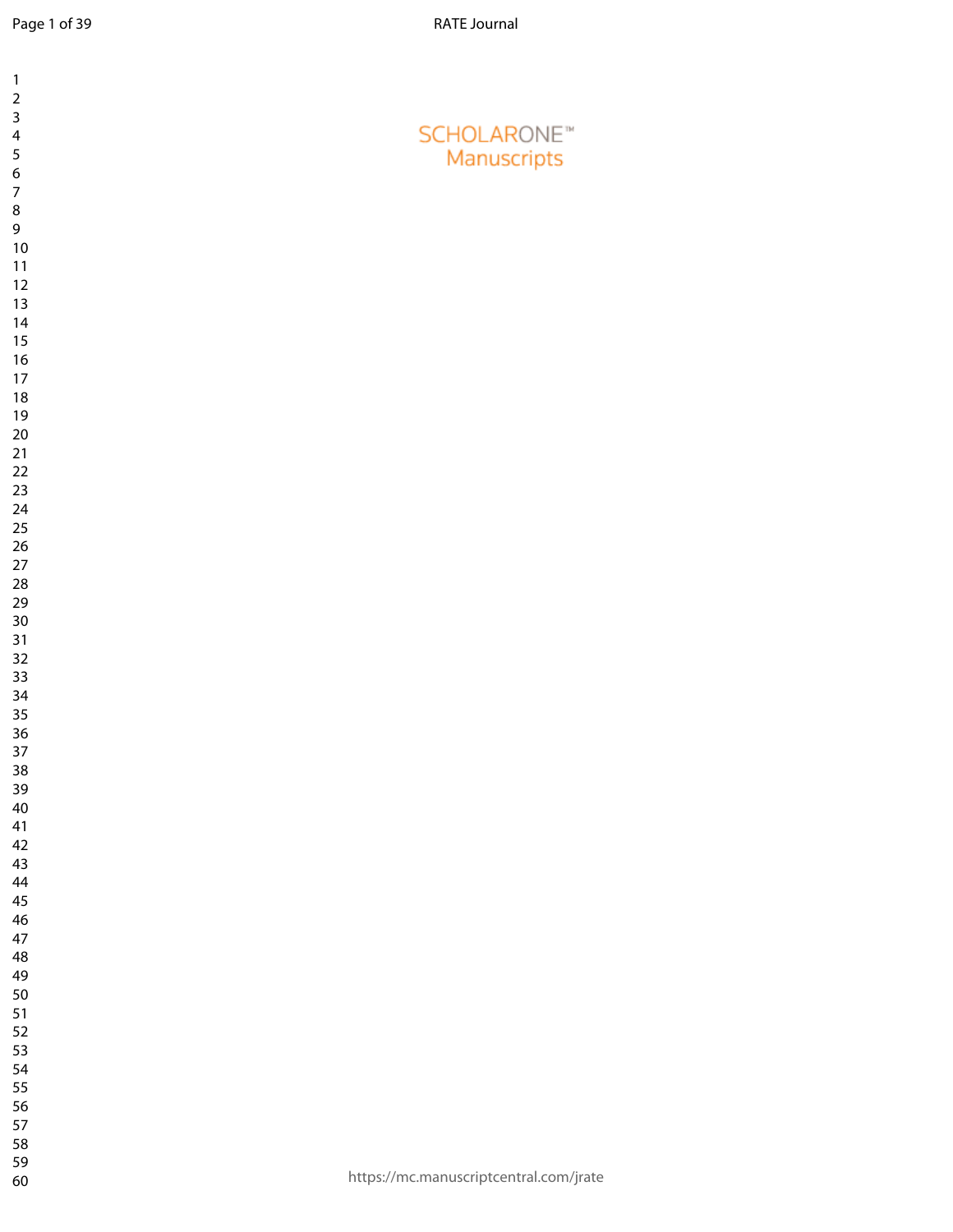# **The Feasibility and Acceptability of using a Novel Wrist Worn Cueing Device to Self-Manage Drooling Problems in People with Parkinson's Disease: A Pilot Study**

# **Introduction**

In some studies, aroomig is reported to be<br>one takes into account nocturnal drooling<br>a is vital for good oral health. Impaired pr<br>xposes individuals to a range of negative  $\epsilon$ <br>ack or excess of saliva in the mouth, to main Sialorrhoea, also termed termed drooling or ptyalism, is reported as a significant common symptom of Parkinson's. In some studies, drooling is reported to be an issue in up to 70% of participants, especially if one takes into account nocturnal drooling and increasing severity of Parkinson's [1-4]. Saliva is vital for good oral health. Impaired production of, or loss of saliva through drooling exposes individuals to a range of negative effects, from mild annoyance at perceived lack or excess of saliva in the mouth, to major health and psychosocial issues. Saliva helps regulate oral pH and microbiotic homeostasis [5]. The antimicrobial, anti-viral and anti-fungal properties of saliva aid oral cleansing, protect against infection and support tissue repair. Saliva serves as a buffer against noxious substances. It lubricates the oral cavity, thereby supporting formation and transport of the food bolus to the pharynx for swallowing. It acts as a first stage in digestion and stimulates interaction with chemosensory receptors to aid taste and smell perception. It supports smooth movement of the tongue and lips for speech. If saliva is lost through drooling the person with Parkinson's (pwPD) is at risk of lowered resistance to infection, poor oral health, and added problems with swallowing and speech. Dry mouth – a common consequence of saliva loss – is associated with risks of ulceration, tooth decay, gingivitis, candidiasis, halitosis and perioral dermatological issues [6, 7]. In many societies the effects of drooling (e.g. odor, stained clothes, constant wiping) are socially frowned upon. In this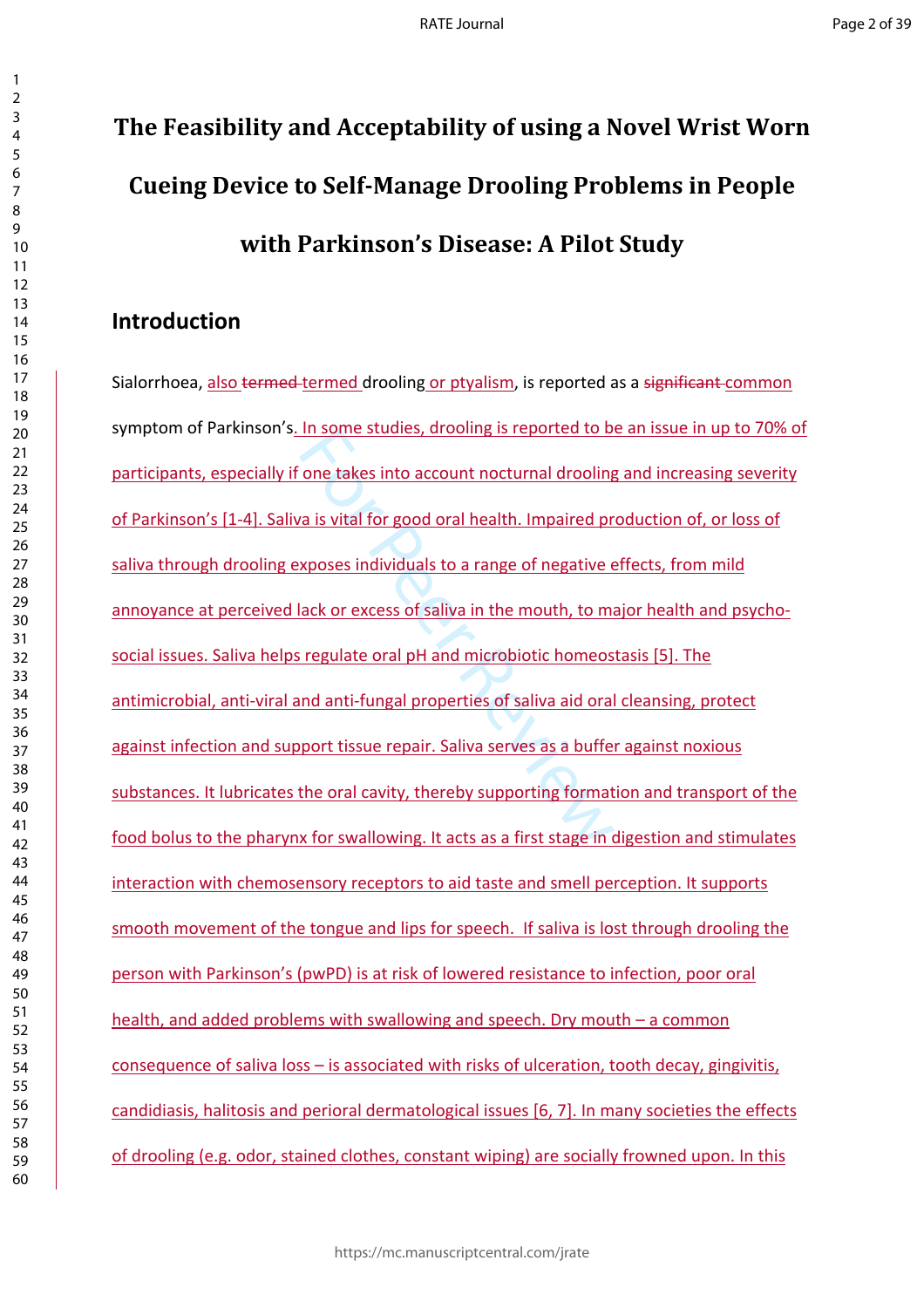#### RATE Journal

| 1                               |
|---------------------------------|
| 2                               |
| 3                               |
| 4                               |
| 5                               |
| 6                               |
|                                 |
| 8                               |
| d<br>)                          |
| 10                              |
| 1                               |
| $\mathbf{1}$                    |
| 1<br>っ                          |
| $\overline{1}$<br>3             |
| 1<br>4                          |
| 15                              |
| 16                              |
| 17                              |
| 18                              |
| 19                              |
| 20                              |
| $\overline{21}$                 |
| $\overline{2}$<br>$\mathcal{P}$ |
| ξ                               |
| $\overline{2}$                  |
| $\frac{24}{5}$                  |
| 25                              |
| $\frac{26}{5}$                  |
| $^{27}$                         |
| 28                              |
| 29                              |
| 30                              |
| $\overline{\textbf{3}}$         |
| $\overline{\mathbf{3}}$         |
| 2                               |
| $\overline{\mathbf{3}}$<br>ξ    |
| 34                              |
| 35                              |
| 36                              |
| 37                              |
| 88                              |
| 39                              |
| 40                              |
| 41                              |
|                                 |
| 42                              |
| 43                              |
| 44                              |
| 45                              |
| 46                              |
| 47                              |
| 48                              |
| 49                              |
| 50                              |
| 51                              |
| 52                              |
|                                 |
| 53                              |
| 54                              |
| 55                              |
| 56                              |
| 57                              |
| 58                              |
| 59                              |
| 60                              |

way drooling may influence psycho-social health for the pwPD and produce an added burden for the carer (e.g. washing clothes; restricted social life) [8-10].

ion [11, 12]. This leads to pooling of saliva<br>
to the impaired swallow mechanism in Pa<br>
d with the condition, as well as changes in<br>
n (smell, taste, vision) may complicate the<br>
ple. in the oral and pharyngeal structures<br> In Parkinson's <del>, with over half of all individuals reporting diurnal (daytime) drooling</del> [1]—a figure which rises even further when nocturnal drooling is taken into account [2]. dDrooling is associated not with excess production of saliva, but principally with muscle rigidity and bradykinesia of the facial, tongue and lip muscles [11-13]. PwPD who experience drooling fail to swallow saliva in sufficient volume or regularity, despite a normal amount of saliva production [11, 12]. This leads to pooling of saliva in the mouth and risk of anterior loss. In addition to the impaired swallow mechanism in Parkinson's, the dysautonomia associated with the condition, as well as changes in sensory perception of food that affect salivation (smell, taste, vision) may complicate the picture [5, 7]. Cognitive factors may also play a role. in the oral and pharyngeal structures [1] leading to pooling of saliva in the mouth. People experiencing drooling issues fail to swallow saliva in sufficient volume or regularity, despite a normal amount of saliva production. Nóbrega et al. [1], using modified barium swallow with videofluoroscopy and a drooling score, showed changes in the oral stage of swallowing in 100% of people experiencing drooling problems (n=16), and in the pharyngeal stage in 94% of patients. They also found a correlation between drooling severity and swallowing problems (dysphagia). People with the worst dysphagia had the worst drooling. In Edwards et al [3], self-reported drooling was a problem in 70% of people with Parkinson's, in both the later stages and early stages of the disease. In addition, a 2017 study by Reynolds, Miller and Walker [14], found an association between swallowing frequency and drooling severity, in particular during states of distraction.

Most current pharmaceutical treatments for drooling in Parkinson's aim to decrease saliva production. However, there are potential complications associated with their use.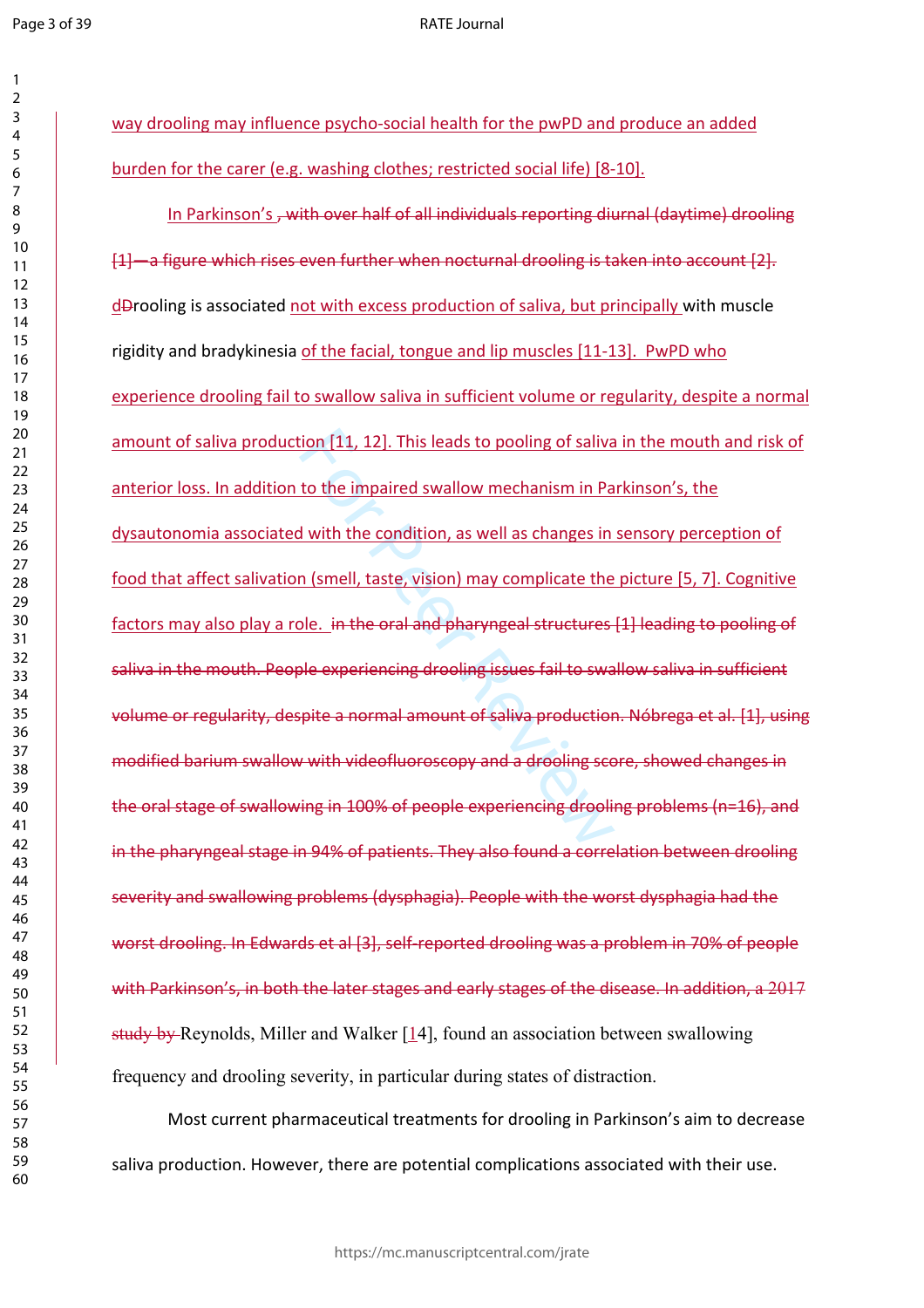Firstly, as mentioned previously, lack of saliva can cause oral health problems (e.g. gingivitis, tooth destruction, tongue crusting) [155]. Secondly, the use of drug treatments such as sSublingual aAtropine can lead to serious cognitive side effects, such as memory impairment and/or hallucinations [166]. Botulinum toxin injection into the salivary glands can be painful and must be repeated every three to six months. In addition, ithis carries some risk of masseter and pharyngeal muscle weakness that can both impact on chewing and swallowing. Meningaud et al. [155] extensively reviewed the modalities of treatment for drooling problems and maintained that it is important to propose, where feasible, noninvasive treatment options, such as behavioral cueing methods, before drug or surgical therapy is considered. Recent major guidelines underline the importance of this strategy [17].therapy is considered.

Number and that it is important to propose,<br>
In any such as behavioral cueing methods, be<br>
<u>ecent major guidelines underline the importoided</u><br>
Hereuployed to successfully improve aspects<br>
of Parkinson's such as gait, has b Cueing has been employed to successfully improve aspects of impaired activities in Parkinson's, for aspects of Parkinson's such as gait, has been used successfully in the past [18-217-10]. Cueing generally relies on the implementation of a system of temporal cues, where participants are provided with time-controlled auditory or haptic prompts to change theirinstigate or modify a behavior.

The concept of temporal cueing as a treatment for drooling has been built on previous work, which has shown success in the domain of cueing, for example in gait training for Parkinson's [18]. The belief is that It is built upon observations that the training of a metronomic cue brings about the execution of a new motor plan, which facilitates walking and suppresses the impaired motor plan currently inhibiting the intended movement [19-21]. There is a level of automaticity in the complex movements of both walking and swallowing of saliva that link these two symptoms together and allow for cross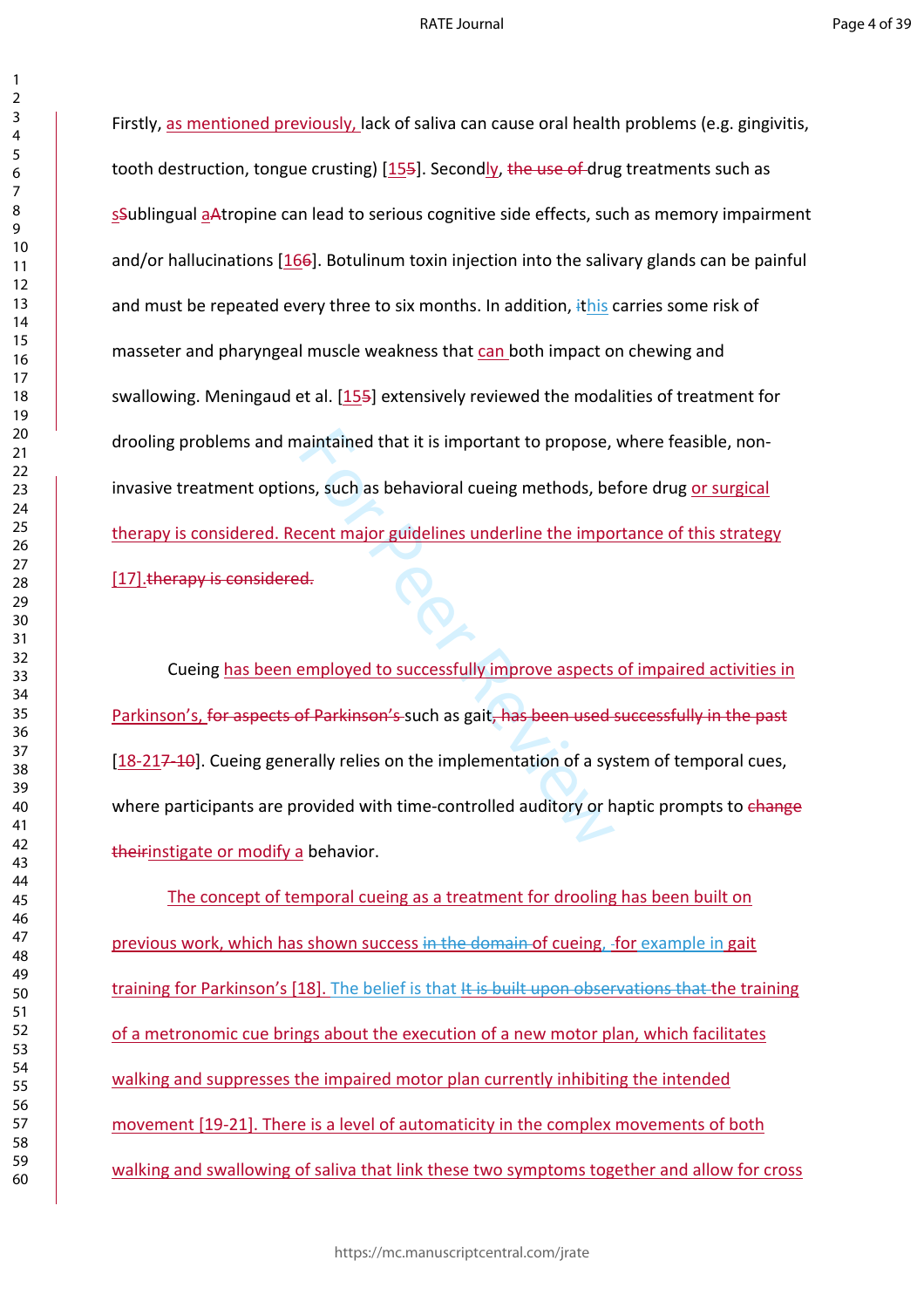$\mathbf{1}$ 

#### RATE Journal

comparison of motor theory. Both are triggered, patterned responses involving automated neural processes that generally do not require conscious thinking for carrying out the activity. However, in the case of Parkinson's, these automatic movements can become impeded when difficulties with motor initiation arise. In terms of neurophysiology, cueing is believed to suppress pathological basal ganglia activity through activation of corticostriatal pathways [19]. That is to say, the cue causes the initiation of an alternative pathway in the brain, also linked to motor activity, which brings about the initiation of movement that has been halted.

cue provision to improve drooling has bee<br>a (now) commercially available device, in t<br>ry cue (a short 'beep') at regular intervals<br>yielded positive results for participants (n<br>e for the control of drooling problems, the<br>or The feasibility of cue provision to improve drooling has been minimally studied. Marks et al [2244], used a (now) commercially available device, in the form of a brooch, which emitted an auditory cue (a short 'beep') at regular intervals to remind the wearer to swallow. They found this yielded positive results for participants (n=6). Although the device was found to be effective for the control of drooling problems, their small sample size did not provide sufficient information around the effectiveness of the intervention on a wider population of people with Parkinson's, nor did the authors discuss the acceptability of the technology they trialed with their participants. A further study by Marron et al. [2312] showed that wearers of the same drooling brooch reported several aspects that reduced its acceptability. For example, hearing impaired participants could not use the device, yet the auditory cue was also a source for concern for others due to in the environment, since the beep attracteding attention when worn, drawing into question its social acceptability. The product used also incorporated a switch to turn the device on and off. S, which some users required assistance to operate this due to their impaired fine motor skills. degeneration resulting from Parkinson's.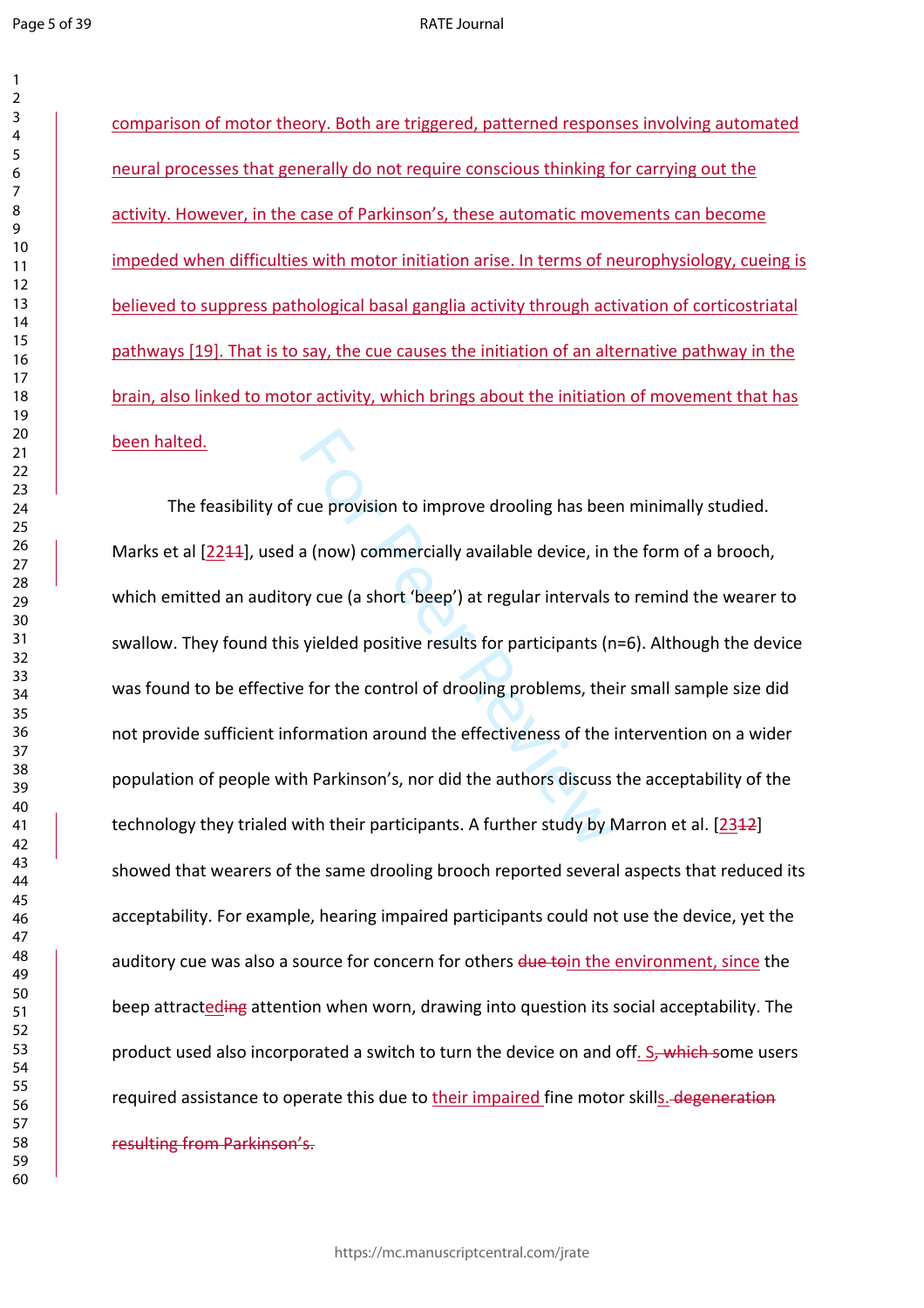#### RATE Journal

I in accordance with previous research wh<br>
In the accordance with previous research wh<br>
I swallowing frequency in healthy adults (<br>
I swallowing frequency in healthy adults (<br>
Perferred interval selected by Marron et<br>
I sw In response to these drawbacks, we developed a simple-to-use wrist-worn digital cueing device, the PDCue (figure 1). This was iteratively designed with pwPD People with Parkinson's and their caregivers in our previous work [2413]. This early study established usability and motor and social acceptability of the device we employed; $<sub>7</sub>$  that it was usable</sub> even by individuals with marked fine motor and sensory difficulties; and that a vibratory cue was preferable to an auditory cue [2413]. The device delivers a silent vibratory cue, once per minute when switched on, to remind the person to swallow. The once per minute setting was decided upon in accordance with previous research which established daytime non-stimulated swallowing frequency in healthy adults of around one swallow per minute [25]. This was also The once per minute setting was decided upon in accordance with previous research around swallowing frequency in healthy adults (1.32 swallows per minute)  $[14]$  and was the preferred interval selected by Marron et al  $[2312]$  in their study. There is, as yet, no literature relating to the swallowing rate of people with Parkinson'spwPD.

The purpose of this the pilot study presented herein this paper was to explore the feasibility and acceptability of using this novel cueing device to help people with Parkinson'spwPD to self-manage their drooling, and to establish whether there was evidence of an effect on drooling severity and frequency when wearing the PDCue. We also wanted to explore some practicalities relating to recruitment and retention of participants into the study, and how appropriate our outcomes measures were, in order to inform the trial design of any larger scale studies which might arise.

Figure 1 about here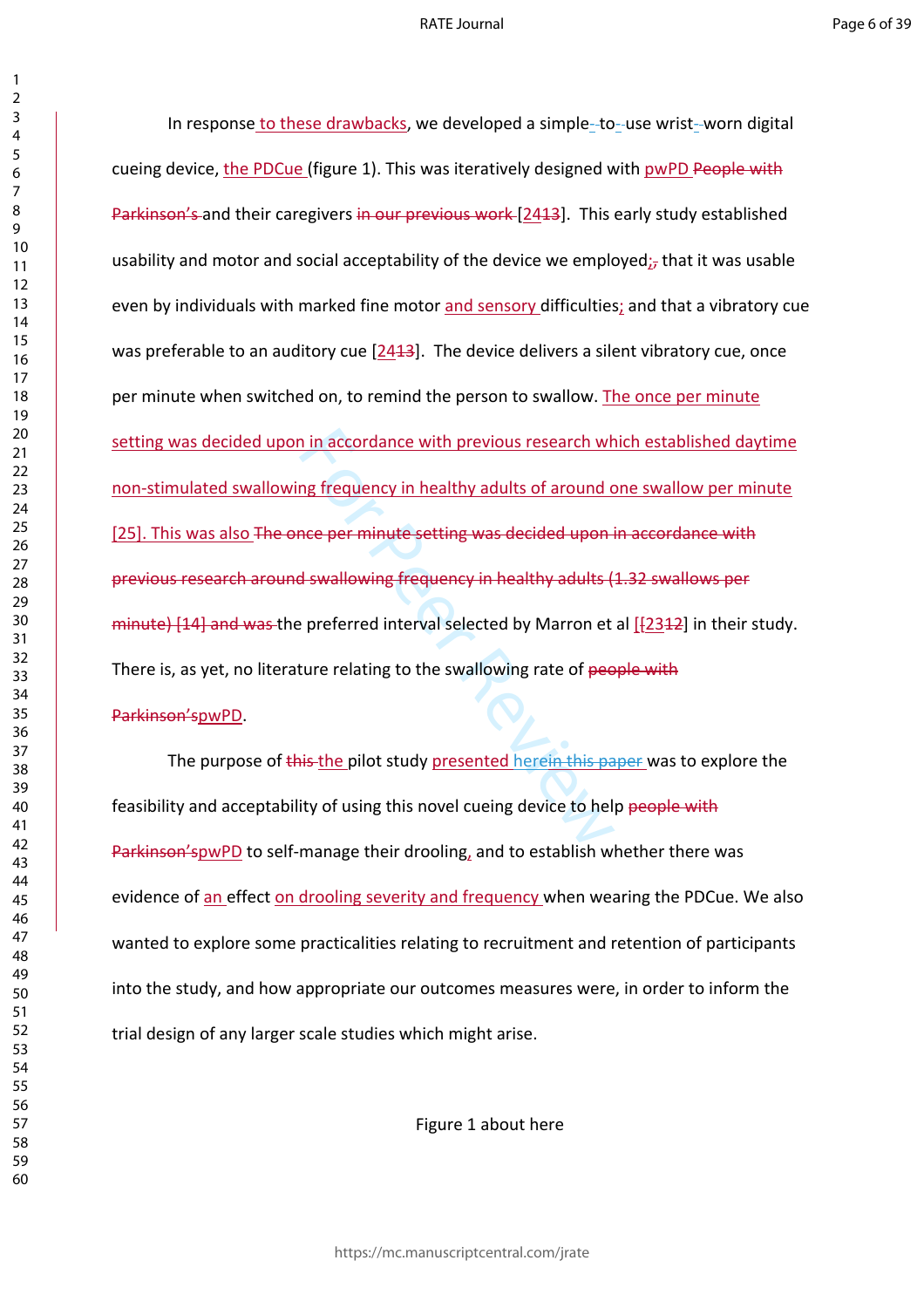$\mathbf{1}$  $\overline{2}$  $\overline{3}$ 

# **Methods**

# *Experimental Design*

ked at both between and within group dif<br>d intervention groups) x 2 (measure times<br>i; then a 1 (all participants together once a<br>re times: pre, post and 1 month after inter<br>pproved by the Newcastle and North Tynes<br>e (refer This study employed quantitative methods to examine for possible effects of the cueing device on perceived drooling severity and frequency. It used qualitative methods (semistructured exit interview) to establish opinions of participants on the acceptability and feasibility of the intervention program, and experiences of using the PDCue.a repeated measures design and looked at both between and within group differences. It first looked at a 2 (immediate vs delayed intervention groups) x 2 (measure times: first and second assessment point) design; then a 1 (all participants together once all had received intervention) x 3 (measure times: pre, post and 1 month after intervention) design (see fig 2 below). The study was approved by the Newcastle and North Tyneside National Research Ethics Service Committee (reference: 11/NE/0257). Informed written consent was obtained from all participants in the study. All study data were collected by employees of Northumbria Healthcare NHS Foundation Trust, who were responsible for the organization of the project.

# *Participants and Recruitment*

The study was approved by the Newcastle and North Tyneside National Research Ethics Service Committee (reference: 11/NE/0257). Informed written consent was obtained from all participants in the study. All study data were collected by employees of Northumbria Healthcare NHS Foundation Trust, who were responsible for the organization of the project. Participants were primarily recruited via the regular Parkinson's clinics at Northumbria Healthcare NHS Foundation Trust, but participants from Participant Identification Centers in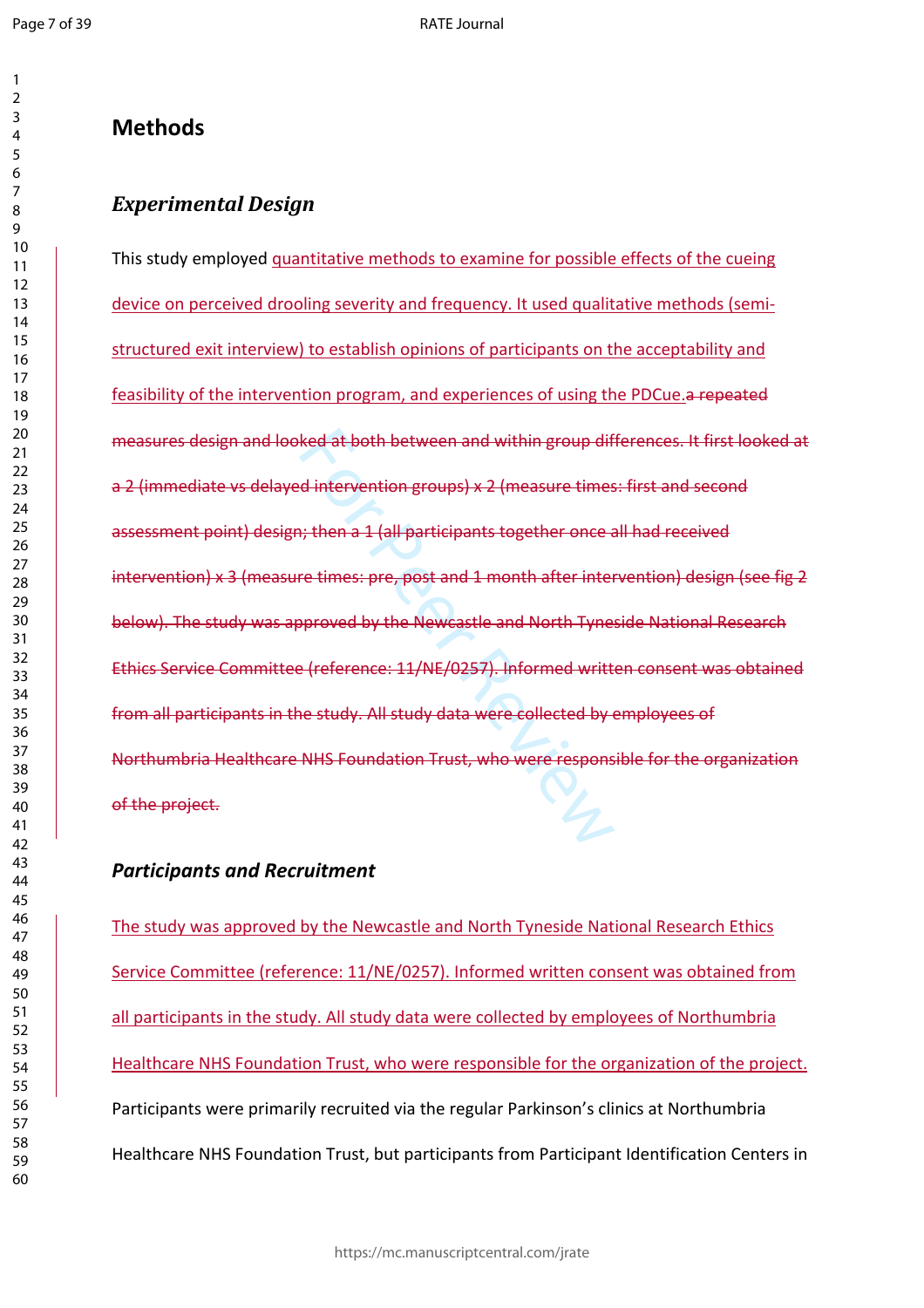#### RATE Journal

Sunderland, Gateshead and Newcastle were also included. Potential participants were identified by clinical staff and then contacted by a researcher via telephone with further information. Written information sheets were then sent to those who expressed sustained interest and, following a 1--week period, participants were visited in their homes to obtain informed consent.

ged daytime drooling problem, either obs<br>kinson's disease clinic or through patient s<br>l respond to the instructions given in the s<br>ing pharmaceutical treatment for drooling<br>vice.<br>was taken from each participant regardin<br>wa Inclusion criteria were (1) anyone with a diagnosis of Idiopathic Parkinson's (stages I-III in Hoehn and Yahr scale  $[2645]$ , in accordance with the UK Parkinson's Brain Bank criteria [2716], (2) an acknowledged daytime drooling problem, either observed by a clinical professional within a Parkinson's disease clinic or through patient self-report, and (3) an ability to understand and respond to the instructions given in the study. Exclusion criteria were (1) currently receiving pharmaceutical treatment for drooling, (2) insufficient dexterity with which to use the device.

A full case history was taken from each participant regarding their Parkinson's, drooling, and history of swallowing difficulties. The Mini Mental State Exam [28] and Montreal Cognitive Assessment Test were conducted for screening purposes of cognitive impairment [2917]. The Unified Parkinson's Disease Rating Scales II and III [3018] were conducted to gain an indication of overall disease state. All assessments were performed by the same researcher in the participant's own home.

Participants were randomly allocated to either an immediate intervention group (n=17) or a delayed intervention group (n=11). This was to provide preliminary data for comparison of treatment vs no-treatment. The delayed group did not commence intervention until after they had completed a four-week period of no intervention. The randomization protocol was pre-determined using an online random number generator (<https://www.randomizer.org/>). The numbers were arranged into consecutive order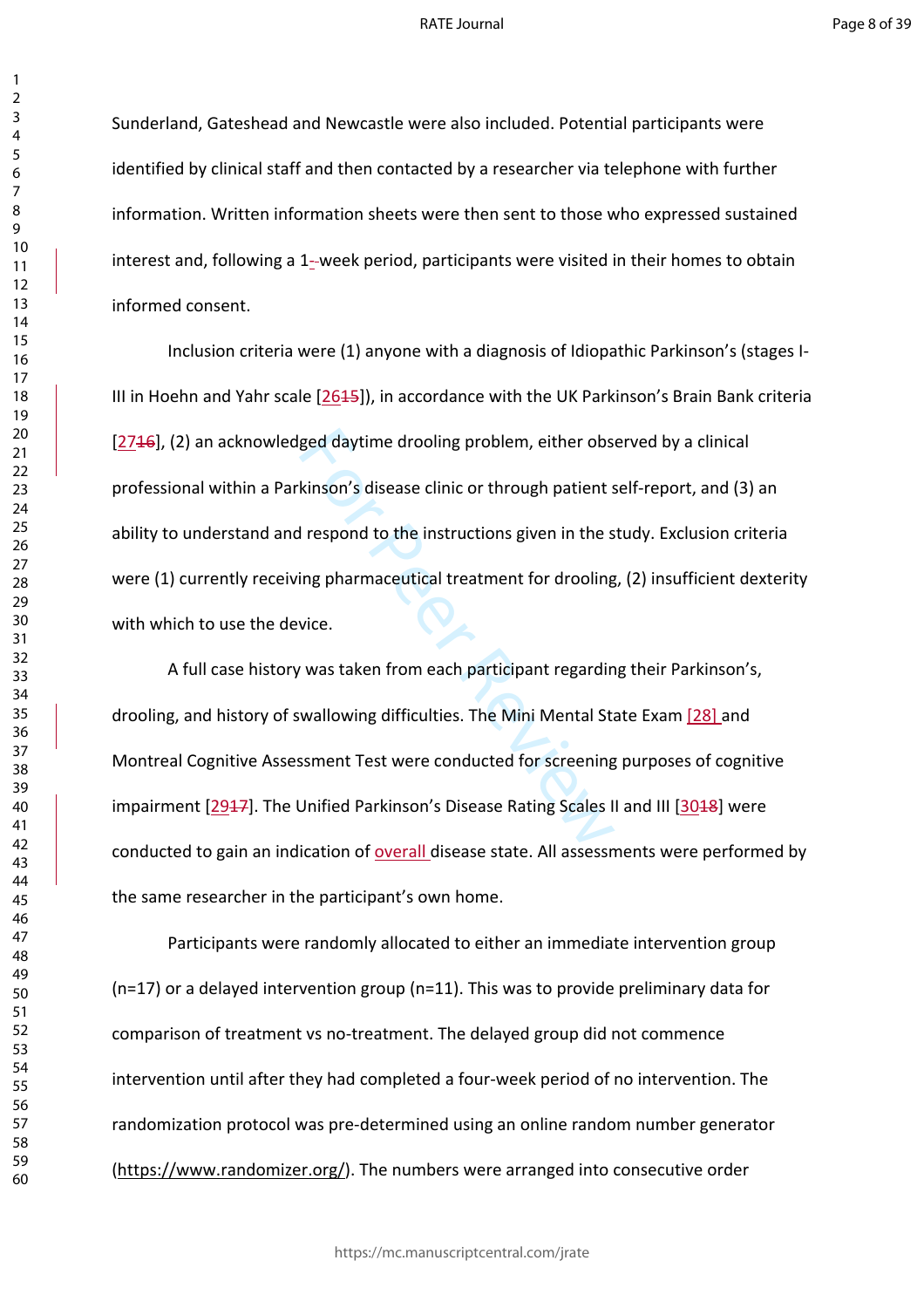$\mathbf{1}$  $\overline{2}$ 

#### RATE Journal

creating a sequence for randomizing individuals (e.g. 1- immediate, 2-immediate, 3 delayed). If a participant left the study, their group assignment (immediate or delayed) was added to the end of this list to be filled by later recruits. We aimed for a 1:1 ratio, with a target recruitment of 30 participants (15 in each group). We fulfilled the capacity of the intervention group, but time restrictions meant that we were unable to complete a delayed start for the final two participants we had recruited. As such, we entered them into the intervention group leaving final numbers of 17 immediate and 11 delayed participants. This is a limitation of the study and is discussed further in the limitations section.

### *Measurements*

y and is discussed further in the limitation<br>Questionnaire (PDQ-39) subtests for wellb<br>-'saliva' subset of questions from the Radk<br>Disease (ROMP-Saliva) [3120]<sub>13</sub> and the U<br>DRS) 2.2. subtest for saliva [3018] were co<br>befo The Parkinson's Disease Questionnaire (PDQ-39) subtests for wellbeing, stigma and communication [19]; the 'saliva' subset of questions from the Radboud Oral Motor Inventory for Parkinson's Disease (ROMP-Saliva) [3120]<sub>1</sub>; and the Unified Parkinson's Disease Rating Scale (UPDRS) 2.2. subtest for saliva [3018] were conducted with each participant at: one week before commencing use of the cueing intervention (assessment point 1), one week immediately after finishing the intervention (assessment point 2), and four weeks later at a follow up appointment (assessment point 3). For participants in the delayed start group, an additional baseline assessment was collected 4 weeks prior to the immediately pre-treatment assessment (assessment point 0). Figure 2 illustrates the time line.

#### Figure 2 about here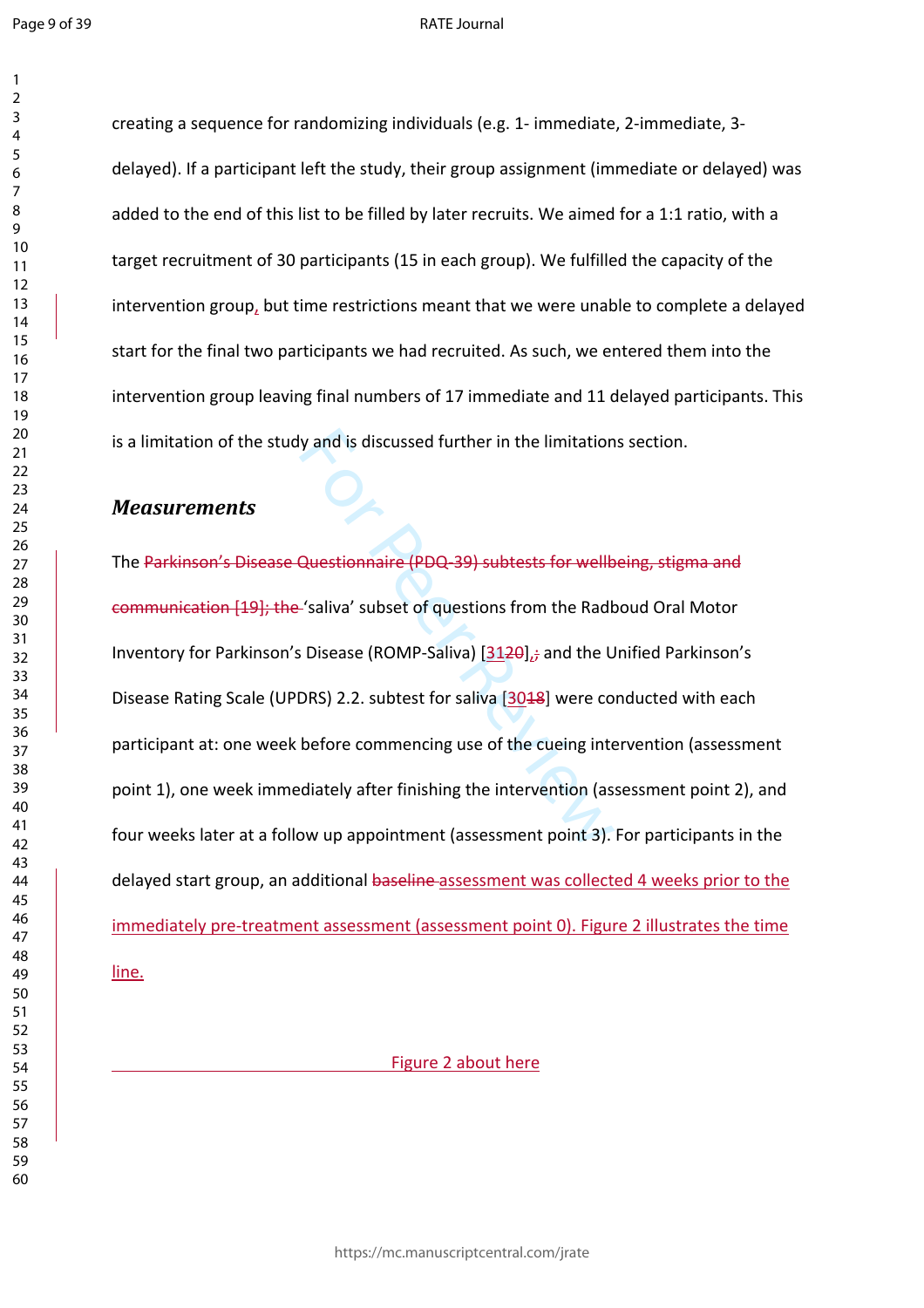ROMP-S is a validated tool [31] for use with pwPD. It is derived from the unvalidated Drooling Frequency and Severity Scale (DFSS) [32] originally drawn up for children with cerebral palsy but employed in several other populations. It was slightly modified for ROMP-S, in particular by adding the option to score that one is troubled by (perceived) accumulation of saliva without actually drooling. The nine items, rated on 5-point ordinal scales that describe gradations of drooling activity, cover day and night-time frequency and severity of drooling, effects on speech and eating and drinking, how frequently one has to wipe away saliva, limitations on daily activity and social participation, and overall impact.

For all the second is a 5 point descriptive ordinal scale rangions (1), nighttime but not awake drooling is<br>severe drooling with constant wiping/wet<br>ent point 1 (assessment point 0) and was in<br>vention.<br>nt point, participan UPDRS item 2.2. is a 5 point descriptive ordinal scale ranging from 0-4; no drooling (0), excess saliva but no loss (1), nighttime but not awake drooling (2), awake drooling but wiping not necessary (3), severe drooling with constant wiping/wet clothes (4). was collected 4 weeks prior to assessment point 1 (assessment point 0) and was immediately followed by a 4-week period of no intervention.

At each assessment point, participants completed a 7-day drooling severity, frequency and duration diary  $[21]$ . Participants monitored their drooling over the course of one self-selected hour per day whenthat they would typically drool (e.g. after meal times, in the morning). Following Hauser et al (2004) [33] participants completed 100 mm visual analogue scales (VASs). They placed a cross on a 100mm line Participants placed a cross on a 100mm line (with 0mm being 'no problem' and 100mm being 'as bad as can be') to indicate the number of separate incidents they felt that drooling occurred (frequency), how long in minutes they felt drooling occurred (duration), and how severe they felt drooling was (severity). This method reflects standardized methods of monitoring using paper diaries employed in other medical research (e.g. [34, 3522, 24]). This same diary was then used to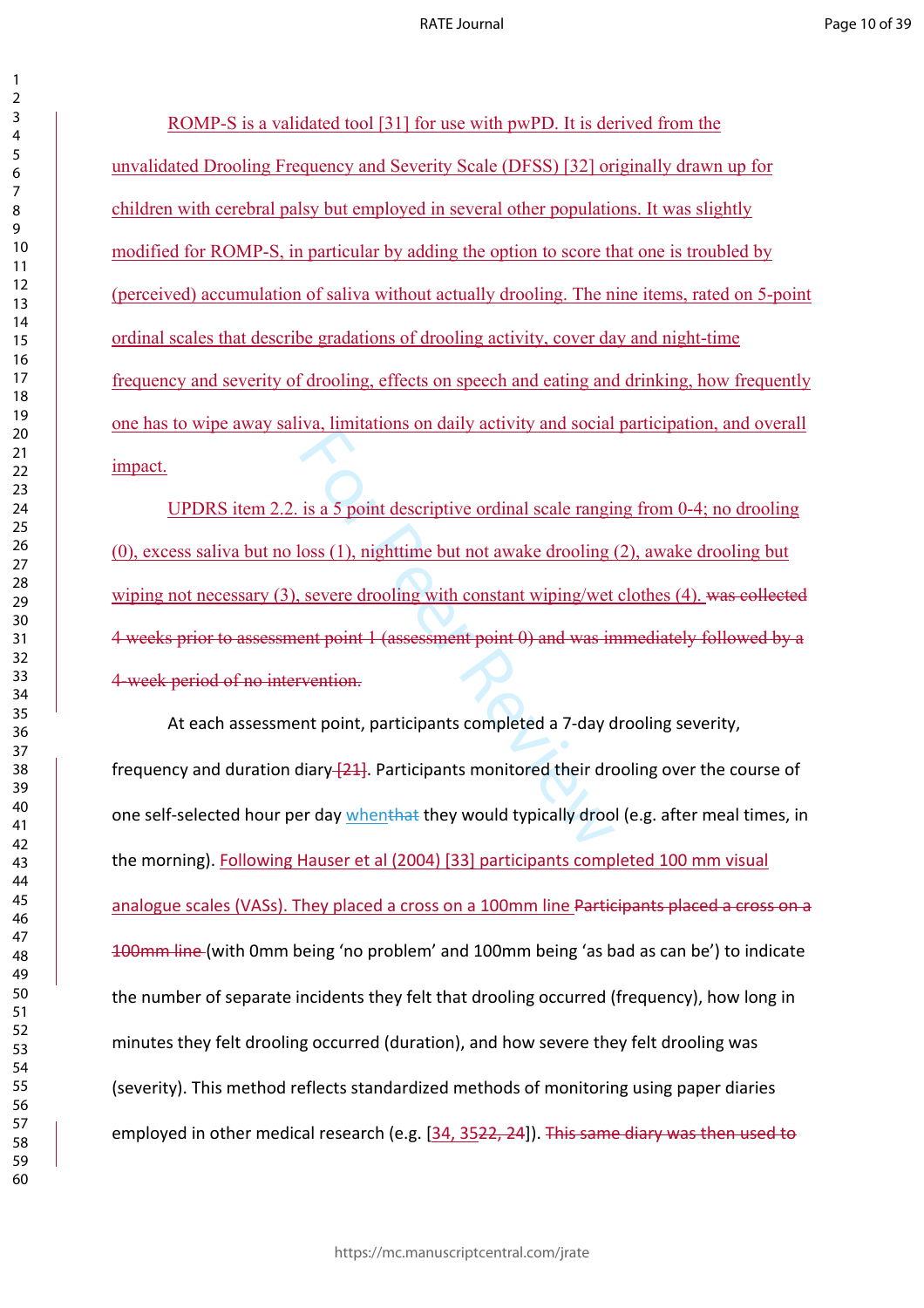$\mathbf{1}$  $\overline{2}$  $\overline{4}$  $\overline{7}$ 

collect daily self-report from participants during the 4-week intervention period. A

visualization of this assessment schedule can be viewed in figure 2.

Figure 2 about here

was carried out with each individual to ga<br>
riences. A semi-structured approach was t<br>
before taking part in the study; b) experier<br>
and c) perceptions around the <u>acceptability</u><br>
ue as a way to self-manage their drooling. Finally, an exit interview was carried out with each individual to gather qualitative feedback on the participants' experiences. A semi-structured approach was taken to probe; a) experiences of drooling before taking part in the study; b) experiences of drooling after taking part in the study; and c) perceptions around the acceptability, worthwhileness and effectiveness of the PDCue as a way to self-manage their drooling.

# *Intervention*

All participants were visited at home and received a verbal and practical tutorial on how to use the cueing device. They were asked to use the device for one hour a day, for a total of four weeks, at a time when drooling was an issue for them. Participants were asked to not use the device during the hour that they were self-reporting their drooling on the daily diary.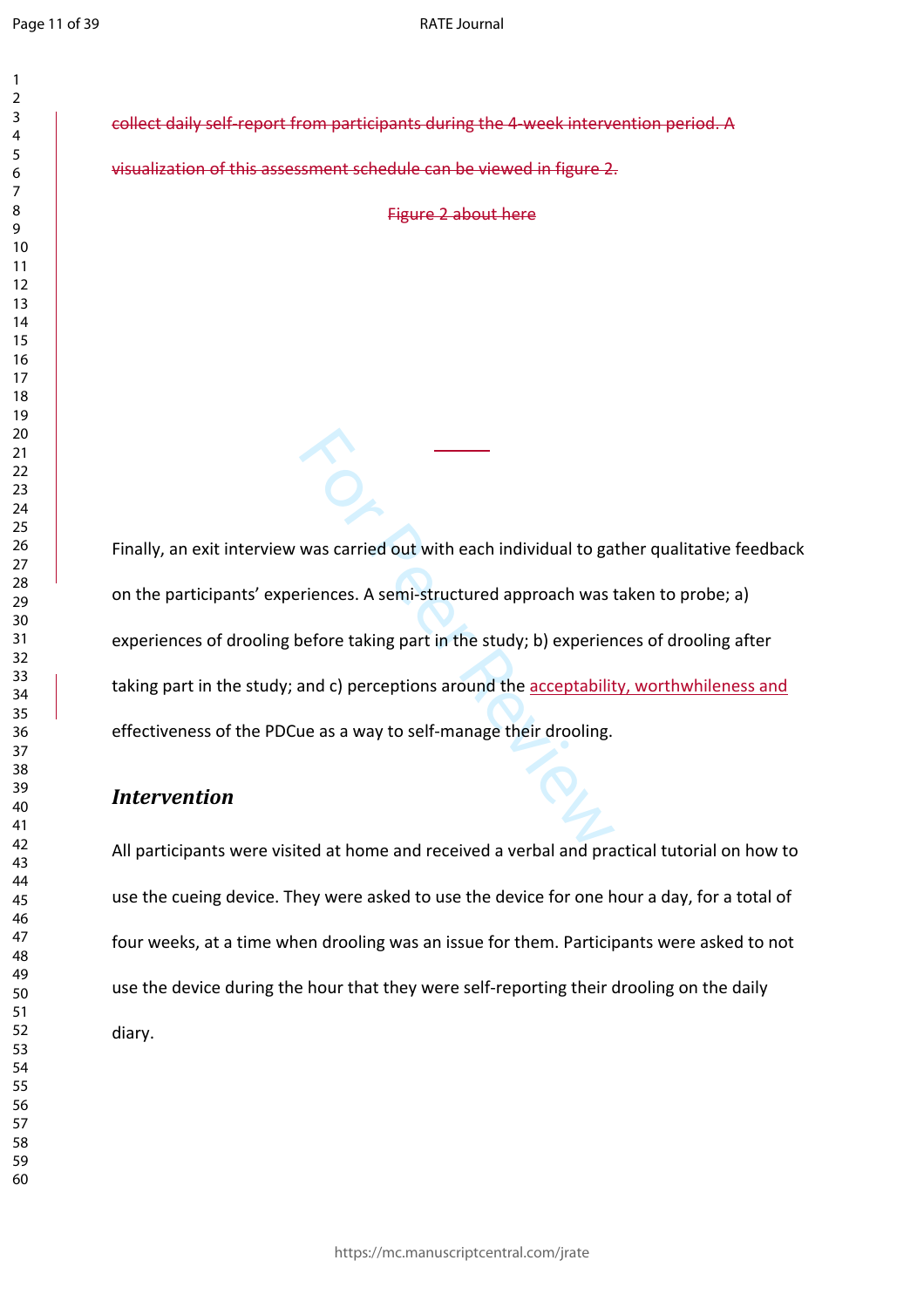# *Data Processing and Analysis*

n-Whitney U test was applied to ordinal, in<br>ategorical data. For analysis across all 28 |<br>treatment (assessment points 1 and 2), ar<br>bints 1 and 3) for the same variable, the Bo<br>nce at 2.5%. For all other inferential tests<br> Quantitative dData were analyzed using the IBM SPSS statistical software suite (v.22, IBM Corp, Armonk, NY). For data collected at the ordinal, interval or ratio level, normality of distribution was checked by inspection of histograms and using the Shapiro-Wilk and Kolmogorov-Smirnov tests [3623]. None of the variables examined were considered normally distributed. Data were summarized using statistics appropriate to the level of the data (e.g. median, inter-quartile range, frequency). In inferential analysis, the Wilcoxon signed ranks test or Mann-Whitney U test was applied to ordinal, interval or ratio data and the Chi-squared test to categorical data. For analysis across all 28 participants of change in scores from pre- to post-treatment (assessment points 1 and 2), and from pre-treatment to follow-up (assessment points 1 and 3) for the same variable, the Bonferroni correction was applied, setting significance at 2.5%. For all other inferential tests significance was set at 5%. Two-tailed tests were used throughout. A repeated measures design looked at both between (delayed intervention versus immediate intervention) and within group differencesdifferences, (all participants combined to compare baseline pre-treatment, termination of treatment and follow-up outcomes).

Qualitative data collected during the exit interviews were audio recorded and transcribed verbatim. Transcriptions were then subjected to an inductive thematic analysis using methods drawn from Braun and Clarke (2006) [37]. Data was summarized with short, one or two word codes, at the sentence-to-paragraph level. Codes were then compared to one-another and grouped, which led to the construction of broader themes that captured the core topics and concerns emerging from the data...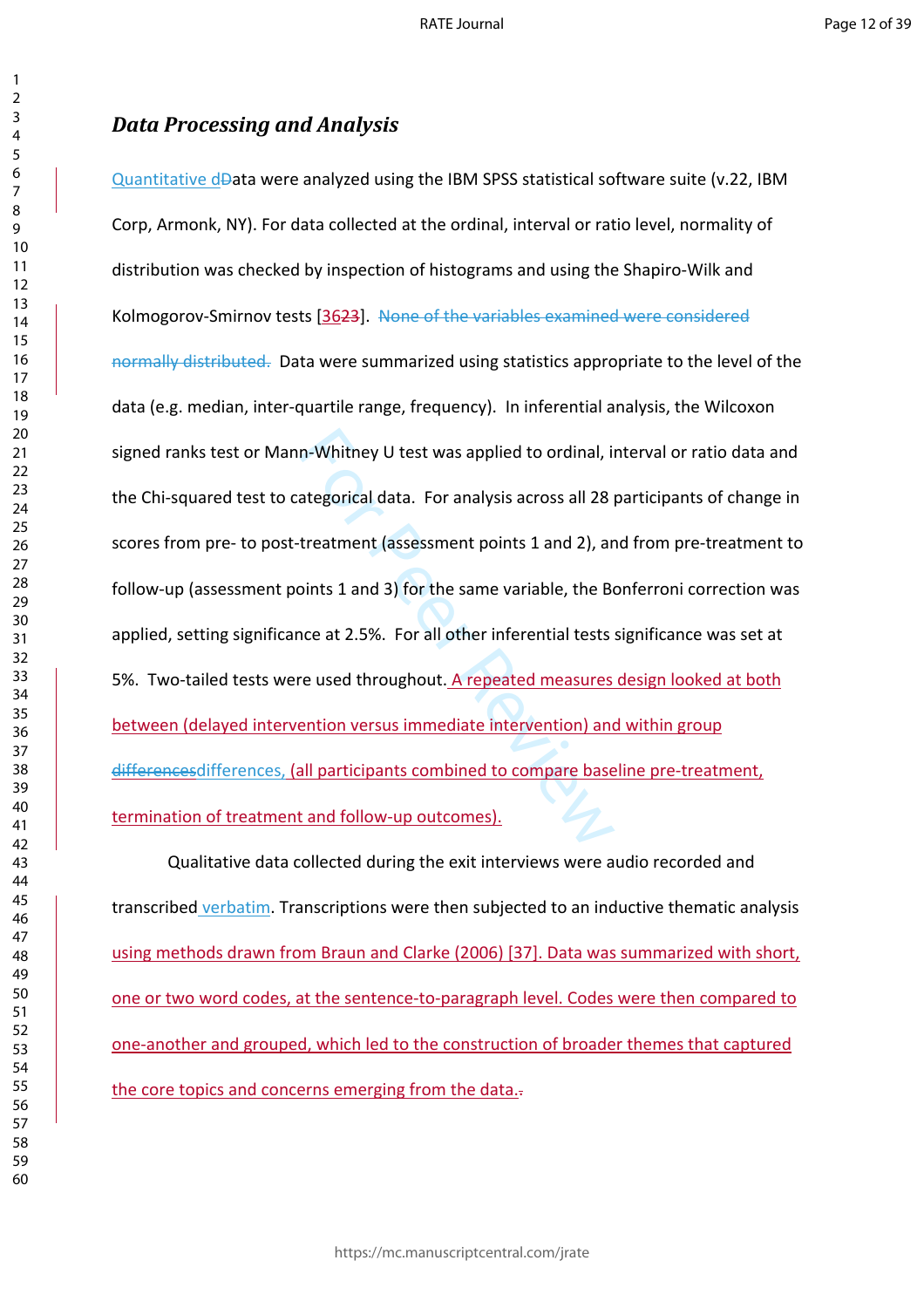$\mathbf{1}$  $\overline{2}$ 

# **Results**

For Periodes 3,069 (76%) were provided. The<br>The viewed in Table 1. No significant biases<br>Internal to any of the variables investigated.<br>Table 1 about here<br>Table 1 about here<br>Table 1 about here<br>Table 1 about here<br>Table 1 ab Fifty-eight participants were identified for potential inclusion. Twenty of these chose not to join (due to reasons such as not feeling drooling was severe enough; not having time to commit to research). Thirty-eight consented to participate. During the trial ten participants left the study. Five stated reasons of ill health, four felt the study was too much for them to manage at the time, and one gave no reason. The data analyzed came from the twentyeight remaining participants (ten female). Compliance levels for filling out diaries varied. Out of a possible 6,699 diary entries 5,069 (76%) were provided. The demographic and case history information can be viewed in Table 1. No significant biases were observed between the two groups with regard to any of the variables investigated.

### Table 1 about here

### **Intervention vs no intervention**

Results for the first and second assessments with the no-intervention group, and assessments for the immediate intervention group before and at end of intervention, appear in table 2. There were no statistically significant differences between the immediate and delayed intervention groups at the initial baseline assessment. There were no significant changes in ROMP-S, UPDRS 2.2 or Diary reports (VAS measurements) for the nointervention group during the 4 weeks of no treatment. There were also no statistically significant changes to ROMP-S and UPDRS 2.2 in the intervention group when comparing pre- versus termination of treatment. Patient perceived changes on the VASs did show significant improvement in the intervention group for overall severity, but for frequency of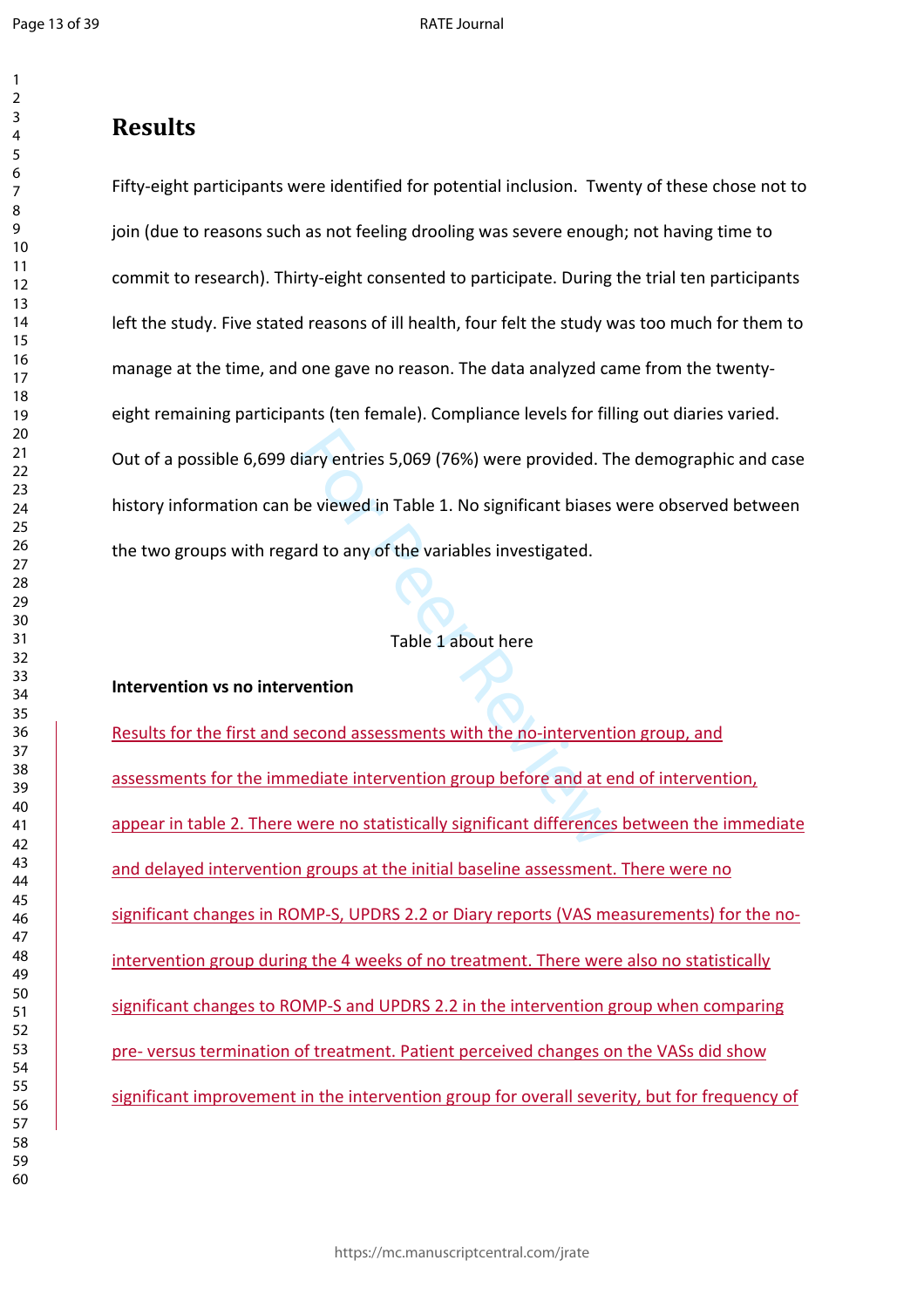drooling improvement was borderline (p=0.06) and perceived amount of time (duration) of drooling did not alter significantly.

Table 2 presents data for the delayed start (at assessment points 0 and 1) and immediate start (at assessment points 1 and 2); representing a period of no intervention for the delayed start group and intervention for the immediate start group. The difference between the two groups in change from baseline score are compared across the outcomes investigated. Only the change in drooling severity from the diaries was significantly different between the two groups; this increased (i.e. got better) for the intervention group but stayed the same for the no intervention group.

Table 2 about here

For Persons; this increased (i.e. got better) for<br>the no intervention group.<br>Table 2 about here<br>post-treatment scores across all participant<br>of the no placebo effect in the delayed in<br>e (i.e. no significant improvement in **Comparison of pre- and post-treatment scores across all participants**  Given that there appeared to be no placebo effect in the delayed intervention group during the no intervention phase (i.e. no significant improvement in any scores), once both groups had completed intervention their scores were combined to provide a larger group (n=28) for comparison of pre- versus post treatment versus follow-up assessment

Between treatment termination and four week follow-up assessment four participants left the study (two moved on to Botox treatment immediately after the intervention ended, one experienced significant health decline and one moved abroad). This left 24 participants available for longer-term follow-up assessment comparisons. Outcomes are summarized in table 3.

We compared measures before vs after intervention vs at follow-up for all 28 participants (assessment points 1, 2 and 3 respectively). Twenty-four participants were available for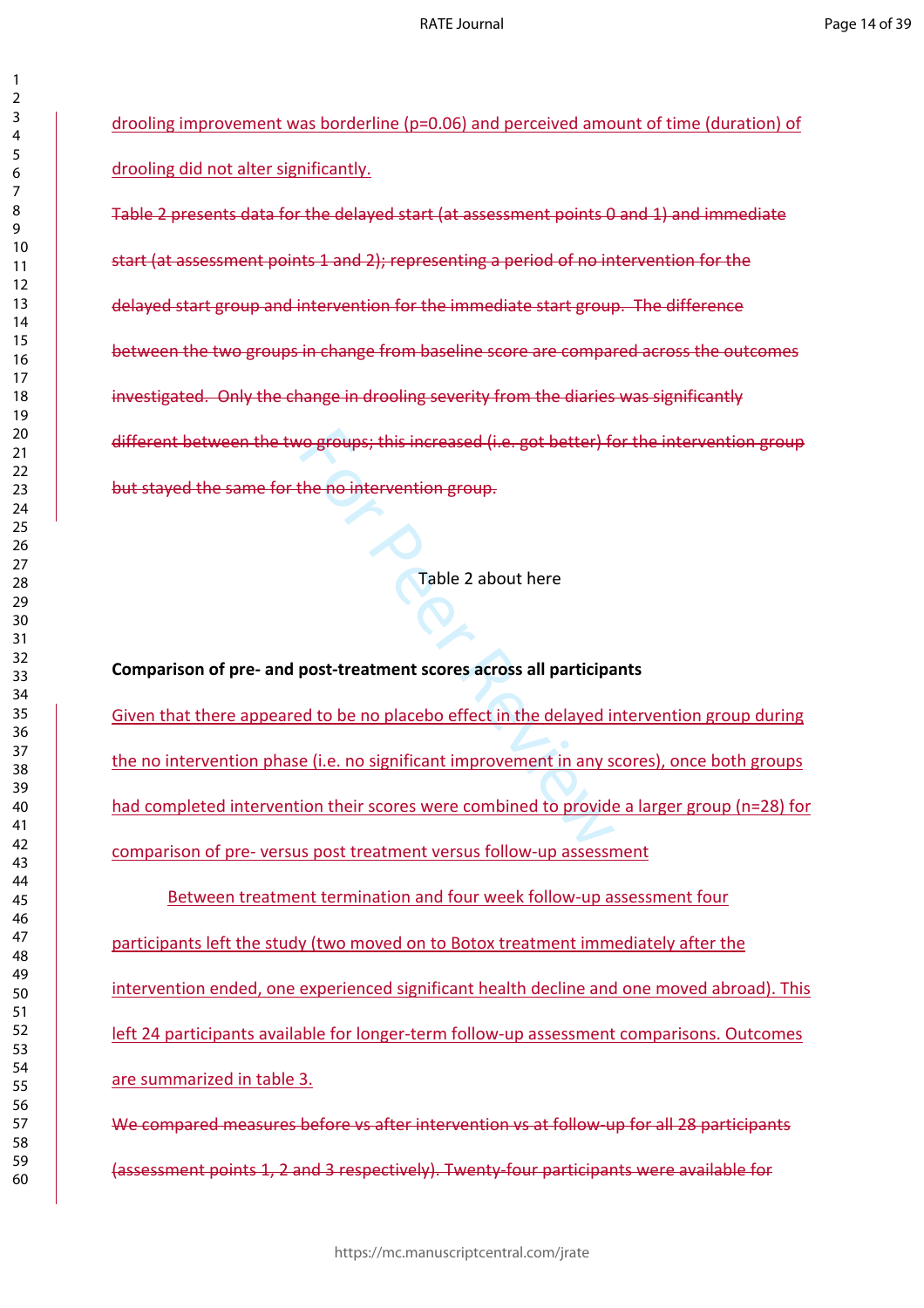$\mathbf{1}$  $\overline{2}$ 

#### RATE Journal

follow up assessment one month following completion of the intervention. Of the other four, two moved on to Botox treatment immediately after the intervention ended, one experienced significant health decline and one moved abroad. Outcomes are summarized in table 3. There were significant improvements as measured by the Unified Parkinson's Disease Rating Scale item for drooling and saliva from pre-treatment to follow-up, and from the self-reported diary for drooling severity (from pre-treatment to follow-up), frequency (pre-treatment to post treatment, and pre-treatment to follow-up) and duration (pretreatment to post treatment, and pre-treatment to follow-up).

Table 3 about here

Fable 3 about here<br>
Table 3 about here<br>
Table 3 about here<br>
Table 3 about here<br>
Table 3 about here<br>
Table 3 about here<br>
Table 3 about here<br>
In Table 3 about here<br>
It. UPDRS 2.2. ratings showed a trend towardical<br>
The Signa ROMP-S ratings saw no significant change comparing scores at pre- versus at termination of treatment. UPDRS 2.2. ratings showed a trend towards significance but were still statistically non-significant. VAS patient perceptions of change in overall severity, duration and frequency of drooling all evidenced significant improvements.

To examine whether scores returned to baseline status once intervention finished, baseline scores were compared with four weeks post treatment assessments. ROMP-S demonstrated a move towards significance (but was still not statistically significant), whilst UPDRS 2.2. now showed a significantly better status. The VAS ratings all showed strongly significant improvements, including after adjustments for multiple testing. The findings suggest maintenance or even improvement of status during the follow-up phase.

**Exit interviews**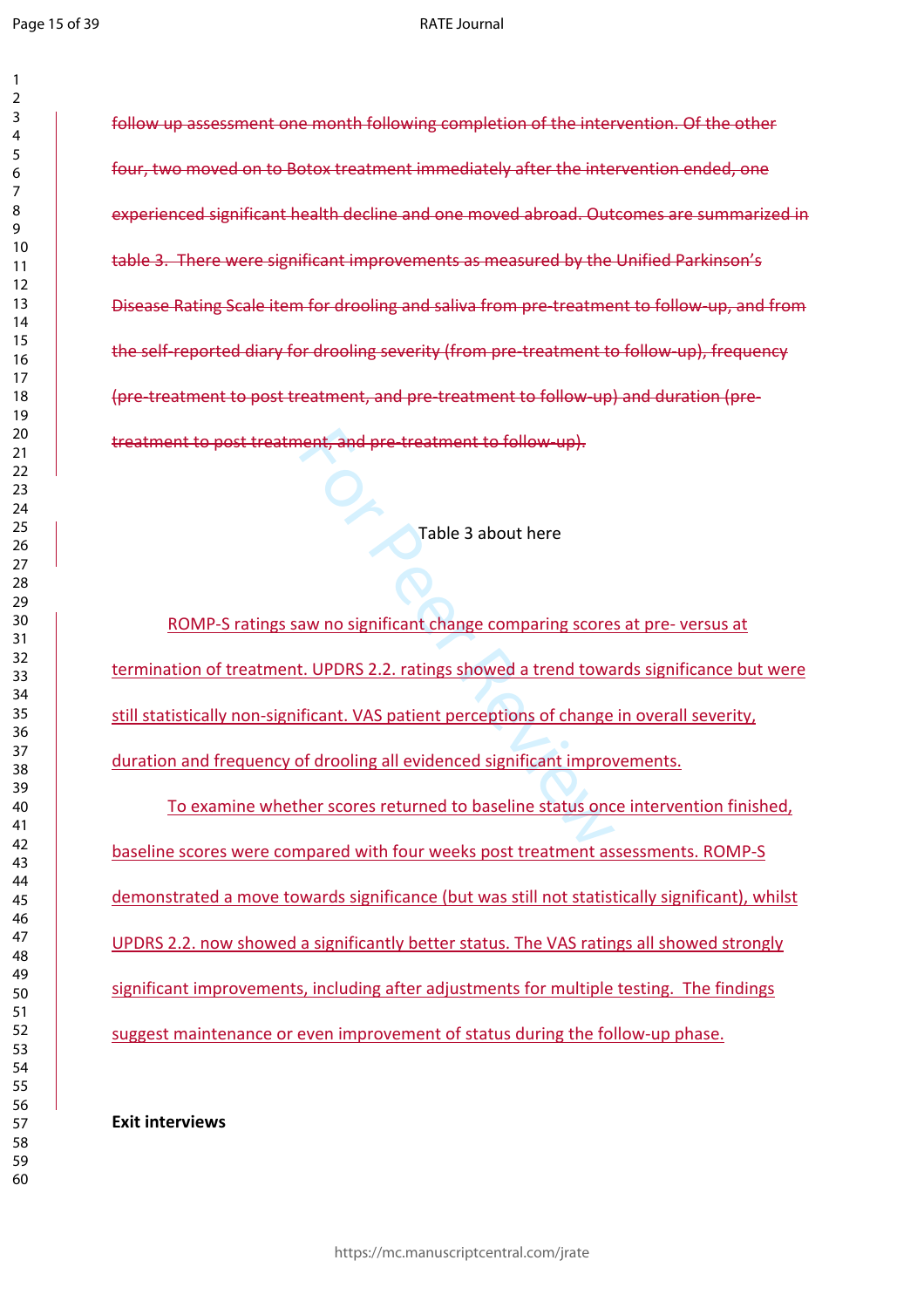Twenty-seven participants were available for exit interview. One participant had a significant health decline and was thus unavailable. Interviews lasted ameann average of 17:03 minutes (shortest 6:29-longest 36:37). Following procedures outlined in the methodology section, There were a total of 26 thematic codes applied to the data. A total of 312 extracts of transcript were assigned these codes (ranging from 1 to 22 extracts per code). A total of 45 higher level themes were then constructed from this qualitative data analysis, which will beare summarised below.

o arise was the impact of drooling on the line of dimpact of drooling issues pre-treatment<br>dimpact of drooling issues pre-treatment<br>ticipants discussing emotional distress "It .<br>ing, psychologically distressing...it clearl The first theme to arise was the impact of drooling on the lives of the participants. By far, the most discussed impact of drooling issues pre-treatment was embarrassment (13/27), with several participants discussing emotional distress *"It really dominated my life…it was most distressing, psychologically distressing…it clearly ruled my thinking…in that I was always clasping this grubby handkerchief just in case"* (P14), and social withdraw, *"At least once a day it would happen. I was out with company and it made me feel very embarrassed. I tend to withdraw, avoid going out really. Eat on my own. I am pretty strict about manners, and I thought it looked horrible"* (P12)*.* Several participants (4/27) also discussed physical discomfort that they experienced—constant wetness, changing of handkerchiefs, painful sores around the mouth.

The second theme related to challenges around previous experiences of drooling treatment. Several participants (3/27) had previous experience of Botox, however, for a lot of participants (8/27), Botox was not an option they would have considered. These participants discuss a lack of willingness to take additional medication; *"when I saw the consultant they said I could go and have Botox, an injection. I didn't want to take any more drugs"* (P22). Botox was associated with words such as *"toxic"* (P25) and *"poison"* (P26) and there was a clear preference for avoiding it, and other additional medication, if possible; *"I*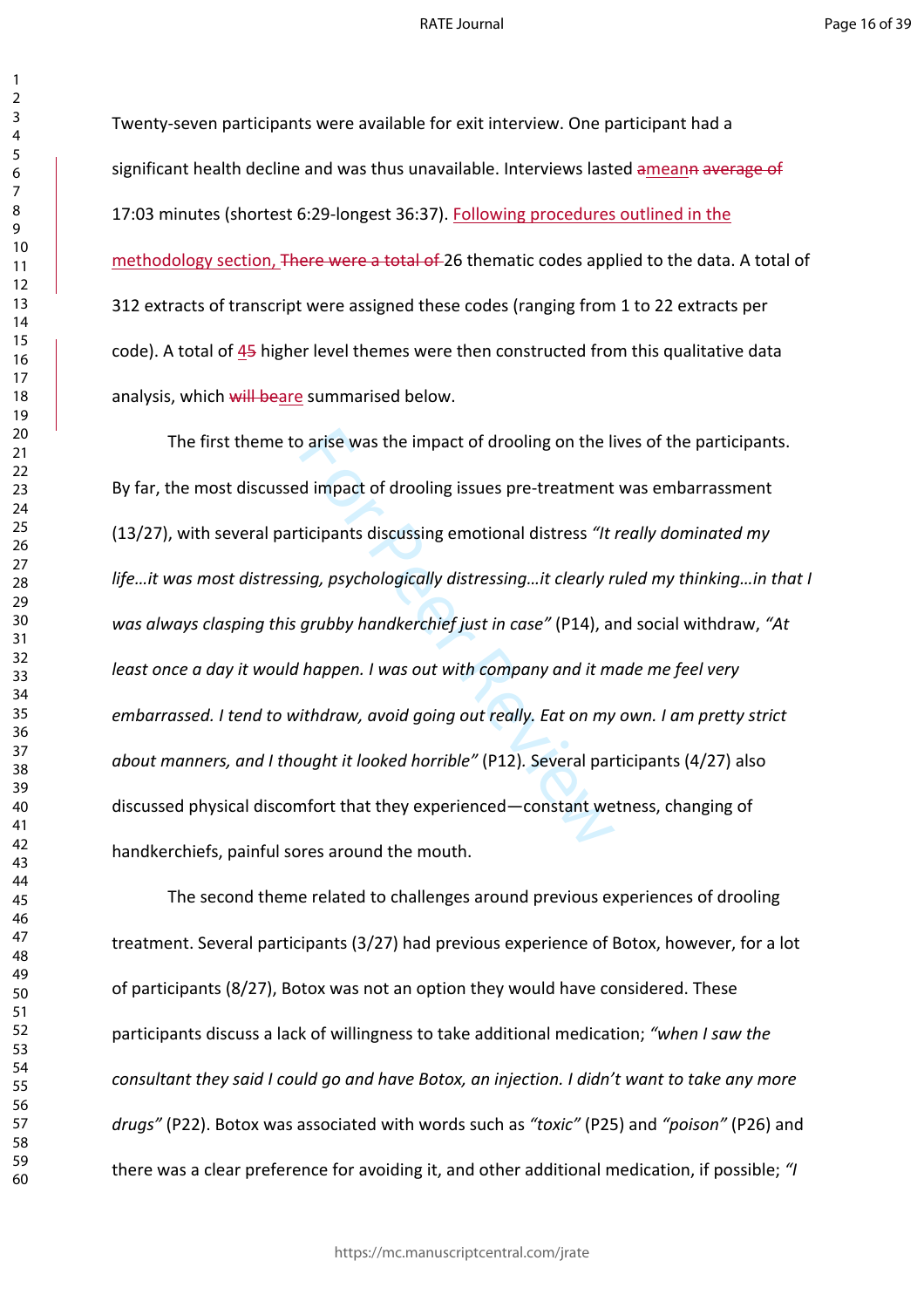$\mathbf{1}$  $\overline{2}$ 

#### RATE Journal

*think if you can have something that avoids taking drugs I think that's great"* (P4). These participants, unsurprisingly, preferred the PDCue as a behavioural treatment option; *"I'd rather have the watch"* (CP7).

Theme three related the effect of the PDCue on drooling. Of the 27 interviewed participants, there was a reported positive effect for 22, indicating that the majority of participants successfully engaged with the intervention and found it to be a worthwhile option for supporting the self-management of drooling. Theme four then related toParticipants also discussed emotional benefits which arose as a result of the PDCue intervention, including improvements to self-esteem, confidence and feelings of control.

ssed emotional benefits which arose as a r<br>nprovements to self-esteem, confidence a<br>elated to reports of generalization and ha<br>nts reporting a generalization effect, whe<br>was being carried over to times when they<br>ven when I The final theme related to reports of generalizsation and habituation. There were several cases of participants reporting a generalization effect, wherein they felt an increase in swallowing frequency was being carried over to times when they were not wearing the PDCue (9/27). P4 said *"Even when I wasn't wearing the* [PDCue] *every now and again I think, "Oh yes, you haven't swallowed. I need to swallow"".* P3 also noted *"even when I wasn't wearing it I was much more conscious of it".* Although unexpected, P26 also discussed an improvement to his night time drooling *"I've hardly been drooling at all. No, I haven't. Even during the night I haven't been".*

There were a small number of participants (3/27) however who reported becoming habituated to the cues, e.g. P10 *"there were occasions when I had the watch on, I seemed to have got so used to it that I didn't get any indication"*. However, these participants reported a positive effect from the intervention, despite this habituation.

# **Discussion**

This pilot study aimed to explore the feasibility, usability and acceptability of wearing a wrist-worn vibratory cueing device to improve drooling in people with Parkinson's, and to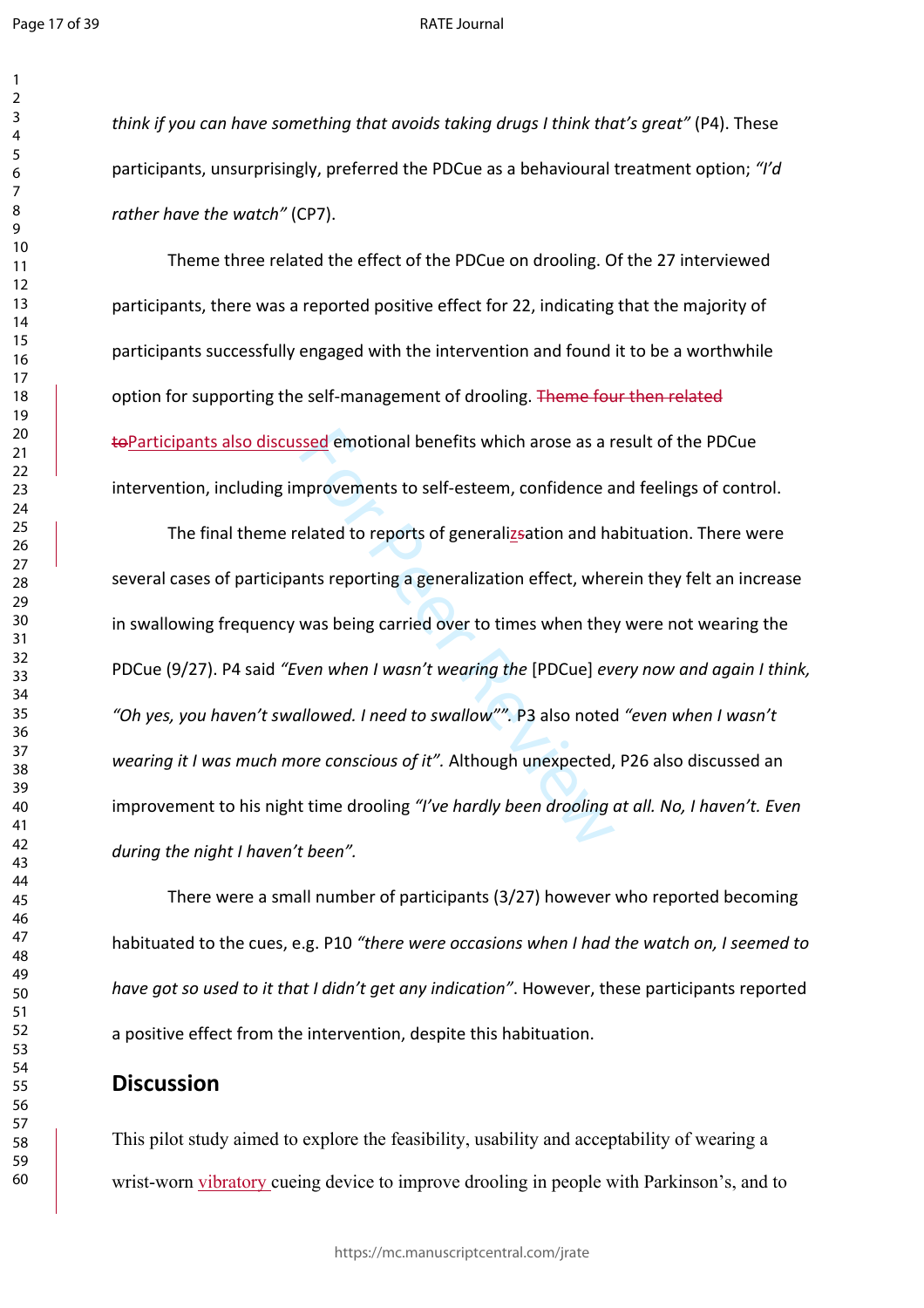#### RATE Journal

establish whether there was evidence of an effect of the device on drooling severity, frequency and impact. A total of 28Twenty-eight people completed a month-long intervention with the device, using it for an hour a day. These participants Altogether they showed significant improvement on severity ( $p=0.031$ ), frequency ( $p=<0.001$ ), and duration  $(p=0.001)$  of drooling when comparing results from the self-reported diary VASs collected pre and post intervention. These improvements were also seen to remain at follow up assessment 4 weeks post-treatment compared to their pre-intervention baseline. A significant improvement was also seen in the UPDRS 2.2 saliva subtest  $(p=0.010)$  when comparing the pre-intervention and follow up assessment time points. Based on this we conclude there is some evidence to indicate that the device can be successful in improving saliva control, not only when wearing the PDCue but also when not using it or after intervention has been withdrawn.

of the device 2.2 sales states (p = 0.6<br>by up assessment time points. Based on this<br>extent that the device can be successful in impro<br>DCue but also when not using it or after in<br>the interviews confirm that people are dist<br> Comments from the interviews confirm that people are disturbed by their drooling and that lesser drooling brings benefits for psychosocial well-being. Participants were satisfied with manipulating the device and found it acceptable to wear. They perceived the gains seen made wearing the device worthwhile. This is further reflected in comments participants made in the exit interviews concerning the perceived positive effects of the intervention device. Responses showed that 22/27 participants explicitly reported that they had noticed benefits to their drooling, with several stating that it was a preferable treatment option to other pharmaceutical interventions. In a larger trial it is unlikely that this interview-based approach could be undertaken at scale. The development of a questionnaire, drawing on the themes outlined from the qualitative data could be an approach to capturing data of this kind.

The lack of positive change in the delayed treatment group during their nointervention phase suggests that change was not accounted for by a placebo effect from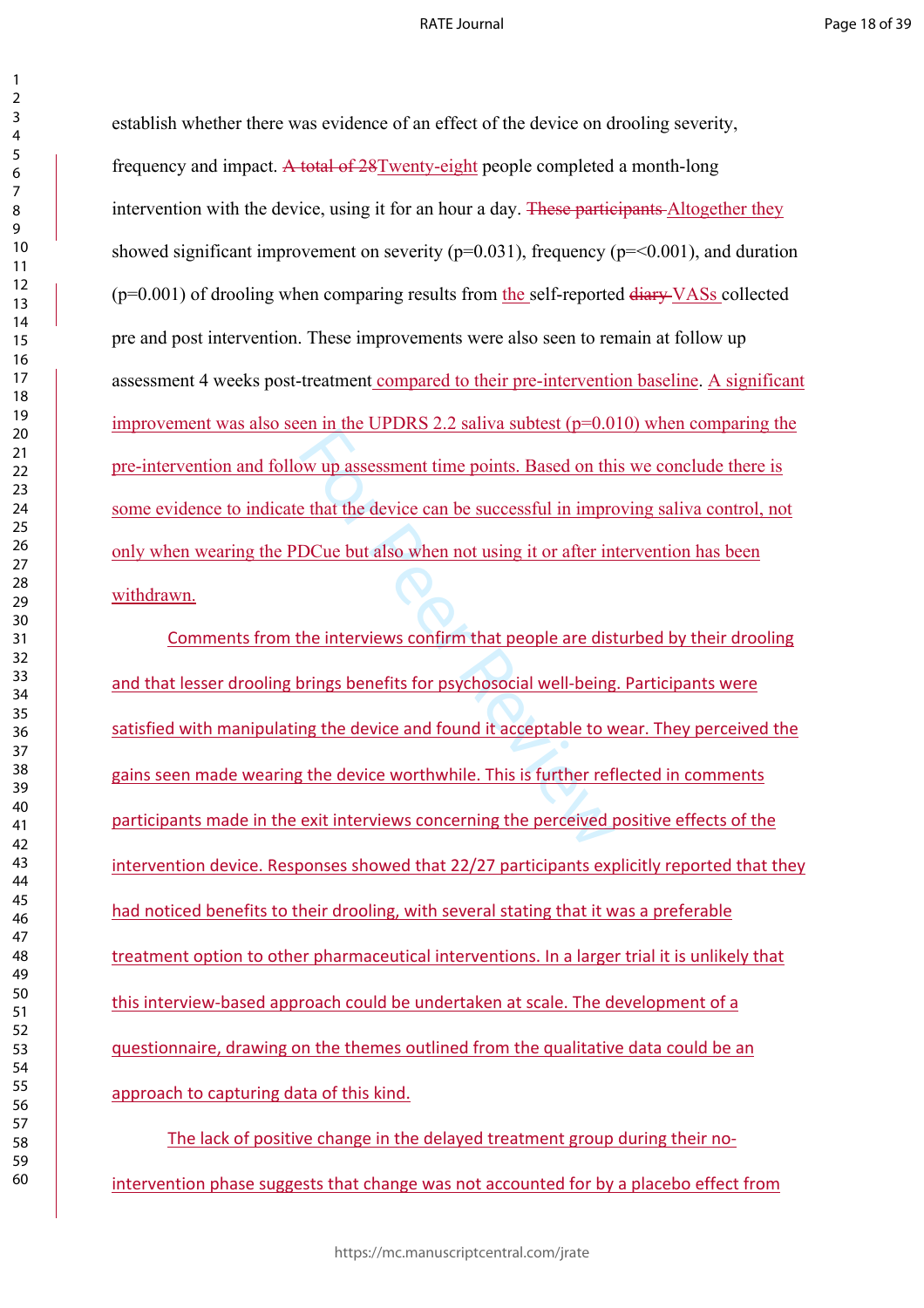$\mathbf{1}$ 

#### RATE Journal

being recruited to the study, being assessed, completing the diary exercise, nor from receiving information about drooling and drooling interventions in general. There was no improvement despite written (in the study information pack) and oral discussion that more frequent swallowing may benefit saliva loss. Whilst the present data suggest placebo effect does not play a significant role here, in a definitive trial a more active comparator condition should be introduced.

week follow-up, lending additional weight<br>ts provided. However, we did not observe<br>S overall score. This may indicate that the<br>ervention period were not sufficient for th<br>an overall score across multiple dimension<br>sked sig Our results showed a measurable change in score in the UPDRS item for drooling, between baseline and 4 week follow-up, lending additional weight to the improved VAS responses that participants provided. However, we did not observe any significant differences in the ROMP-S overall score. This may indicate that the types or level of changes experienced over the intervention period were not sufficient for this tool to capture. It could be that employing an overall score across multiple dimensions rather than analyzing each item separately masked significant gains in some areas. For instance, there may have been no change in night time drooling score, or even, after a short period, no shift in overall impact. Nevertheless, frequency of having to wipe the mouth or perceived excessive saliva in the mouth may have altered, but these improvements failed to make a significant difference in overall score against the non-altered variables. A similar factor may be at work in the lesser (compared to VASs) sensitivity to change of the UPDRS saliva item, since this scale combines several features which might actually vary independently (e.g. day vs night drooling; perceived excess saliva in mouth; frequency vs severity) in one scale which might actually vary independently. Significant improvement in one sub-dimension may be missed if the other dimensions do not alter. This would mask changes in one of the sub-dimensions. Further analyses of individual items prior to a definitive trial may aid in separating out which aspects of drooling are more or less susceptible to influence through cueing.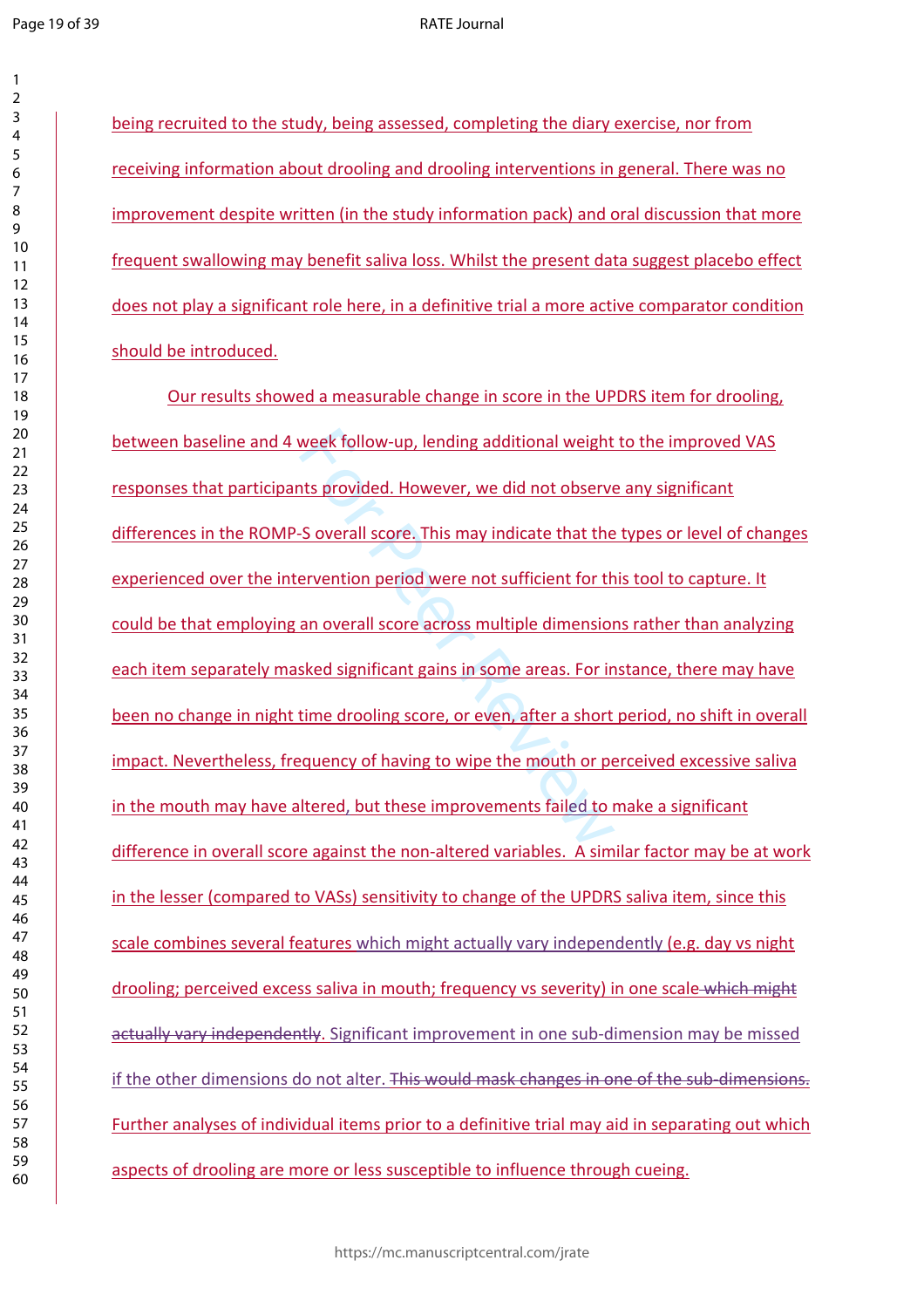When comparing diary scores at baseline between groups (immediate vs delayed) we observed no significant differences, except on self-reported severity (p=0.010), which reduced (i.e. got better) in the intervention group but stayed the same in the no intervention group. This result in itself deserves attention; in the delayed group, the other perceived measures collected from the diary (duration and frequency) increased (i.e. got worse), which may indicate that the process of completing the diary increased awareness of drooling. However, we had considered that this, paired with knowledge that increased swallowing frequency could reduce drooling (provided in the information sheet and during the informed consent procedure) might actually lead to an improvement in drooling in the delayed group. However, this was not the case, again furthering evidence that our results were not due to placebo effect.

uld reduce drooling (provided in the inform<br>
beedure) might actually lead to an improve<br>
this was not the case, again furthering ev<br>
effect:<br>
consider for a larger trial is data complete<br>
te across the study. <u>Although thi</u> Another factor to consider for a larger trial is data completeness for the diaries. We had a 76% completion rate across the study. Although this is not dissimilar to other studies [e.g. 33], a larger trial A larger RCT would need to consider the time requirements of participants and the burden of the study to self-report, although this is not dissimilar to other studies [21]. . We make the suggestion that completing the diary throughout the entirety of the study is not required.  $O<sub>r</sub>$  only completing the diary for one week pre and post-intervention (and again at follow up) would be enough in a follow up trial, as these were the results that we eventually focused on in our analysis.

Self-reported diaries are heavily used in clinical research as a way to monitor the progress of treatment and log patients' activities over time, without the requirement for a researcher to be present, despite longstanding reported issues with compliance (e.g. [34, 35]). Recent research into tools to support self-report in Parkinson's research has provided clear recommendations for improving practice, with Vega et al. finding 99% compliance with their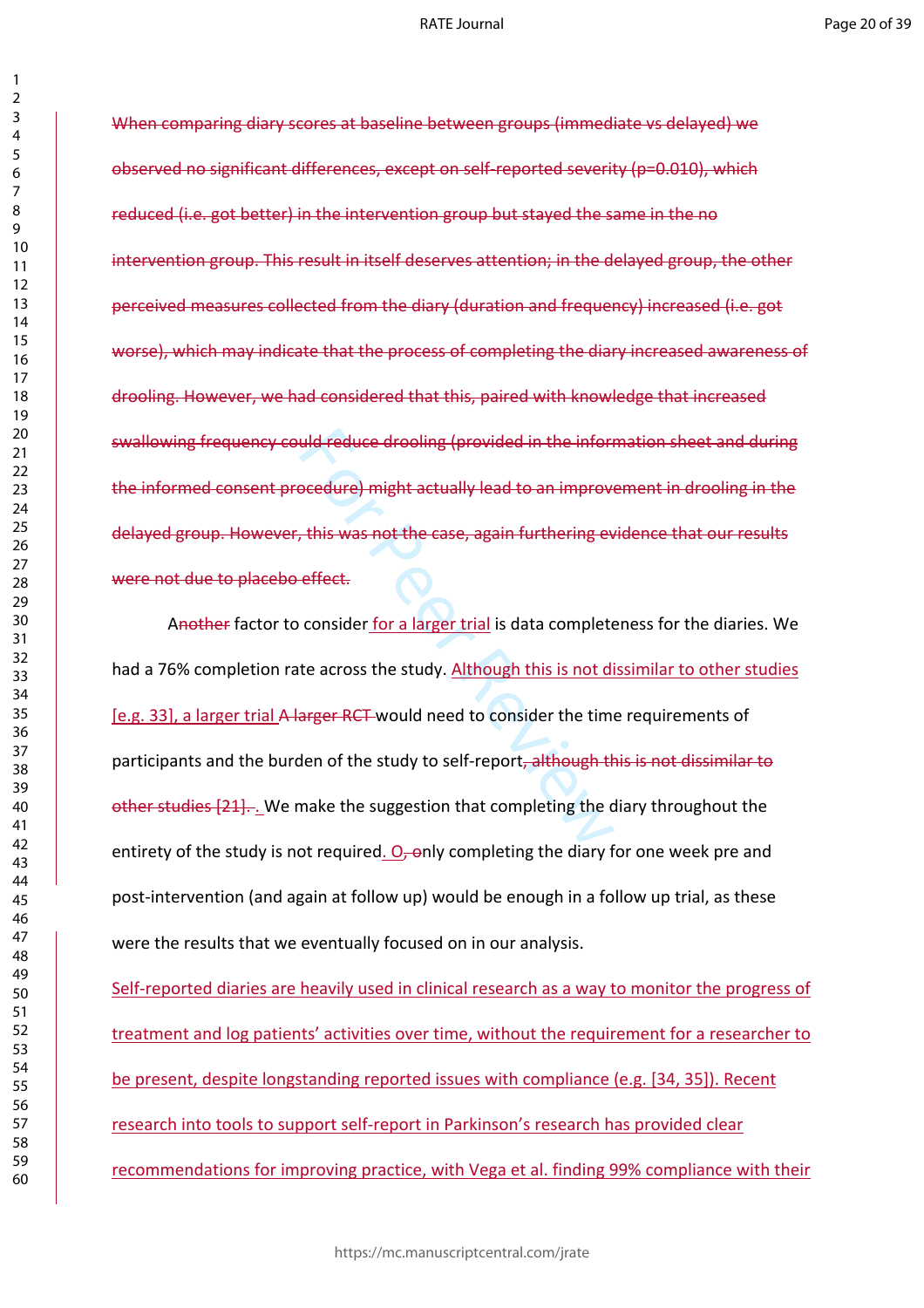$\mathbf{1}$ 

#### RATE Journal

paper-based tool measuring self-reported symptoms over several months with a small number of participants [38]. However, another solutions would be to introduceConsidering usage logs, collected automatically by the device, which would also provide an indication of participant compliance without the need for the diary.

Self-reported diaries are heavily used in clinical research as a way to monitor the progress of treatment and log patients' activities over time, without the requirement for a researcher to be present, despite longstanding reported issues with compliance (e.g. [24]). Recent research into tools to support self-report in Parkinson's research has provided clear recommendations for improving practice, with Vega et al. finding 99% compliance with their paper-based tool measuring self-reported symptoms over several months with a small number of participants  $[25]$ .

report in Parkinson's research has provided<br>
ith Vega et al. finding 99% compliance with<br>
symptoms over several months with a small<br>
ed a measurable change in score in the Undrooling, which adds additional weight to the<br>
s Our results showed a measurable change in score in the Unified Parkinson's Disease Rating Scale subtest for drooling, which adds additional weight to the diary responses that participants provided. However, we did not observe any significant changes in the Parkinson's Disease Questionnaire-39 (PDQ-39) subtests for wellbeing, stigma and communication; nor did we observe any significant differences in the Radboud Oral Motor Inventory for Parkinson's disease saliva subtest. PDQ-39 is not designed to detect changes in drooling impact. The lack of significant changes may also indicate that the types or level of changes experienced over the intervention period were not sufficient for these tools to capture. Further work, prior to a larger RCT, is required to ensure that the impact of the PDCue intervention in a larger cohort of participants could be appropriately measured. The qualitative work that we completed as part of this pilot trial showed that, during exit interviews, 22 participants explicitly reported that they had noticed benefits to their drooling, with several stating that it was a preferable treatment option to other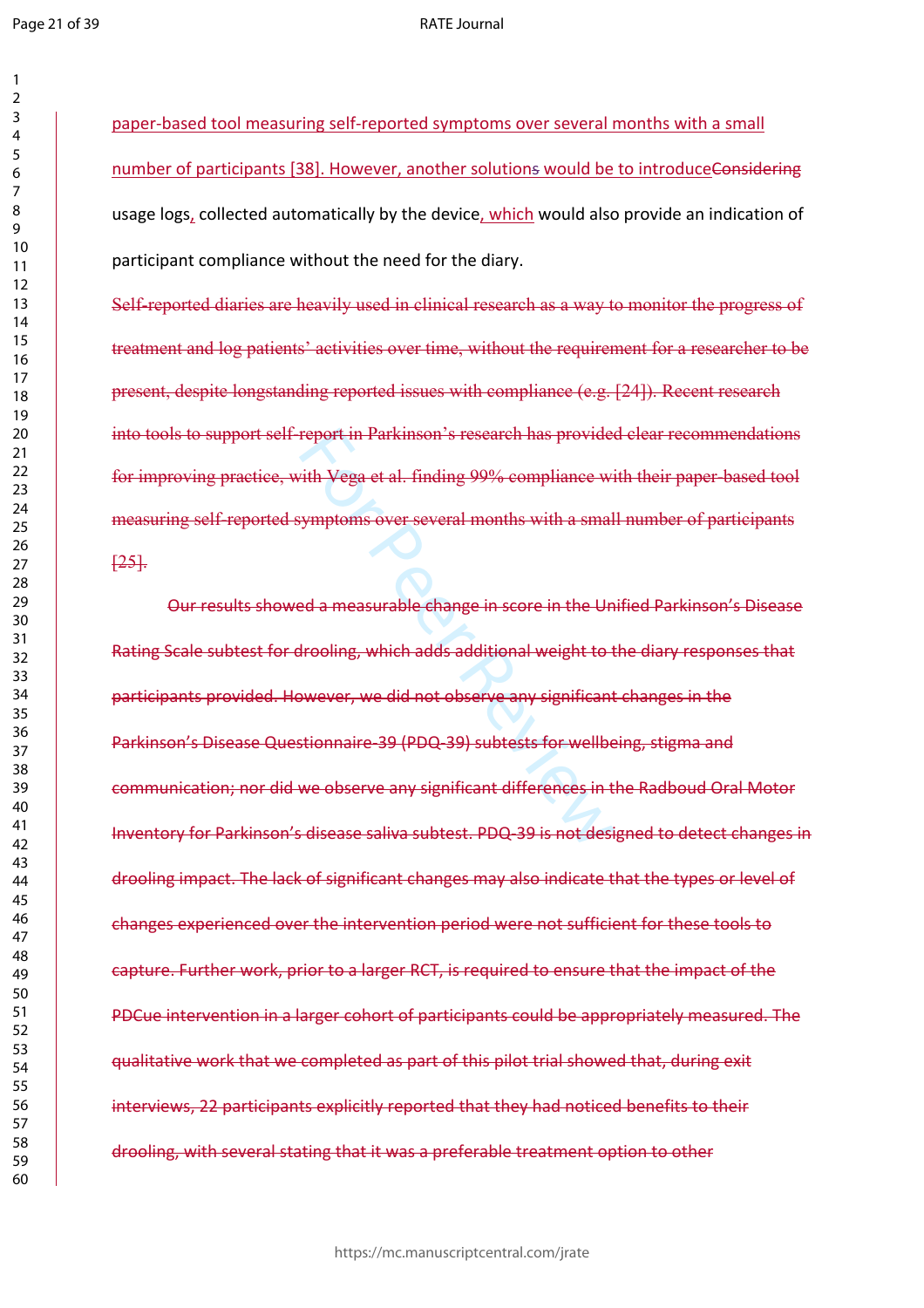#### RATE Journal

pharmaceutical interventions. All participants felt the intervention and device were acceptable and usable. However, in a larger trial it is unlikely that this qualitative approach could be undertaken at scale. The development of a questionnaire, drawing on the themes outlined from the qualitative data could be an approach to capturing data of this kind. In addition, the interviews highlighted that a small number of participants noted habituation to the device. Whilst we did not set up the study to answer the question about habituation definitively, future research should look at whether this is a factor in whether the device is effective or not for an individual. In the present study, in as far it was highly effective for some, then we can assume that habituation is not an all-pervasive problem. However, in future we suggest longer follow-up times to look at possible wearing off effects.

dividual. In the present study, in as far it w<br>ne that habituation is not an all-pervasive-<br>follow-up times to look at possible wearin<br>mporal cueing as a treatment for drooling<br>shown success in the domain of cueing fo<br>n ob The concept of temporal cueing as a treatment for drooling has been built on previous work which has shown success in the domain of cueing for gait training for Parkinson's [7]; built upon observations that the training of a metronomic cue brings about the execution of a new motor plan, which facilitates walking and suppresses the impaired motor plan currently inhibiting the intended movement [8-10]. There is a level of automaticity in the complex movements of both walking and swallowing of saliva that link these two symptoms together and allow for cross comparison of motor theory. Both are triggered, patterned responses involving automated neural processes that generally do not require conscious thinking for carrying out the activity. However, in the case of Parkinson's, these automatic movements can become impeded when difficulties with motor initiation arise. In terms of neurophysiology, cueing is believed to suppress pathological basal ganglia activity through activation of corticostriatal pathways [8]. That is to say, the cue causes the initiation of an alternative pathway in the brain, also linked to motor activity, which brings about the initiation of movement that has been halted.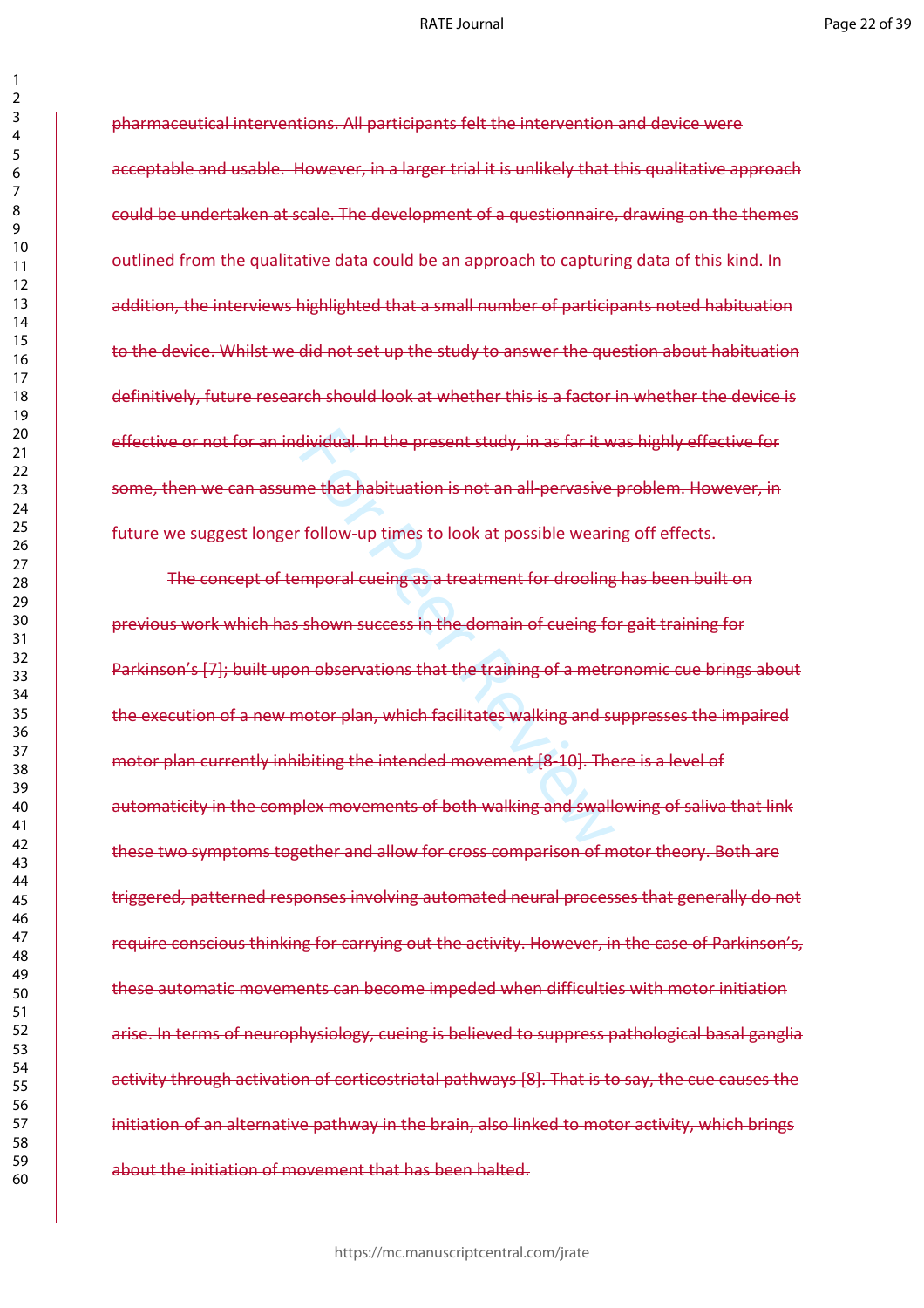$\mathbf{1}$ 

#### RATE Journal

The body of literature exploring cueing for drooling as a symptom is minimal, with only small-scale preliminary work by Marks et al [2211] and Marron et al [2312] being the only examples exploring this space. As such, our work builds upon this nascent body of literature to provide additional evidence that cueing for drooling might be an effective way to manage the symptom, with the qualitative aspects of our study additionally demonstrating reports around increased feelings of control, confidence and self-esteem post intervention. In addition, we build on our previous work [2413] to report that acceptance and usability of our tool has been confirmed with a larger and more varied group of participants over a longer period of time. Our cueing approach warrants further exploration in a larger scale trial.

# **Study Limitations**

of our tool has been confirmed with a larger<br>
Internal and trial.<br>
The Peer Review of time. Our cueing approach<br>
Interpreting the current data. Firstly,<br>
Interpreting the devices as requested, for a designate<br>
Interpretise There are several provisos in interpreting the current data. Firstly, one assumes that participants were wearing the devices as requested, for a designated hour each day. However, we did not collect precise usage logs. In future work there would be benefit in utilizing a more objective approach, e.g. through digital usage logs collected directly through the device (i.e. using an accelerometer to provide data on when the device is switched on and being used). Secondly, we asked participants to self-select an hour within which to selfmonitor their drooling, at times when drooling was a problem. Whilst participants may have selected a self-perceived period of more susceptibility to drooling, it remains unclear how severe their chosen hour might have been. Further laboratory-based work, employing objective measures of physiological drooling (e.g. objective swallow frequency measurement, or saturated gauze weight measurement) would add insight into whether or not orally retained saliva objectively decreased through use of the device. This would also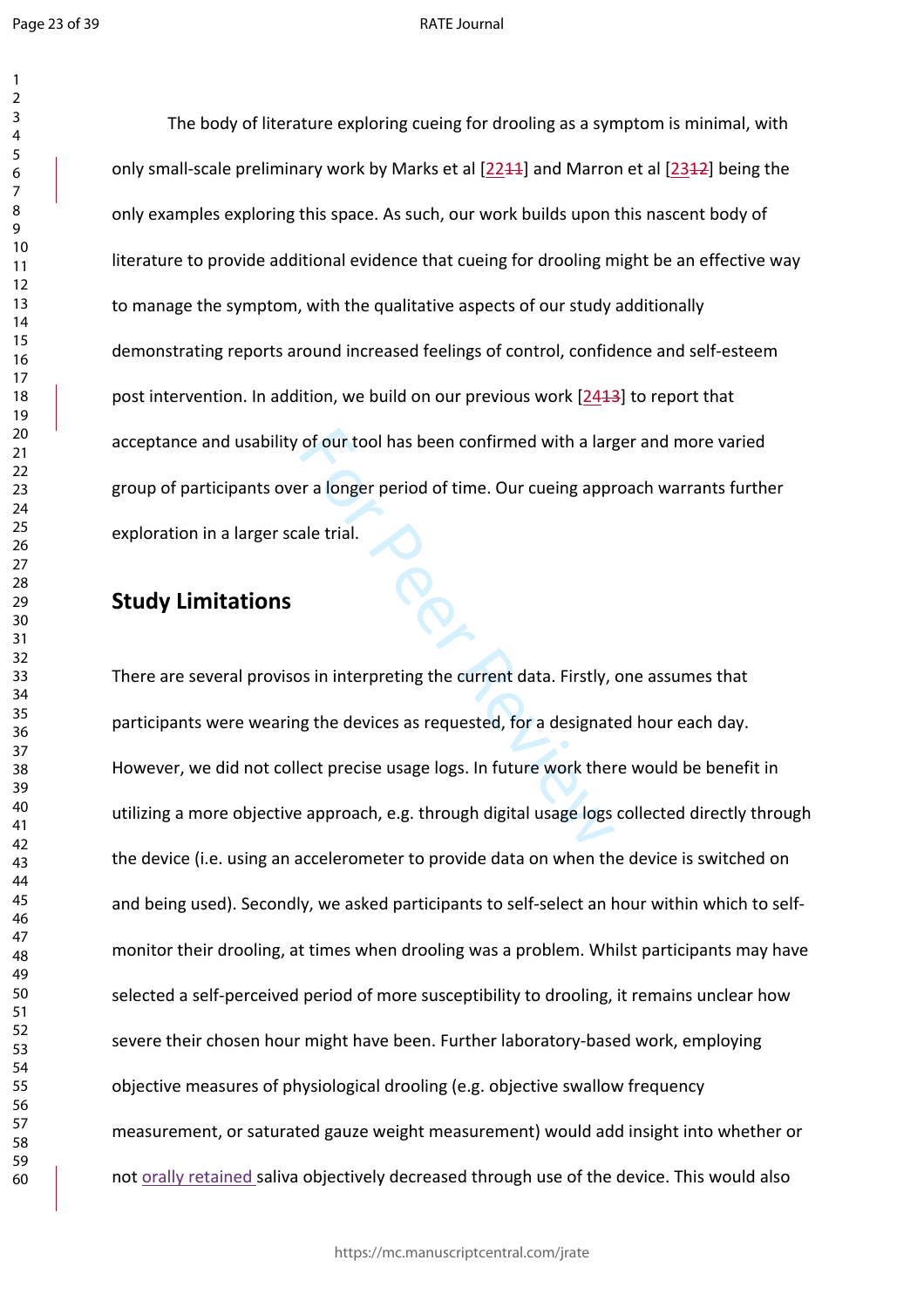remove, at least in laboratory conditions, the use of self-report diaries that may be open to recall bias. For field- testing, employing devices capable of measuring swallowing events in naturalistic situations (e.g. using an in-ear microphone) would be beneficial.

de a final 2 participants in the study as imm<br>ies implementing two treatment strands s<br>however future researchers should also core<br>requal participant numbers throughout than<br>than thumbers to each strand). In addition,<br>e po Finally, although 30 participants was the sample size intended for this first stage feasibility trial, we did not have matched numbers between the delayed and immediate groups. The intentions was to have 15 participants in each, but time constraints meant that we were unable to fully recruit to our delayed group (with 4 participants remaining). We made a decision to include a final 2 participants in the study as immediate intervention participants. Future studies implementing two treatment strands should not have this problem in future work, however future researchers should also consider randomisation approaches that allow for equal participant numbers throughout the recruitment process (e.g. even vs odd participant numbers to each strand). In addition, whilst the results of our pilot work delivered some positive outcomes, sufficient to suggest the cueing device may be effective, a more definitive answer awaits a trial involving larger numbers in a more highly powered study and with an active intervention comparator.

# **Conclusions**

This study has indicated that our cueing device was acceptable and usable, and that the intervention could be a feasible first step for clinicians, before moving on to pharmaceutical options, which have been shown to have potential complications. Whilst the next step of this research will require a larger multi-center trial to elucidate whether these results are replicable and clearer in a larger population, and to look at the characteristics of responders vs non-responders to the treatment, the information presented within this paper has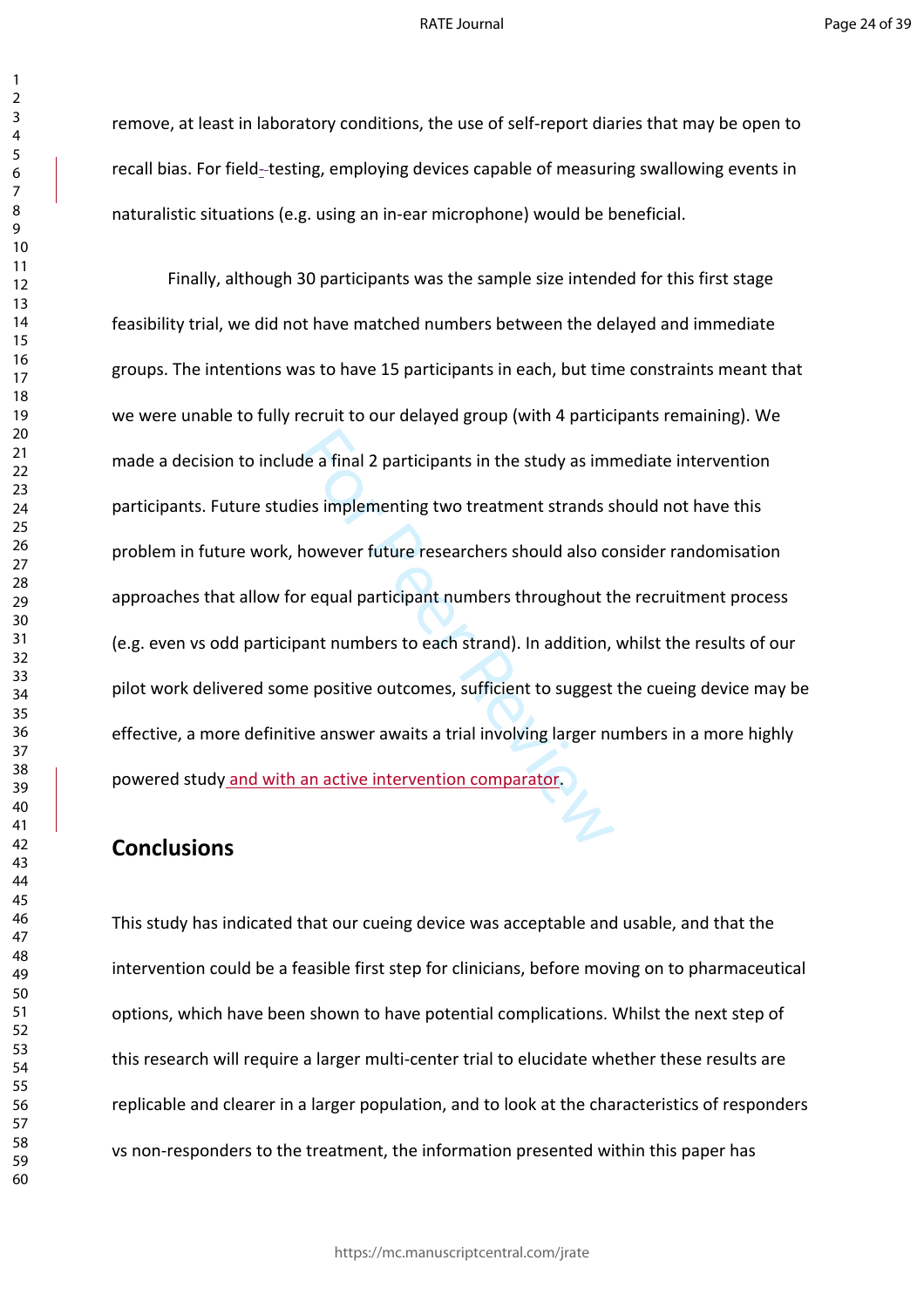$\mathbf{1}$  $\overline{2}$  $\overline{3}$ 

provided important, preliminary data around the effect that the cueing intervention could have and issues to address in the development of outcome measures.

# **Clinical messages**

- Providing a regular vibratory cue, through the PDCue device was shown to be an effective treatment for reducing perceived drooling in the great majority of participants.
- Participants accepted PDCue and remained motivated to self-manage their drooling with the device.
- Further studies are needed to confirm the beneficial effects that we observed and for the refinement of outcome measures.

# **Declarations**

eeded to confirm the beneficial effects that<br>tcome measures.<br>Authors declare that there is no conflict constant and the National Institute of Head<br>am (RfPB PB-PG-0110-21326), and the EPS<br>rrough the Digital Economy Research **Conflicts of interest:** The Authors declare that there is no conflict of interest **Funding:** This research was funded by the National Institute of Health Research, Research for Patient Benefit program (RfPB PB-PG-0110-21326), and the EPSRC Digital Economy theme Social Inclusion through the Digital Economy Research Hub (EP/G066019/1)

# **Guarantor:** RM

**Contributorship:** RM, PO, RW and NM were all involved in the conception of the research project and in researching the existing literature. RM, RW and NM were involved in protocol development, with support from PO, KL and DJ. Ethical approval and patient recruitment was conducted by RM and RW. Data capture and analysis was conducted by RM, KL, JV and DJ. RM wrote the first draft of the manuscript. All authors reviewed and edited the manuscript and approved the final version of the manuscript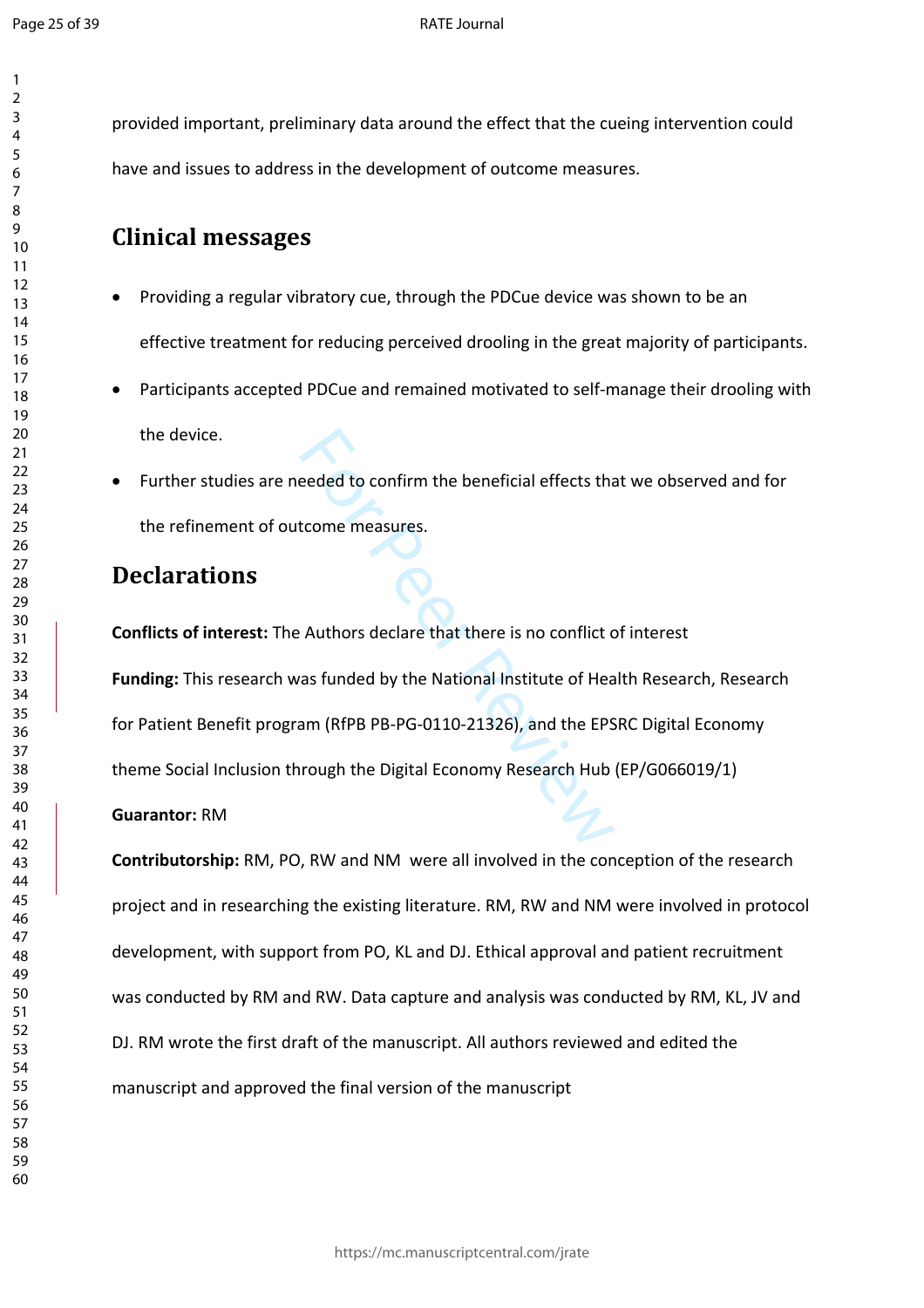**Acknowledgments:** We would like to acknowledge the time and effort of the staff members who helped to identify participants for the study. We would also like to thank Keith Gray for his help with the statistical analysis of the data.

# **References**

- 1. Kalf JG, de Swart BJM, Borm GF, Bloem BR, Munneke M. Prevalence and definition of drooling in Parkinson's disease: a systematic review. *JNeurol*. 2009;256(9):1391-6.
- son's disease: a systematic review. JNeuro<br>gre-Pagès L, Ojero-Senard A, Damier P, De<br>coms (dysphagia, dysarthria, and sialorrhea<br>;19(1):28-37.<br>mann C, Bihler M, Niessen A, Plaetke R, G<br>ysphagia in PD. Neurogastroenterol Mo 2. Perez-Lloret S, Nègre-Pagès L, Ojero-Senard A, Damier P, Destée A, Tison F, et al. Oro-buccal symptoms (dysphagia, dysarthria, and sialorrhea) in patients with PD. *Eur JNeurology*. 2012;19(1):28-37.
- 3. Nienstedt JC, Buhmann C, Bihler M, Niessen A, Plaetke R, Gerloff C, et al. Drooling is no early sign of dysphagia in PD. *Neurogastroenterol Motil*. 2018;30(4).
- 4. Fereshtehnejad SM, Skogar O, Lokk J. Evolution of orofacial symptoms and disease progression in idiopathic PD: longitudinal data from the Jonkoping Parkinson registry. *Parkinsons Disease*. 2017.
- 5. Pedersen AML, Sørensen CE, Proctor GB, Carpenter GH. Salivary functions in mastication, taste and textural perception, swallowing and initial digestion. *Oral Dis*. 2018;24(8):1399-416.
- 6. Barbe AG, Ludwar L, Scharfenberg I, Hellmich M, Dano R, Barbe MT, et al. Circadian rhythms and influencing factors of xerostomia among Parkinson's disease patients. *Oral Dis*. 2019;25(1):282-9.
- 7. Saleh J, Figueiredo MAZ, Cherubini K, Salum FG. Salivary hypofunction: An update on aetiology, diagnosis and therapeutics. *Archives Oral Biology*. 2015;60(2):242-55.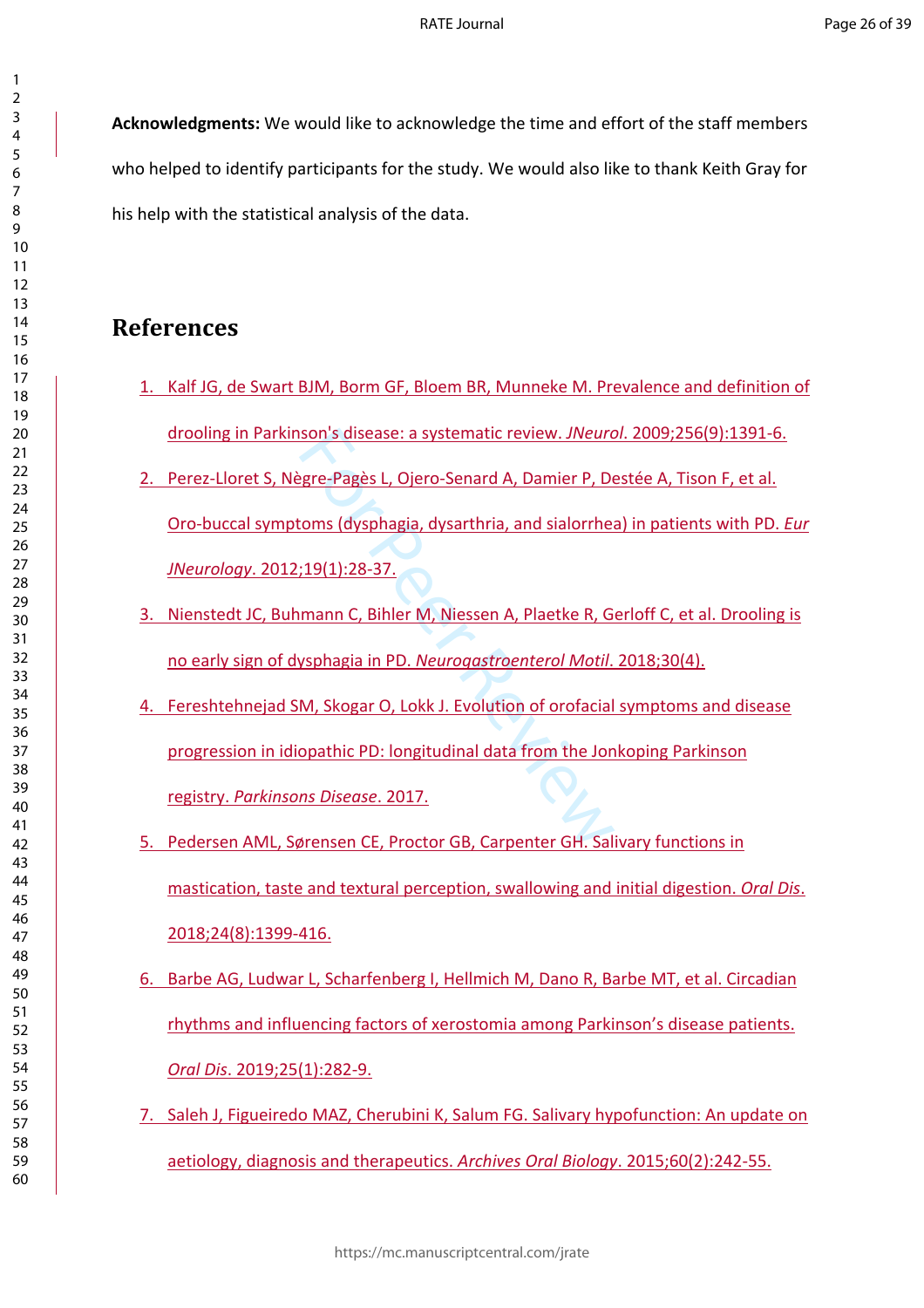$\mathbf{1}$  $\overline{2}$  $\overline{3}$  $\overline{4}$  $\overline{7}$ 

| 8. Kalf J, Smit A, Bloem B, Zwarts M, Munneke M. Impact of drooling in PD. JNeurol.       |  |
|-------------------------------------------------------------------------------------------|--|
| 2007;254(9):1227-32.                                                                      |  |
| 9. Leibner J, Ramjit A, Sedig L, Dai YF, Wu SS, Jacobson C, et al. The impact of and the  |  |
| factors associated with drooling in Parkinson's disease. Parks Rel Dis.                   |  |
| 2010;16(7):475-7.                                                                         |  |
| 10. Rajiah K, Maharajan MK, Yeen SJ, Lew S. Quality of life and caregivers' burden of PD. |  |
| Neuroepidemiol. 2017;48(3-4):131-7.                                                       |  |
| 11. Nobrega AC, Rodrigues B, Torres AC, Scarpel RD, Neves CA, Melo A. Is drooling         |  |
| secondary to a swallowing disorder in patients with PD? Parks Rel Dis.                    |  |
| 2008;14(3):243-5.                                                                         |  |
| 12. Proulx M, de Courval FP, Wiseman MA, Panisset M. Salivary production in PD. Mov       |  |
| Disord. 2005;20(2):204-7.                                                                 |  |
| 13. Kalf JG, Munneke M, van den Engel-Hoek L, de Swart BJ, Borm GF, Bloem BR, et al.      |  |
| Pathophysiology of diurnal drooling in PD. Mov Disord. 2011;26(9):1670-6.                 |  |
| 14. Reynolds H, Miller N, Walker R. Drooling in Parkinson's Disease: Evidence of a Role   |  |
| for Divided Attention. Dysphagia. 2018;33(6):809-17.                                      |  |
| 15. Meningaud JP, Pitak-Arnnop P, Chikhani L, Bertrand JC. Drooling of saliva: A review   |  |
| of the etiology and management options. Oral Surgery, Oral Medicine, Oral                 |  |
| Pathology, Oral Radiology, and Endodontics. 2006. p. 48-57.                               |  |
| 16. Hyson HC, Johnson AM, Jog MS. Sublingual atropine for sialorrhea secondary to         |  |
| parkinsonism: A pilot study. Mov Disord. 2002;17(6):1318-20.                              |  |
| 17. NICE. Parkinson's disease in adults: NICE quideline NG71. London, GB; 2017            |  |
| 18. Nieuwboer, A., Kwakkel, G., Rochester, L., et al. (2007). Cueing training in the home |  |
| improves gait-related mobility in Parkinson's disease: the RESCUE trial. Journal of       |  |
|                                                                                           |  |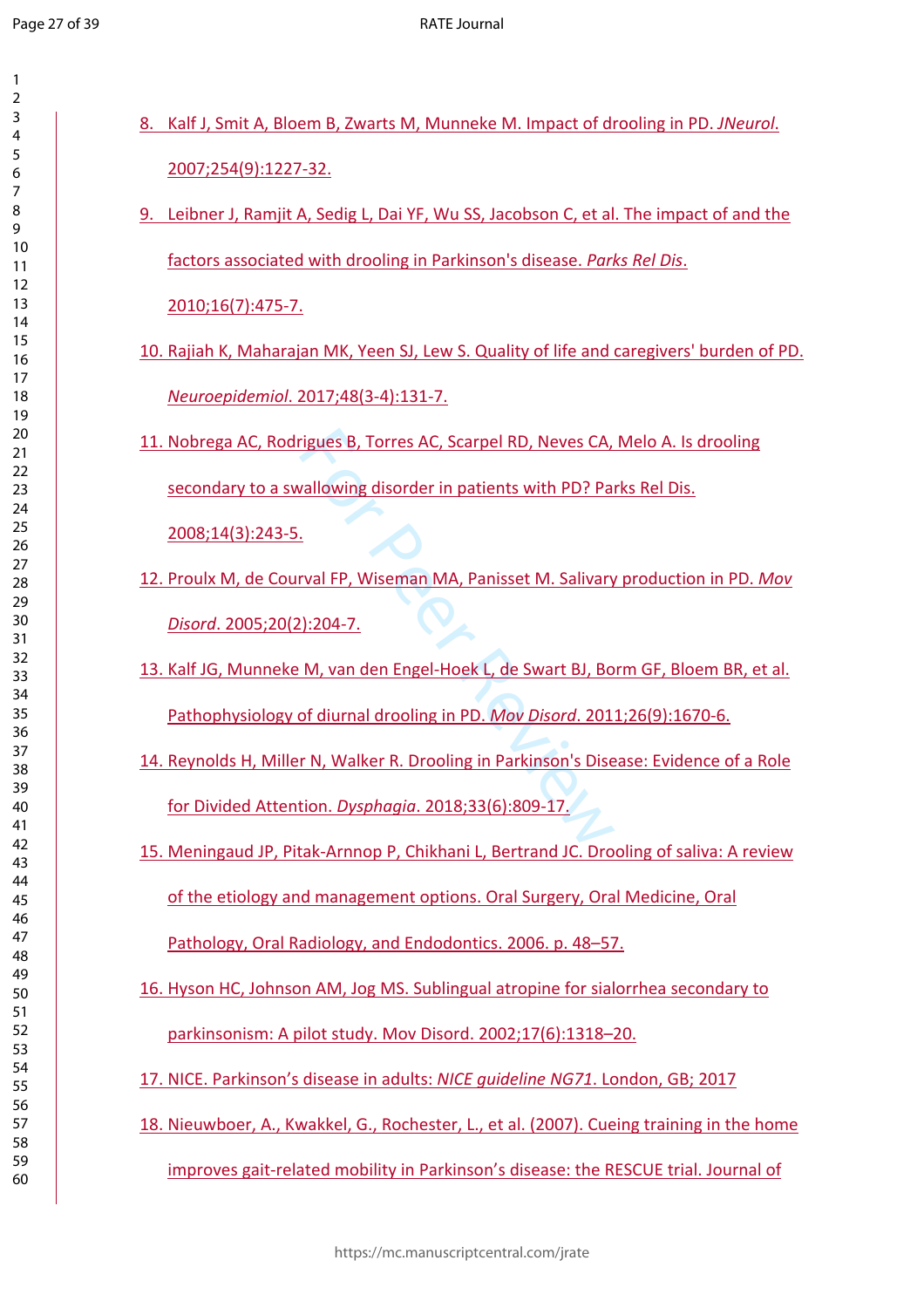| $\overline{\mathbf{c}}$ |                                |
|-------------------------|--------------------------------|
|                         |                                |
| 3<br>4                  | <u>N(</u>                      |
| 5                       |                                |
| 6                       | $ht$                           |
| $\overline{7}$          |                                |
| 8                       | 19. Sa                         |
| 9                       |                                |
| 10                      |                                |
| 11                      | $or$                           |
| 12                      |                                |
| 13<br>14                | $[$ lr                         |
| 15                      |                                |
| 16                      | <u>ht</u>                      |
| 17                      |                                |
| 18                      | <u>re</u>                      |
| 19                      |                                |
| 20                      |                                |
| 21                      | 20. Ge                         |
| 22                      |                                |
| 23                      | $e$                            |
| 24                      |                                |
| 25                      | <u>hy</u>                      |
| 26                      |                                |
| 27                      | <u>A\</u>                      |
| 28<br>29                |                                |
| 30                      |                                |
| 31                      | <u>Bċ</u><br>21.               |
| 32                      |                                |
| 33                      | <u>in</u>                      |
| 34                      |                                |
| 35                      | $\underline{m}$                |
| 36                      |                                |
| 37                      | <u>[Ir</u>                     |
| 38                      |                                |
| 39                      |                                |
| 40                      | <u>ht</u>                      |
| 41<br>42                |                                |
| 43                      | 22. M                          |
| 44                      |                                |
| 45                      | n <sub>c</sub>                 |
| 46                      |                                |
| 47                      | $\underline{\text{co}}$        |
| 48                      |                                |
| 49                      |                                |
| 50                      | 23.<br>$\overline{\mathsf{M}}$ |
| 51                      |                                |
| 52                      | $\underline{dr}$               |
| 53<br>54                |                                |
| 55                      | $\underline{\text{cc}}$        |
| 56                      |                                |
| 57                      | <u>sc</u>                      |
| 58                      |                                |
| 59                      |                                |

eurology, Neurosurgery, and Psychiatry, 78(2), 134–40.

 $\text{tr}/\text{doi.org}/10.1136/\text{innp}.200X.097923\}$ 

Irma S V, Cheng ML, Eden U, Williams Z, Brown EN, Eskandar E. The effects of cues n neurons in the basal ganglia in Parkinson's disease. Front Integr Neurosci

[Internet]. 2012 Jan [cited 2015 Aug 29];6:40. Available from:

[http://www.pubmedcentral.nih.gov/articlerender.fcgi?artid=3405280&tool=pmcent](http://www.pubmedcentral.nih.gov/articlerender.fcgi?artid=3405280&tool=pmcentrez&rendertype=abstract) z&rendertype=abstract

- eorgiou N, Iansek R, Bradshaw JL, Phillips JG, Mattingley JB, Bradshaw JA. An raluation of the role of internal cues in the pathogenesis of parkinsonian rpokinesia. Brain [Internet]. 1993 Dec [cited 2015 Aug 29];116 (Pt 6:1575–87. vailable from: http://www.ncbi.nlm.nih.gov/pubmed/8293289
- EXER, Bradshaw JL, Phillips JG, Mattingley JI<br>
role of internal cues in the pathogenesis complement of internet and the pathogenesis of<br>
1 (Internet 1.1993 Dec [cited 2015 Aug 29]<br>
11.1997 Dec [cited 2015 Aug 29]<br>
5. Selfötzel K, Schulze S. Self-initiated versus externally triggered movements. I. An vestigation using measurement of regional cerebral blood flow with PET and ovement-related potentials in normal and Parkinson's disease subjects. Brain [Internet]. 1996 Jun [cited 2015 Aug 29];119:1045–8. Available from: <http://www.ncbi.nlm.nih.gov/pubmed/8673482>
- larks L, Turner K, O'Sullivan J, Deighton B, Lees A. Drooling in Parkinson's disease: a byel speech and language therapy intervention. International journal of language & communication disorders / Royal College of Speech & Language Therapists. 2001.
- larron A, Robinson L, Walker R. Use of a metronome brooch reminder to improve ooling problems in patients with Parkinsonism. Presented at the 9th national conference - Multidisciplinary care in Parkinson's Disease and Parkinsonism from ience to practice - Royal College of Physicians,. London; 2004.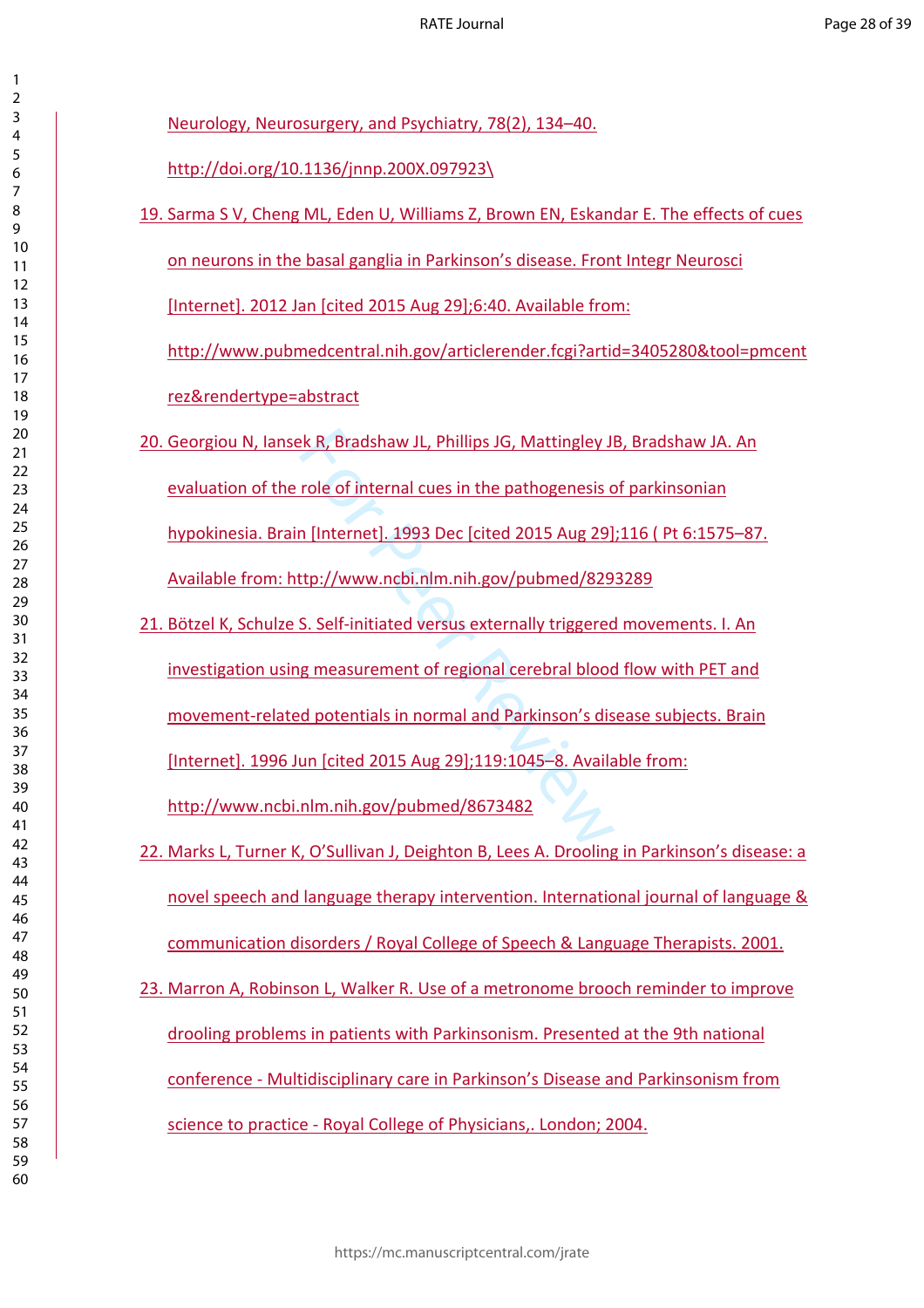$\mathbf{1}$  $\overline{2}$  $\overline{3}$  $\overline{4}$  $\overline{7}$  $\,8\,$  $\mathsf{9}$ 

| 24. McNaney R, Lindsay S, Ladha K, Ladha C, Schofield G, Ploetz T, Hammerla N, Jackson      |
|---------------------------------------------------------------------------------------------|
| D, Walker R, Miller N, Olivier P. Cueing for drooling in Parkinson's disease.               |
| InProceedings of the SIGCHI conference on Human Factors in Computing Systems                |
| 2011 May 7 (pp. 619-622). ACM.                                                              |
| 25. Afkari, S. (2007). Measuring frequency of spontaneous swallowing. Australasian          |
| Physical & Engineering Sciences in Medicine / Supported by the Australasian College         |
| of Physical Scientists in Medicine and the Australasian Association of Physical             |
| Sciences in Medicine, 30(4), 313-7. Retrieved from                                          |
| http://www.ncbi.nlm.nih.gov/pubmed/18274071                                                 |
| 26. Hoehn MM, Yahr MD. Parkinsonism : onset, progression, and mortality                     |
| Parkinsonism: onset, progression, and mortality. Neurology [Internet]. 1967;17427.          |
| Available from: http://www.neurology.org/content/17/5/427.citation                          |
| 27. Daniel SE, Lees AJ. Parkinson's Disease Society Brain Bank, London: overview and        |
| research. J Neural Transm Suppl [Internet]. 1993 Jan [cited 2015 Aug 29];39:165-72.         |
| Available from: http://www.ncbi.nlm.nih.gov/pubmed/8360656                                  |
| 28. Folstein, M.F., Robins, L.N. and Helzer, J.E., 1983. The mini-mental state              |
| examination. Archives of general psychiatry, 40(7), pp.812-812.                             |
| 29. Nasreddine, Z.S., Phillips, N.A., Bédirian, V., Charbonneau, S., Whitehead, V., Collin, |
| I., Cummings, J.L. and Chertkow, H., 2005. The Montreal Cognitive Assessment,               |
| MoCA: a brief screening tool for mild cognitive impairment. Journal of the American         |
| Geriatrics Society, 53(4), pp.695-699.                                                      |
| 30. Goetz CG, Tilley BC, Shaftman SR, Stebbins GT, Fahn S, Martinez-Martin P, Poewe W,      |
| Sampaio C, Stern MB, Dodel R, Dubois B. Movement Disorder Society-sponsored                 |
| revision of the Unified Parkinson's Disease Rating Scale (MDS-UPDRS): Scale                 |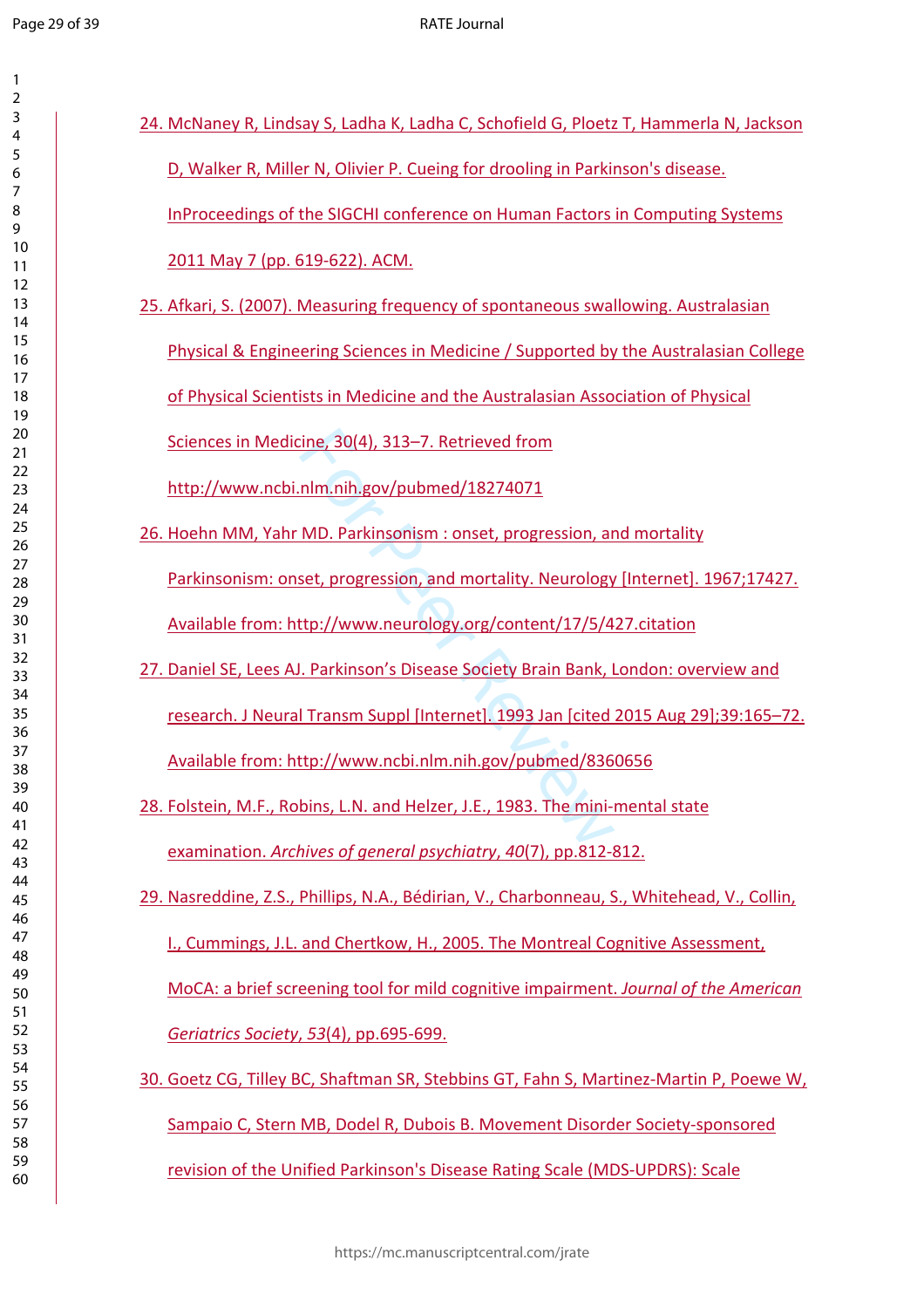| 2                            |  |
|------------------------------|--|
| 3                            |  |
|                              |  |
| 4                            |  |
| 5                            |  |
| 6                            |  |
|                              |  |
|                              |  |
| 8                            |  |
| ĺ<br>)                       |  |
|                              |  |
| 10                           |  |
| 1<br>$\mathbf{1}$            |  |
| $\mathbf{1}$<br>フ            |  |
|                              |  |
| 13                           |  |
| 4<br>1.                      |  |
| 15                           |  |
|                              |  |
| 16                           |  |
| 17                           |  |
| 18                           |  |
|                              |  |
| 19                           |  |
| 20                           |  |
| $\overline{21}$              |  |
|                              |  |
| $\overline{2}$<br>C          |  |
| $\overline{2}$<br>3          |  |
| $\overline{24}$              |  |
|                              |  |
| 25                           |  |
| 26                           |  |
| $^{27}$                      |  |
|                              |  |
| 28                           |  |
| 29                           |  |
| 30                           |  |
|                              |  |
| $\overline{\textbf{3}}$      |  |
| $\overline{\mathbf{3}}$<br>C |  |
| ξ<br>$\overline{\mathbf{3}}$ |  |
|                              |  |
| 34                           |  |
| 35                           |  |
| 36                           |  |
|                              |  |
| 37                           |  |
| 38                           |  |
| 3S<br>J                      |  |
|                              |  |
| 40                           |  |
| 41                           |  |
| 42                           |  |
|                              |  |
| 43                           |  |
| 44                           |  |
| 45                           |  |
|                              |  |
| 46                           |  |
| 47                           |  |
| 48                           |  |
|                              |  |
| 49                           |  |
| 50                           |  |
| 51                           |  |
|                              |  |
| 5<br>$\overline{c}$          |  |
| 5:<br>3                      |  |
| 54                           |  |
|                              |  |
| 55                           |  |
| 56                           |  |
| 57                           |  |
|                              |  |
| 58                           |  |
| 59                           |  |
| 60                           |  |

presentation and clinimetric testing results. Movement disorders. 2008 Nov 15;23(15):2129-70.

- 31. Kalf J, Borm G, De Swart B, Bloem B, Zwarts M, Munneke M. Reproducibility and validity of patient-rated assessment of speech, swallowing, and saliva control in parkinson's disease. Arch Phys Med Rehabil. 2011;
- 32. Thomas-Stonell N, Greenberg J. Three treatment approaches and clinical factors in the reduction of drooling. *Dysphagia*. 1988;3(2):73-8.
- 33. Hauser RA, Deckers F, Lehert P. PD home diary: Further validation and implications for clinical trials. *Mov Disord*. 2004;19(12):1409-13.
- rs F, Lehert P. PD home diary: Further valistical Mov Disord. 2004;19(12):1409-13.<br>
Reynolds NC. Compliance, reliability, and<br>
thances of Parkinson's disease. The Parkin<br>
990;178(10):636–41.<br>
man, S., Schwartz, J. E., Brod 34. Montgomery GK, Reynolds NC. Compliance, reliability, and validity of self-monitoring for physical disturbances of Parkinson's disease. The Parkinson's Symptom Diary. J Nerv Ment Dis. 1990;178(10):636–41.
- 35. Stone, A. A., Shiffman, S., Schwartz, J. E., Broderick, J. E., & Hufford, M. R. (2003). Patient compliance with paper and electronic diaries. Controlled Clinical Trials. [http://doi.org/10.1016/S0197-2456\(02\)00320-3](http://doi.org/10.1016/S0197-2456(02)00320-3)
- 36. Shapiro SS, Francia RS. An approximate analysis of variance test for normality. Journal of the American Statistical Association. 1972 Mar 1;67(337):215-6.
- 37. Braun, Virginia, and Victoria Clarke. 2006. Using thematic analysis in psychology." *Qualitative research in psychology* 3, no. 2 (2006): 77-101. DOI:

<http://doi.org/abs/10.1191/1478088706qp063oa>

38. Vega, J., Couth, S., Poliakoff, E., et al. (2018). Back to Analogue: Self-Reporting for Parkinson's Disease. In Proceedings of the 2018 CHI Conference on Human Factors in Computing Systems (CHI '18). ACM, New York, NY, USA, Paper 74, 13 pages. DOI: [https://doi.org/10.1145/3173574.3173648](https://doi.org/10.1145/3)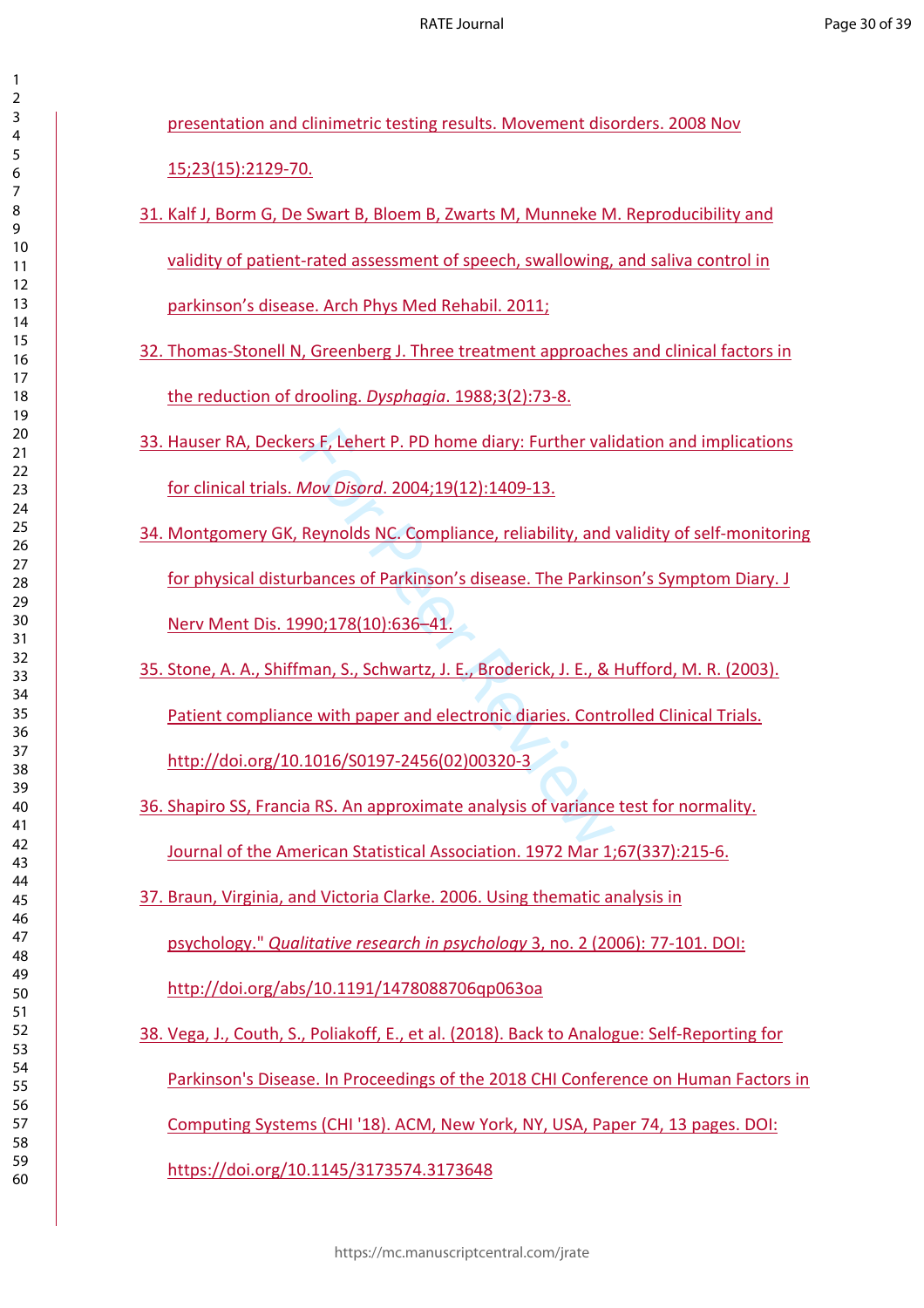$\mathbf{1}$  $\overline{2}$  $\overline{3}$  $\overline{4}$  $\overline{7}$ 

#### RATE Journal

| Nóbrega AC, Rodrigues B, Torres AC, Scarpel RD, Neves CA, Melo A. Is<br>$\pm$          |
|----------------------------------------------------------------------------------------|
| drooling secondary to a swallowing disorder in patients with Parkinson's disease?      |
| Park Relat Disord. 2008;14(3):243-5.                                                   |
| Kalf J, De Swart B, Borm G, Bloem B, Munneke M. Prevalence and definition<br>2.-       |
| of drooling in Parkinson's disease: A systematic review. Journal of Neurology. 2009.   |
| $p.1391-6.$                                                                            |
| 3. Edwards, L. L., Pfeiffer, R. F., Quigley, E. M., Hofman, R., & Balluff, M.          |
| (1991). Gastrointestinal symptoms in Parkinson's disease. Movement Disorders :         |
| Official Journal of the Movement Disorder Society, 6(2), 151-156.                      |
| http://doi.org/10.1002/mds.870060211                                                   |
| 4. Reynolds, H., Miller, N., Walker, R. The impact of divided attention in dual        |
| task conditions on drooling in Parkinson's Disease (PD): a pilot study                 |
| [abstract]. Movement Disorders. 2017; 32 (suppl 2).                                    |
| http://www.mdsabstracts.org/abstract/the-impact-of-divided-attention-in-dual-          |
| task-conditions-on-drooling-in-parkinsons-disease-pd-a-pilot-study/. Accessed          |
| February 15, 2019.                                                                     |
| Meningaud JP, Pitak-Arnnop P, Chikhani L, Bertrand JC. Drooling of saliva:<br>5.       |
| A review of the etiology and management options. Oral Surgery, Oral Medicine, Oral     |
| Pathology, Oral Radiology, and Endodontics. 2006. p. 48-57.                            |
| Hyson HC, Johnson AM, Jog MS. Sublingual atropine for sialorrhea                       |
| secondary to parkinsonism: A pilot study. Mov Disord. 2002;17(6):1318-20.              |
| Nieuwboer, A., Kwakkel, G., Rochester, L., et al. (2007). Cueing training in the<br>7. |
| home improves gait-related mobility in Parkinson's disease: the RESCUE trial. Journal  |
| of Neurology, Neurosurgery, and Psychiatry, 78(2), 134-40.                             |
| http://doi.org/10.1136/jnnp.200X.097923                                                |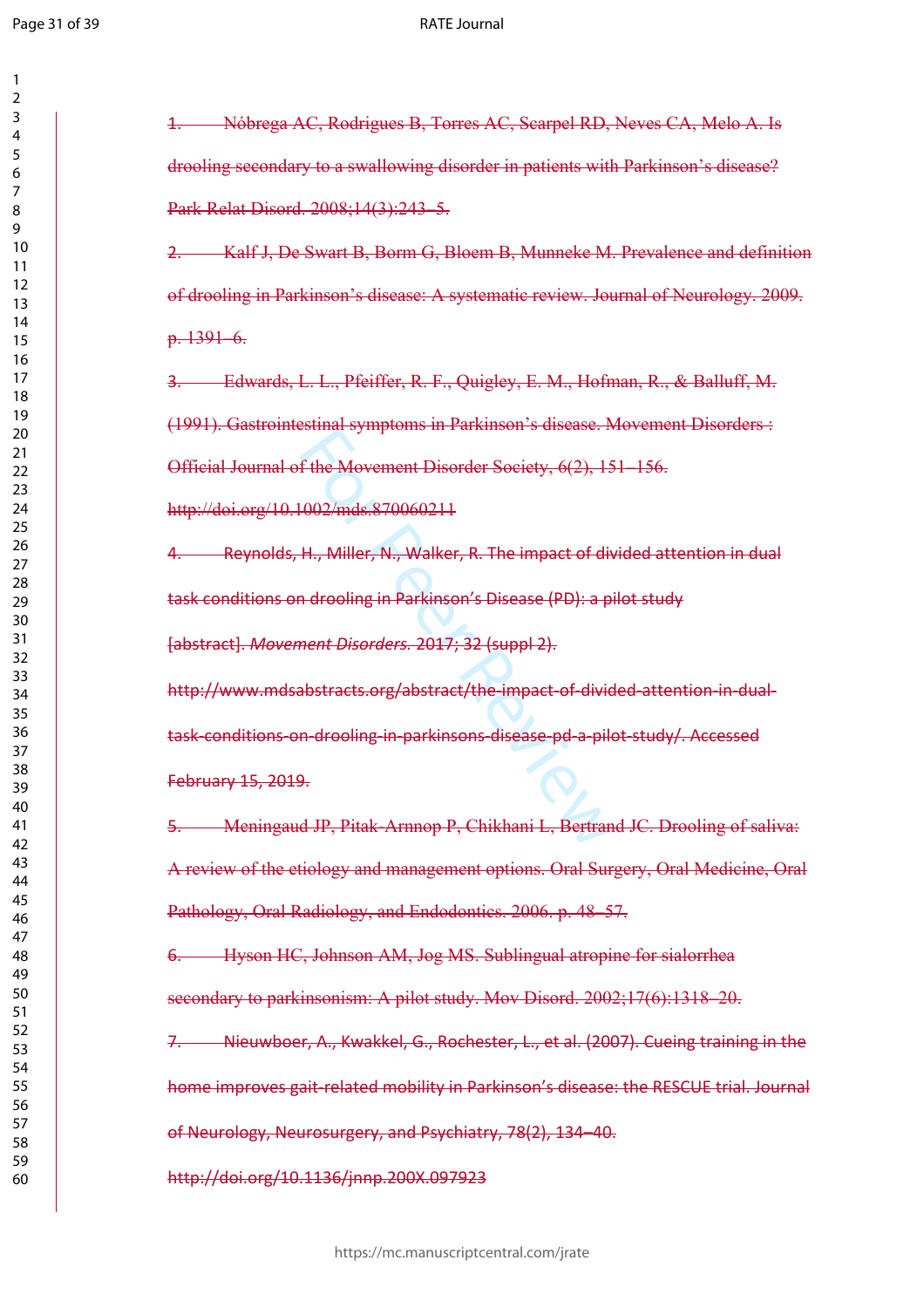> 

8. Sarma S V, Cheng ML, Eden U, Williams Z, Brown EN, Eskandar E. The effects of cues on neurons in the basal ganglia in Parkinson's disease. Front Integr Neurosci [Internet]. 2012 Jan [cited 2015 Aug 29];6:40. Available from: http://www.pubmedcentral.nih.gov/articlerender.fcgi?artid=3405280&tool=pmcentrez &rendertype=abstract

9. Georgiou N, Iansek R, Bradshaw JL, Phillips JG, Mattingley JB, Bradshaw JA. An evaluation of the role of internal cues in the pathogenesis of parkinsonian hypokinesia. Brain [Internet]. 1993 Dec [cited 2015 Aug 29];116 ( Pt 6:1575–87. Available from: http://www.ncbi.nlm.nih.gov/pubmed/8293289

ttp://www.nebi.nlm.nih.gov/pubmed/8293<br>Schulze S. Self-initiated versus externally<br>sing measurement of regional cerebral blog<br>potentials in normal and Parkinson's dise<br>un [cited 2015 Aug 29];119:1045 -8. Avail<br>ilm.nih.gov/ 10. Bötzel K, Schulze S. Self-initiated versus externally triggered movements. I. An investigation using measurement of regional cerebral blood flow with PET and movement-related potentials in normal and Parkinson's disease subjects. Brain [Internet]. 1996 Jun [cited 2015 Aug 29];119:1045–8. Available from: <http://www.ncbi.nlm.nih.gov/pubmed/8673482>

11. Marks L, Turner K, O'Sullivan J, Deighton B, Lees A. Drooling in Parkinson's disease: a novel speech and language therapy intervention. International journal of language & communication disorders / Royal College of Speech & Language Therapists. 2001.

12. Marron A, Robinson L, Walker R. Use of a metronome brooch reminder to improve drooling problems in patients with Parkinsonism. Presented at the 9th national conference - Multidisciplinary care in Parkinson's Disease and Parkinsonism from science to practice - Royal College of Physicians,. London; 2004.

13. McNaney R, Lindsay S, Ladha K, Ladha C, Schofield G, Ploetz T, Hammerla N, Jackson D, Walker R, Miller N, Olivier P. Cueing for drooling in Parkinson's disease. InProceedings of the SIGCHI conference on Human Factors in Computing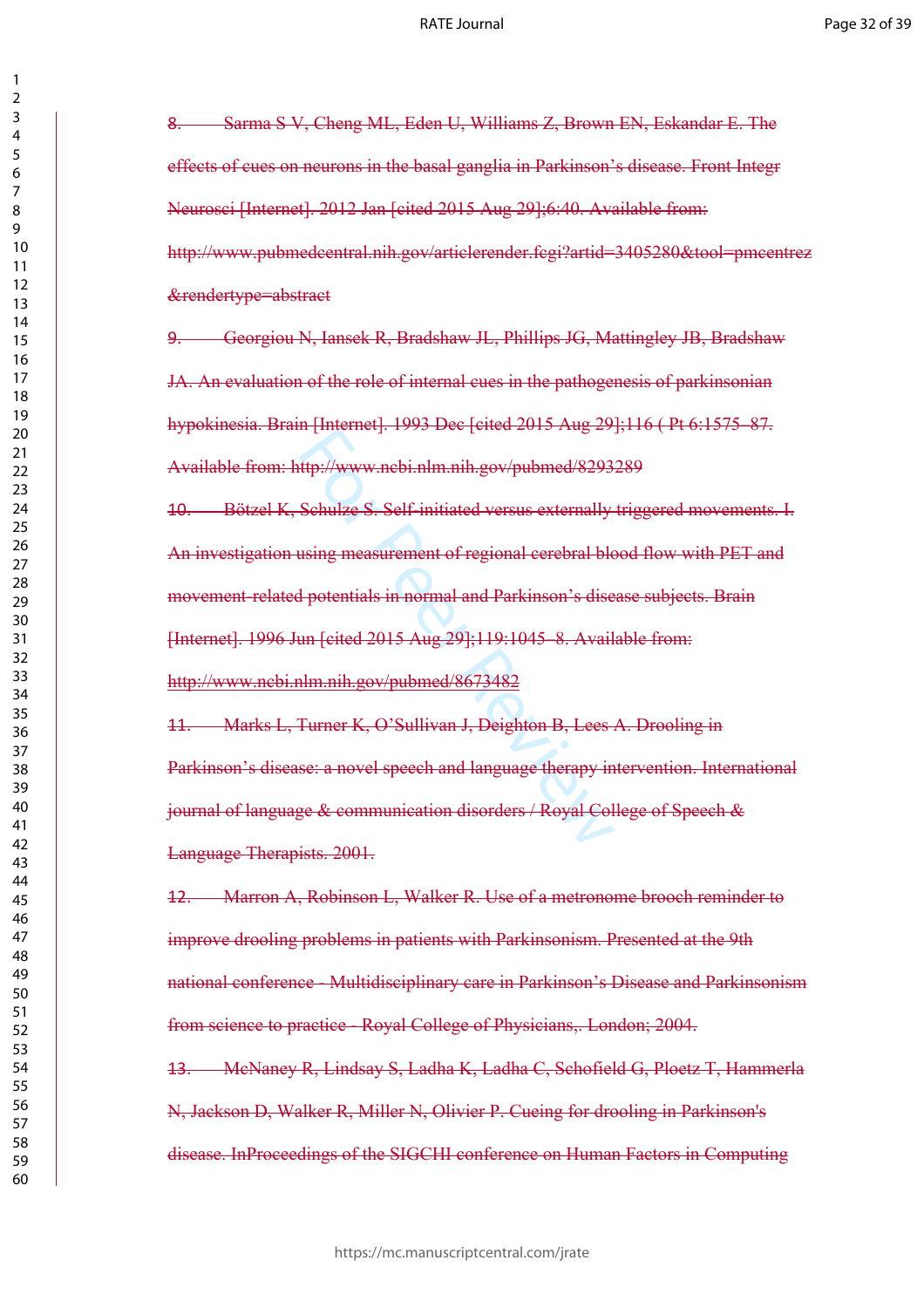$\mathbf{1}$ 

#### RATE Journal

| 1                            |
|------------------------------|
| 2                            |
| 3                            |
| 4                            |
| 5                            |
| 6                            |
| 8                            |
| $\mathbf$<br>)               |
| 10                           |
| 1<br>$\mathbf{1}$            |
| 1<br>フ                       |
| $\mathbf{1}$<br>3            |
| $\overline{14}$              |
| 15                           |
| 16                           |
| 1                            |
| 18                           |
| 19                           |
| 20                           |
| $\overline{21}$              |
| $\overline{2}$<br>2          |
| $\overline{2}$<br>3          |
| $\overline{24}$<br>25        |
| $\frac{26}{5}$               |
| $^{27}$                      |
| 28                           |
| 29                           |
| 30                           |
| $\overline{\textbf{3}}$      |
| $\overline{\mathbf{3}}$<br>2 |
| $\overline{\mathbf{3}}$<br>ξ |
| 34                           |
| 35                           |
| 36                           |
| 37                           |
| 88                           |
| 39                           |
| 40                           |
| 41                           |
| 4<br>C                       |
| 43                           |
| 44<br>45                     |
| 46                           |
| 47                           |
| 48                           |
| 49                           |
| 50                           |
| 51                           |
| $\overline{c}$<br>5          |
| 5.<br>3                      |
| 54                           |
| 55                           |
| 56                           |
| 57                           |
| 58                           |
| 59                           |
| 60                           |

Systems 2011 May 7 (pp. 619-622). ACM.

14. Afkari, S. (2007). Measuring frequency of spontaneous swallowing. Australasian Physical & Engineering Sciences in Medicine / Supported by the Australasian College of Physical Scientists in Medicine and the Australasian Association of Physical Sciences in Medicine, 30(4), 313–7. Retrieved from http://www.ncbi.nlm.nih.gov/pubmed/18274071

15. Hoehn MM, Yahr MD. Parkinsonism : onset, progression, and mortality Parkinsonism: onset, progression, and mortality. Neurology [Internet]. 1967;17427. Available from:<http://www.neurology.org/content/17/5/427.citation>

For Progression, and increasing increasingly<br>
Http://www.neurology.org/content/17/5/427<br>
For Peer AJ. Parkinson's Disease Society Branch.<br>
For Peer Review Review Program is not peer Section of MCI and deme<br>
Nazem S, Sidero 16. Daniel SE, Lees AJ. Parkinson's Disease Society Brain Bank, London: overview and research. J Neural Transm Suppl [Internet]. 1993 Jan [cited 2015 Aug 29];39:165–72. Available from: <http://www.ncbi.nlm.nih.gov/pubmed/8360656> 17. Hoops S, Nazem S, Siderowf AD, Duda JE, Xie SX, Stern MB, et al. Validity of the MoCA and MMSE in the detection of MCI and dementia in Parkinson disease. Neurology. 2009;

18. Goetz CG, Tilley BC, Shaftman SR, Stebbins GT, Fahn S, Martinez ‐Martin P, Poewe W, Sampaio C, Stern MB, Dodel R, Dubois B. Movement Disorder Society ‐sponsored revision of the Unified Parkinson's Disease Rating Scale (MDS ‐UPDRS): Scale presentation and clinimetric testing results. Movement disorders. 2008 Nov 15;23(15):2129-70.

19. Peto V, Jenkinson C, Fitzpatrick R, Greenhall R. The development and validation of a short measure of functioning and well being for individuals with Parkinson' s disease. Qual Life Res. 1995;

20. Kalf J, Borm G, De Swart B, Bloem B, Zwarts M, Munneke M. Reproducibility and validity of patient-rated assessment of speech, swallowing, and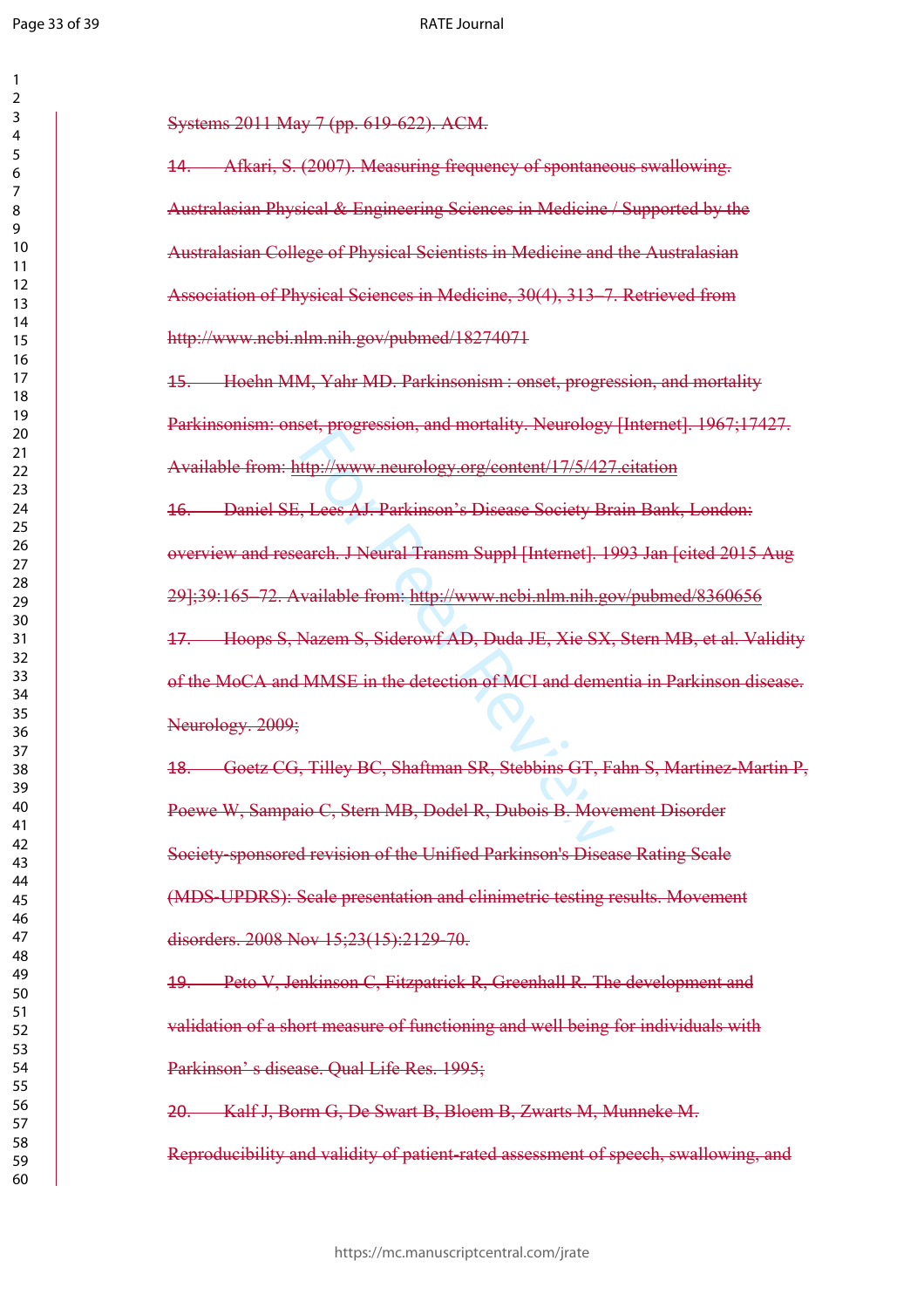saliva control in parkinson's disease. Arch Phys Med Rehabil. 2011;

21. Hauser, R.A., Deckers, F. and Lehert, P., 2004. Parkinson's disease home diary: further validation and implications for clinical trials. *Movement Disorders*, *19*(12), pp.1409-1413.

22. Montgomery GK, Reynolds NC. Compliance, reliability, and validity of selfmonitoring for physical disturbances of Parkinson's disease. The Parkinson's Symptom Diary. J Nerv Ment Dis. 1990;178(10):636–41.

23. Shapiro SS, Francia RS. An approximate analysis of variance test for normality. Journal of the American Statistical Association. 1972 Mar 1;67(337):215-  $\theta$ .

24. Stone, A. A., Shiffman, S., Schwartz, J. E., Broderick, J. E., & Hufford, M. R. (2003). Patient compliance with paper and electronic diaries. Controlled Clinical Trials. [http://doi.org/10.1016/S0197-2456\(02\)00320-3](http://doi.org/10.1016/S0197-2456(02)00320-3)

25. Vega, J., Couth, S., Poliakoff, E., et al. (2018). Back to Analogue: Self-

9, Francia RS, Fin approximate analysis of<br>1 of the American Statistical Association.<br>1<br>4., Shiffman, S., Sch[w](https://doi.org/10.1145/3173574.3173648)artz, J. E., Broderick,<br>mpliance with paper and electronic diarie<br>org/10.1016/S0197-2456(02)00320-3<br>outh, S., Po Reporting for Parkinson's Disease. In Proceedings of the 2018 CHI Conference on Human Factors in Computing Systems (CHI '18). ACM, New York, NY, USA, Paper 74, 13 pages. DOI: https://doi.org/10.1145/3173574.3173648

26.

27.

28.

29.

30.

31.

32.

33.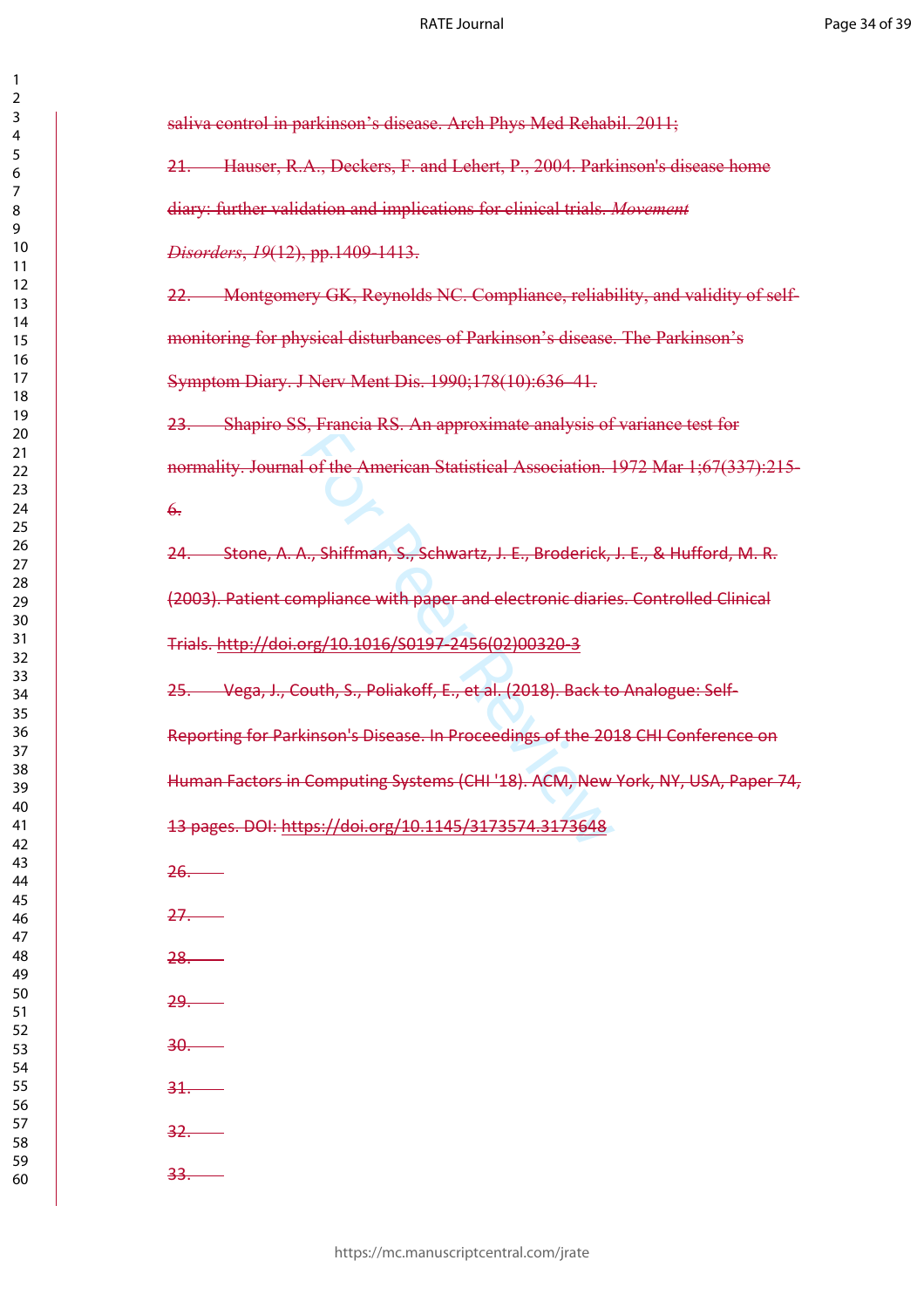Page 35 of 39

RATE Journal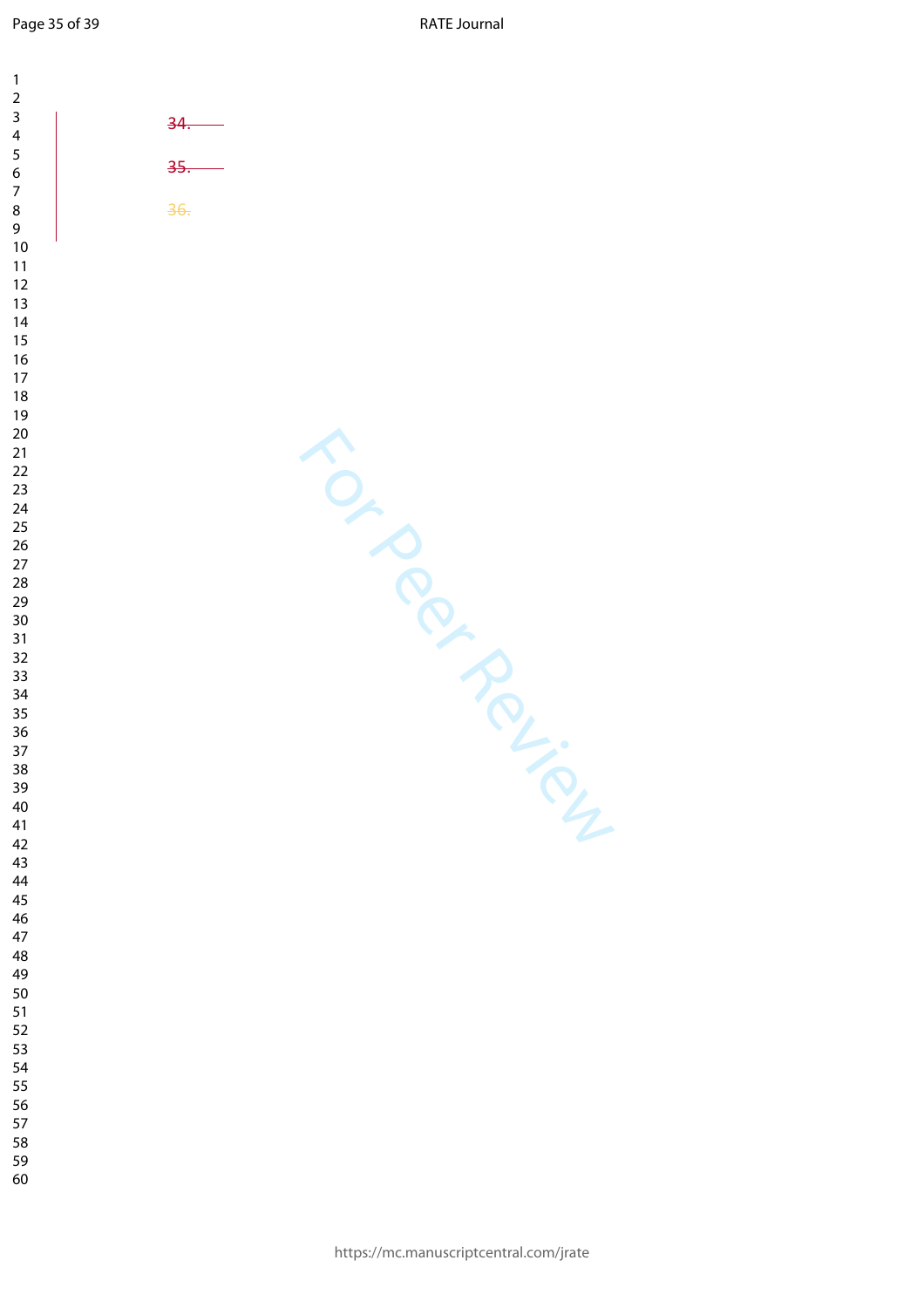

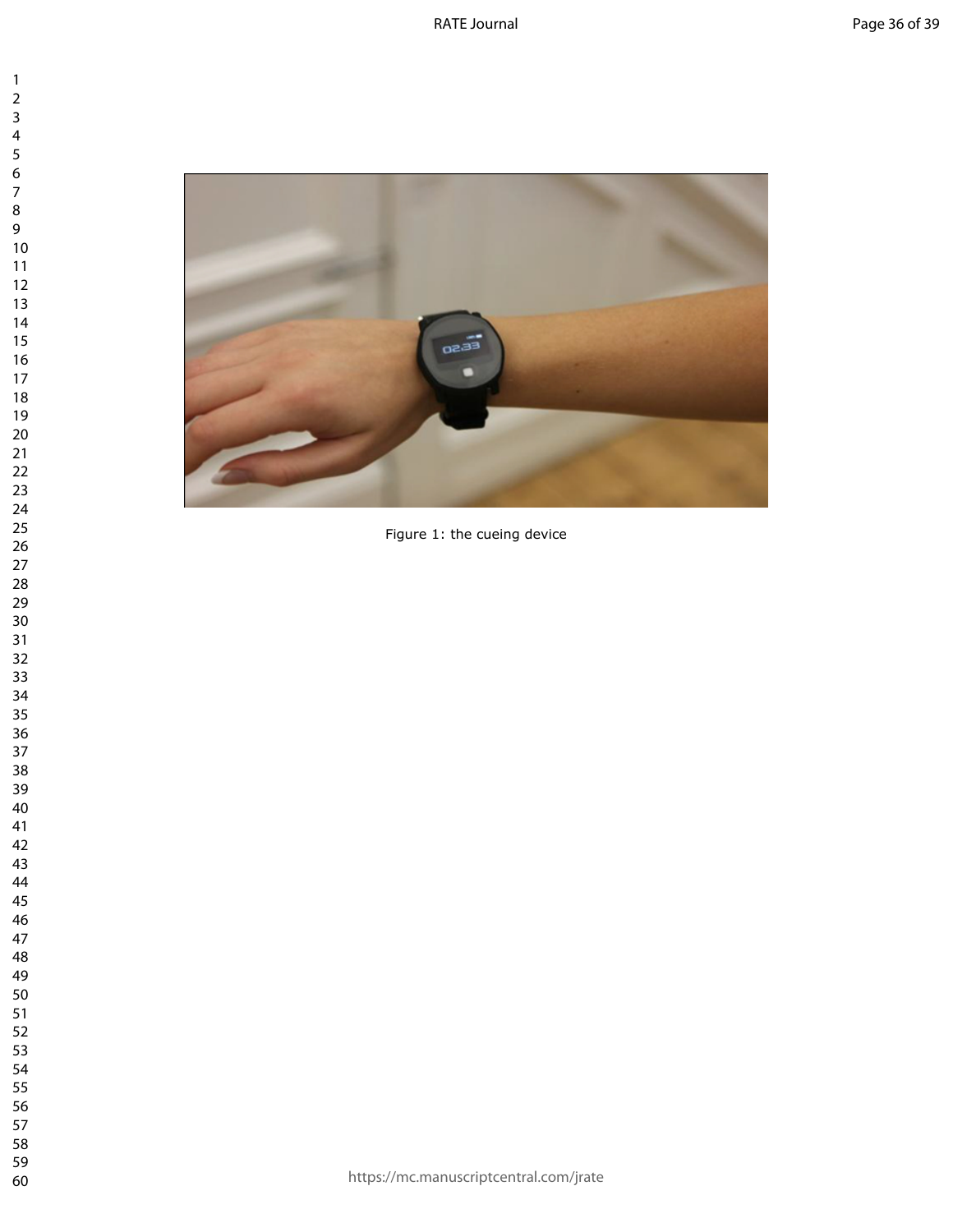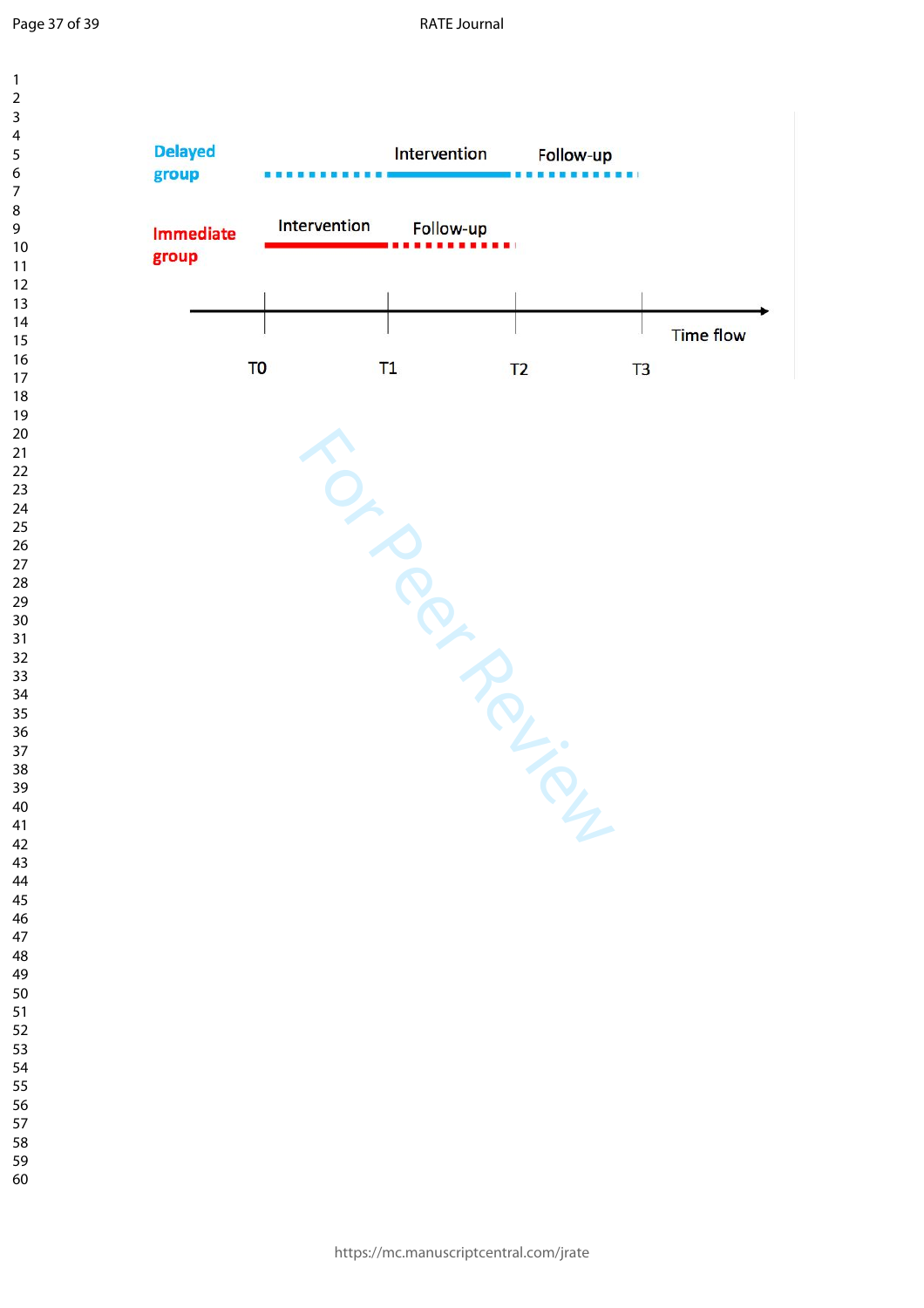|                                                                                          | <b>Delayed</b><br>Intervention<br>$(n=11)$                 | <b>Immediate</b><br>Intervention (n=17)                | <b>Significance</b>                       |
|------------------------------------------------------------------------------------------|------------------------------------------------------------|--------------------------------------------------------|-------------------------------------------|
| <b>Demographics</b>                                                                      |                                                            |                                                        |                                           |
| Median age in years (IQR)                                                                | 75 (65 to 79)                                              | 72 (65.5 to 78.5)                                      | $U = 89.0$ , $z = 0.212$ ,<br>$p = 0.832$ |
| Median years since PD<br>diagnosis (IQR)                                                 | 5(3 to 8)                                                  | 7 (2.5 to 10)                                          | $U = 78.0$ , $z = 0.732$ ,<br>$p = 0.464$ |
| N of females (%)                                                                         | 3(27%)                                                     | 7(41%)                                                 | $X^2(1) = 0.562$ ,<br>$p = 0.689$         |
| N of participants living<br>alone (%)                                                    | 1 (9%)                                                     | 5 (29%)                                                | $X^2(1) = 1.638$<br>$p = 0.355$           |
| Overall -Parkinson's<br>severity (SD)<br>Median UPDRS II                                 |                                                            |                                                        |                                           |
| and III score<br>combined (IQR)                                                          | 44 (39 to 70)                                              | 53 (35 to 81)                                          | $U = 76.5$ , $z = 0.800$ ,<br>$p = 0.424$ |
| Hoehn & Yahr stage                                                                       | II: 6(55%)<br>III: 3(27%)<br>IV: 2(18%)                    | II: 7(41%)<br>III: 8(47%)<br>IV: 2(12%)                | $X^2(2) = 1.115$ ,<br>$p = 0.573$         |
| Initial perception of<br>drooling severity, self-<br>reported by the participant<br>N(%) | Mild= $4(36%)$<br>Moderate= 5<br>(46%)<br>Severe = 2 (18%) | Mild= 9 (53%)<br>Moderate= 5 (29%)<br>Severe = 3 (18%) | $X^2(2) = 0.878$<br>$p = 0.778$           |
| Median months since<br>drooling first noticed (IQR)                                      | 24 (12 to 36)                                              | 12 (9.5 to 24)                                         | $U = 75.0$ , $z = 0.888$ ,<br>$p = 0.375$ |
| N of participants with<br>previous drooling<br>treatment (%)                             | 3(27%)                                                     | 5(29%)                                                 | $X^2(1) = 0.015$ ,<br>$p = 1.000$         |
| N of participants with<br>reported swallowing<br>problems (%)                            | 7(64%)                                                     | 7(41%)                                                 | $X^2(1) = 1.348$ ,<br>$p = 0.246$         |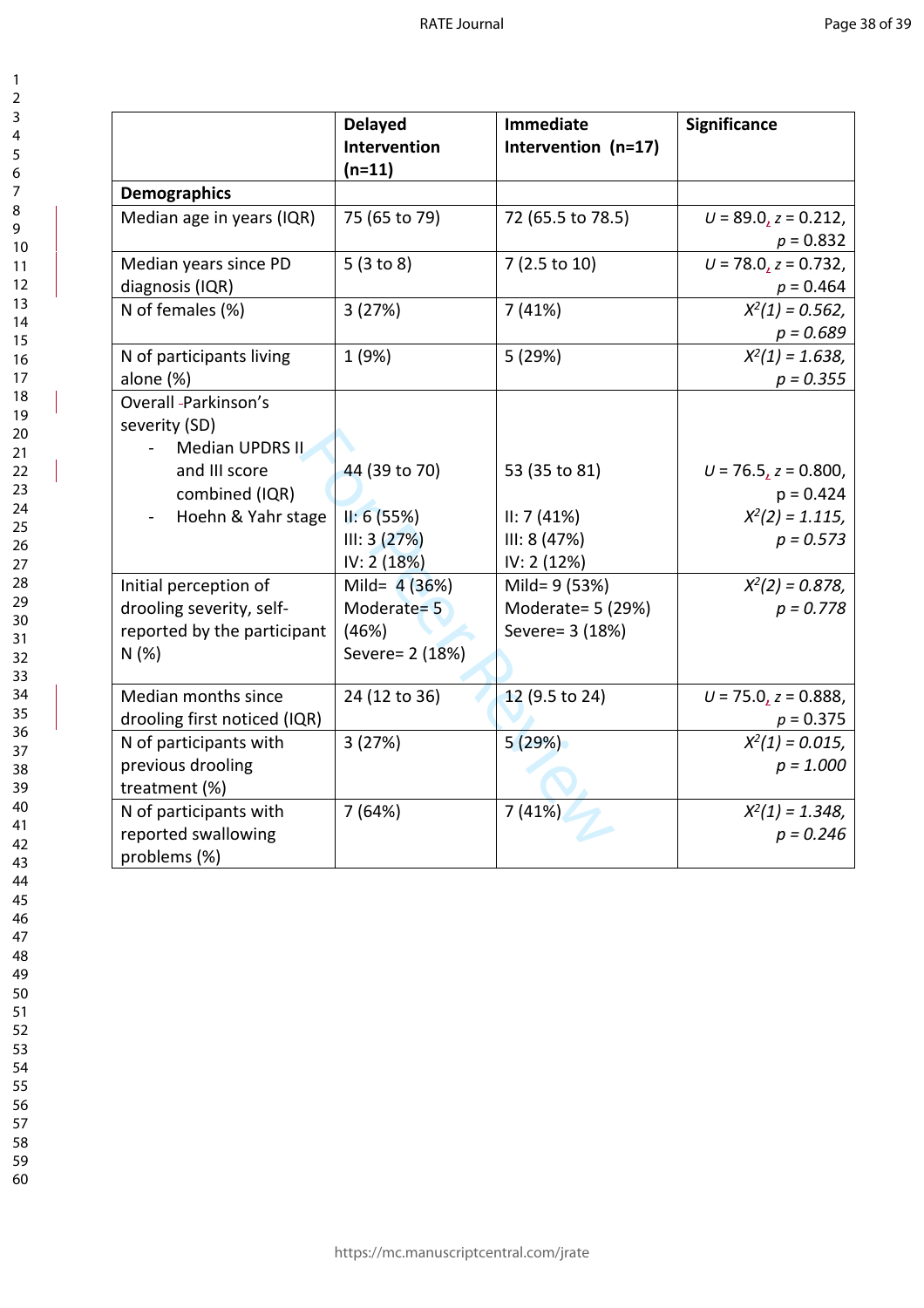| 1                   |  |
|---------------------|--|
| $\overline{c}$      |  |
| 3                   |  |
| 4                   |  |
| 5                   |  |
|                     |  |
| 6                   |  |
| 7                   |  |
| 8                   |  |
| 9                   |  |
| 10                  |  |
| 1<br>1              |  |
| $\overline{c}$<br>1 |  |
| 3<br>1              |  |
| $\overline{14}$     |  |
| 15                  |  |
| 16                  |  |
| 17                  |  |
| 18                  |  |
| 19                  |  |
|                     |  |
| 20                  |  |
| ر<br>21             |  |
| $\overline{2}$      |  |
| 23                  |  |
| 24                  |  |
| 25                  |  |
| 26                  |  |
| 27                  |  |
| 28                  |  |
| 29                  |  |
| 30                  |  |
| 31                  |  |
|                     |  |
| 32                  |  |
| 33                  |  |
| 34                  |  |
| 35                  |  |
| 36                  |  |
| 37                  |  |
| 3<br>ξ<br>Š         |  |
| 39                  |  |
| 40                  |  |
| 41                  |  |
| 42                  |  |
| 43                  |  |
|                     |  |
| 44                  |  |
| 45                  |  |
| 46                  |  |
| 47                  |  |
| 48                  |  |
| 49                  |  |
| 50                  |  |
| 51                  |  |
| 52                  |  |
| 5:<br>ξ             |  |
| 54                  |  |
| 55                  |  |
| 56                  |  |
|                     |  |
| 57                  |  |
| 58                  |  |
| 59                  |  |

| <b>Assessment</b>     | Delayed group (n=11)<br><b>Assessment</b><br><b>Assessment</b> |                         | Intervention group (n=17)<br><b>Assessment</b><br><b>Assessment</b> |               | <b>Significance</b><br>of between<br>group<br>difference<br>between the<br>two groups<br>of change<br>from<br>baseline<br>Mann- |
|-----------------------|----------------------------------------------------------------|-------------------------|---------------------------------------------------------------------|---------------|---------------------------------------------------------------------------------------------------------------------------------|
|                       | point 1                                                        | point 2                 | point 1 (T0)                                                        | point 2 (T1)  | <b>Whitney U</b>                                                                                                                |
|                       | $(10)$ <sup>O</sup>                                            | (11)4                   | <b>Median</b>                                                       | <b>Median</b> | test                                                                                                                            |
|                       | <b>Median</b>                                                  | <b>Median</b>           | (IQR)                                                               | (IQR)         |                                                                                                                                 |
|                       | (IQR)                                                          | (IQR)                   |                                                                     |               |                                                                                                                                 |
| <b>PDQ-39</b>         |                                                                |                         |                                                                     |               |                                                                                                                                 |
| Wellbeing             | 5(4 <sub>to 13</sub> )                                         | 5(4 to 8)               | $7(3.5 \text{ to } 12)$                                             | 8(3 to 10.5)  | $U = 77.0$                                                                                                                      |
|                       |                                                                |                         |                                                                     |               | $z=0.784$                                                                                                                       |
|                       |                                                                |                         |                                                                     |               | $p=0.433$                                                                                                                       |
| <b>Stigma</b>         | 7(1109)                                                        | 4(1106)                 | $3(1+67)$                                                           | 3(0 to 6.5)   | $U = 66.0$                                                                                                                      |
|                       |                                                                |                         |                                                                     |               | $z = 1.311$                                                                                                                     |
|                       |                                                                |                         |                                                                     |               | $p=0.190$                                                                                                                       |
| Communication         | 4(2 to 5)                                                      | 4(2 to 9)               | 4(2.5)                                                              | 6(2 to 7)     | $U = 92.5$                                                                                                                      |
|                       |                                                                |                         | 6.5)                                                                |               | $z=0.050$<br>$p=0.960$                                                                                                          |
| <b>ROMP-Saliva</b>    | 20 (17 to                                                      | 19 (17 to               | 22 (16 to                                                           | 22 (17 to     | $U = 83.0,$                                                                                                                     |
|                       | 25)                                                            | 30)                     | 23)                                                                 | 25.5)         | $z=0.497$ ,                                                                                                                     |
|                       |                                                                |                         |                                                                     |               | $p=0.619$                                                                                                                       |
| <b>UPDRS 2.2</b>      | 3(1 to 3)                                                      | 3(1 to 3)               | 3(3 to 4)                                                           | 3(2 to 4)     | $U = 69.0,$                                                                                                                     |
| (Saliva and           |                                                                |                         |                                                                     |               | $z=1.212$ ,                                                                                                                     |
| drooling              |                                                                |                         |                                                                     |               | $p=0.225$                                                                                                                       |
| subtest)              |                                                                |                         |                                                                     |               |                                                                                                                                 |
| <b>Drooling Diary</b> |                                                                |                         |                                                                     |               |                                                                                                                                 |
| Severity              | 1(0 to 4)                                                      | 1(1 to 5)               | $3(1.5 \text{ to } 5)$                                              | 1(0 to 2.5)   | $U = 39.5$ ,                                                                                                                    |
|                       |                                                                |                         |                                                                     |               | $z = 2.575$ ,                                                                                                                   |
|                       |                                                                |                         |                                                                     |               | $p=0.010$                                                                                                                       |
| Duration (No.         | 1(0 to 5)                                                      | $2(0.5 \text{ to } 10)$ | 5(1 to 11)                                                          | 1(0 to 4.5)   | $U = 63.0,$                                                                                                                     |
| minutes               |                                                                |                         |                                                                     |               | $z=1.440$ ,                                                                                                                     |
| drooling              |                                                                |                         |                                                                     |               | $p=0.150$                                                                                                                       |
| occurred in one       |                                                                |                         |                                                                     |               |                                                                                                                                 |
| hour)                 |                                                                |                         |                                                                     |               |                                                                                                                                 |
| Frequency (No.        | 1(0 to 4)                                                      | 3(1 to 4)               | 3(1 to 4.5)                                                         | 1(0 to 3)     | $U = 54.0,$                                                                                                                     |
| instances in one      |                                                                |                         |                                                                     |               | $z=1.876$ ,                                                                                                                     |
| hour)                 |                                                                |                         |                                                                     |               | $p = 0.061$                                                                                                                     |